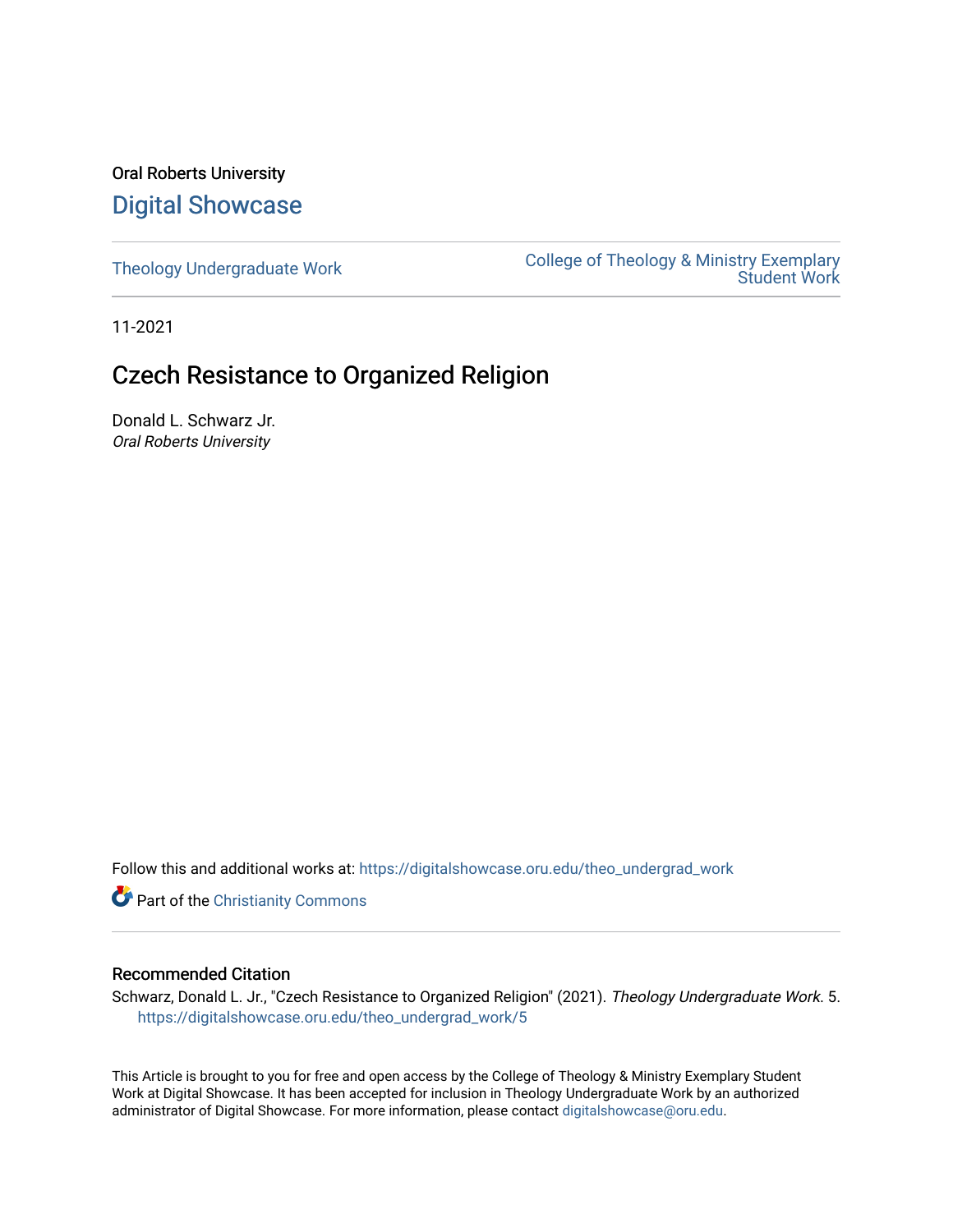Senior Research Paper

Presented to

Dr. Daniel Bunn, Theology Department

Oral Roberts University

In Partial Fulfillment

of the Requirements for the Class

THE 499-Senior Paper

by

Donald L. Schwarz Jr.

November 2021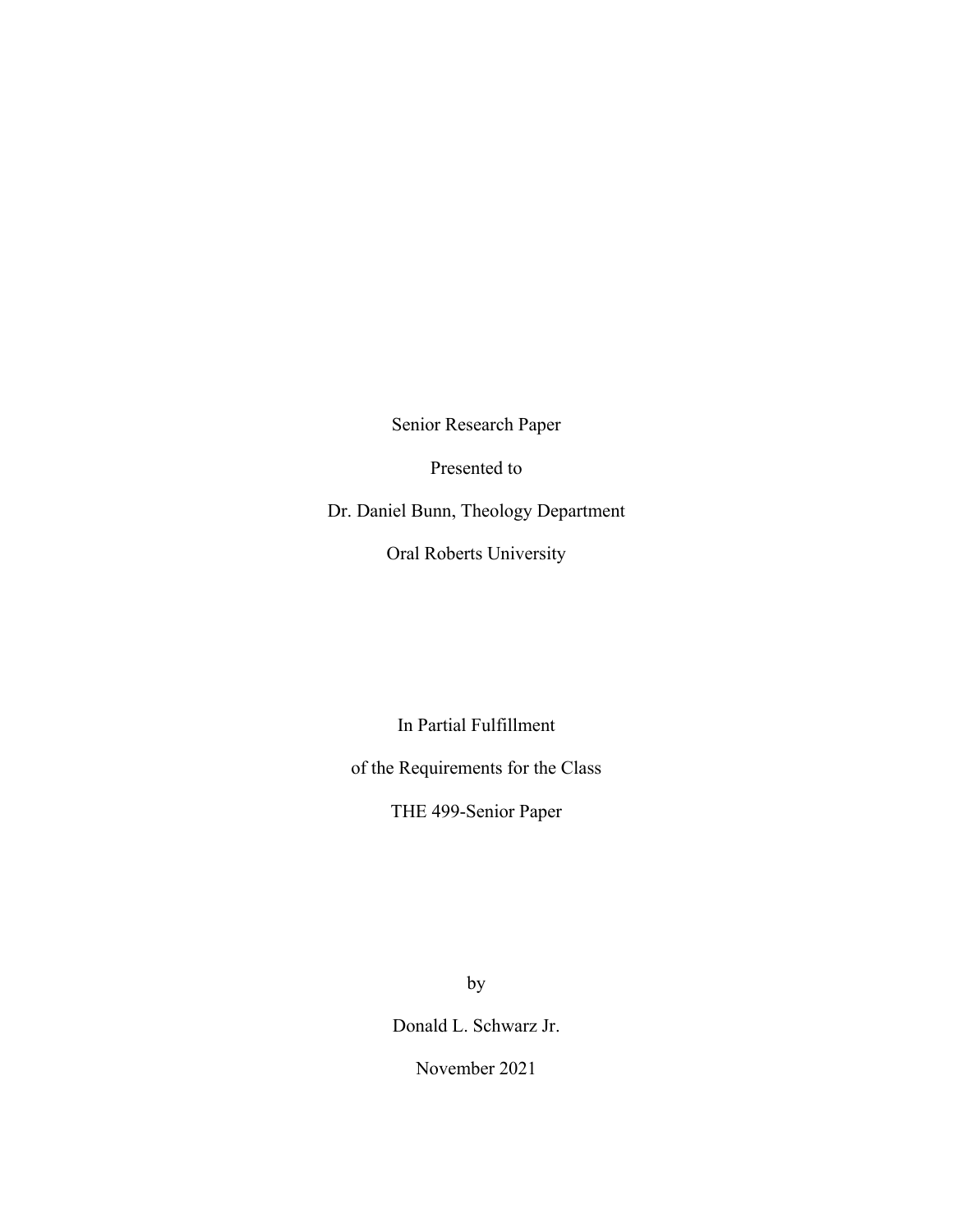#### **INTRODUCTION**

In 1996 my wife and I moved to the Czech Republic as missionaries participating in the second phase of a missions training program in our local church. We went intending to be there for only three to six months as part of the program. Little did we know at the time that we would end up living there for the next fifteen years until 2011. We continue to travel back to the Czech Republic several times a year to assist pastors and churches to this present day. Because of these experiences, we have an affinity and a sense of calling from the Lord for this nation and its people. We are moved by the words of Jesus in Matt 28:18-20<sup>1</sup>, where He commands us to "go…and make disciples."

The Czech Republic is a secular,<sup>2</sup> post-communist, post-Christian nation that is almost 80% atheist/agnostic, according to statistics<sup>3</sup>, yet it boasts a vibrant spiritual heritage. I have lived there and seen the effects of both the positive and negative experiences of their rich and varied history. As a follower of Christ, I desire to obey Christ's command to make disciples and to see Czech people experience the love of Jesus personally. Jesus changes everything! I am well acquainted with the challenges of sharing the Gospel in this environment and seek to learn how to make disciples for Christ in the Czech Republic.

I have organized and been involved with many evangelistic outreaches since 1996 that consist of a presentation of the Gospel of Christ and then an invitation for those listening to make a personal decision to follow Christ for themselves (John 3:3,16;14:6; Acts 4:12; Rom 10:9-10,

<sup>1</sup> *The Holy Bible: English Standard Version*, Wide margin reference edition, Updated (Cambridge, United Kingdom: Cambridge University Press, 2014). "All Scriptures are quoted from the ESV unless otherwise noted."

<sup>&</sup>lt;sup>2</sup> Olaf Müller, "Secularization, Individualization, or (Re)Vitalization? The State and Development of Churchliness and Religiosity in Post-Communist Central and Eastern Europe," *Religion and Society in Central and Eastern Europe* 4, no. 1 (December 29, 2011): 31.

<sup>3</sup> "CSU 2011 Czech Goverment Stats-Religion," accessed October 27, 2021,

https://vdb.czso.cz/vdbvo2/faces/en/index.jsf?page=vystup-objekt&pvokc=&katalog=30719&pvo=ZVCR014&z=T.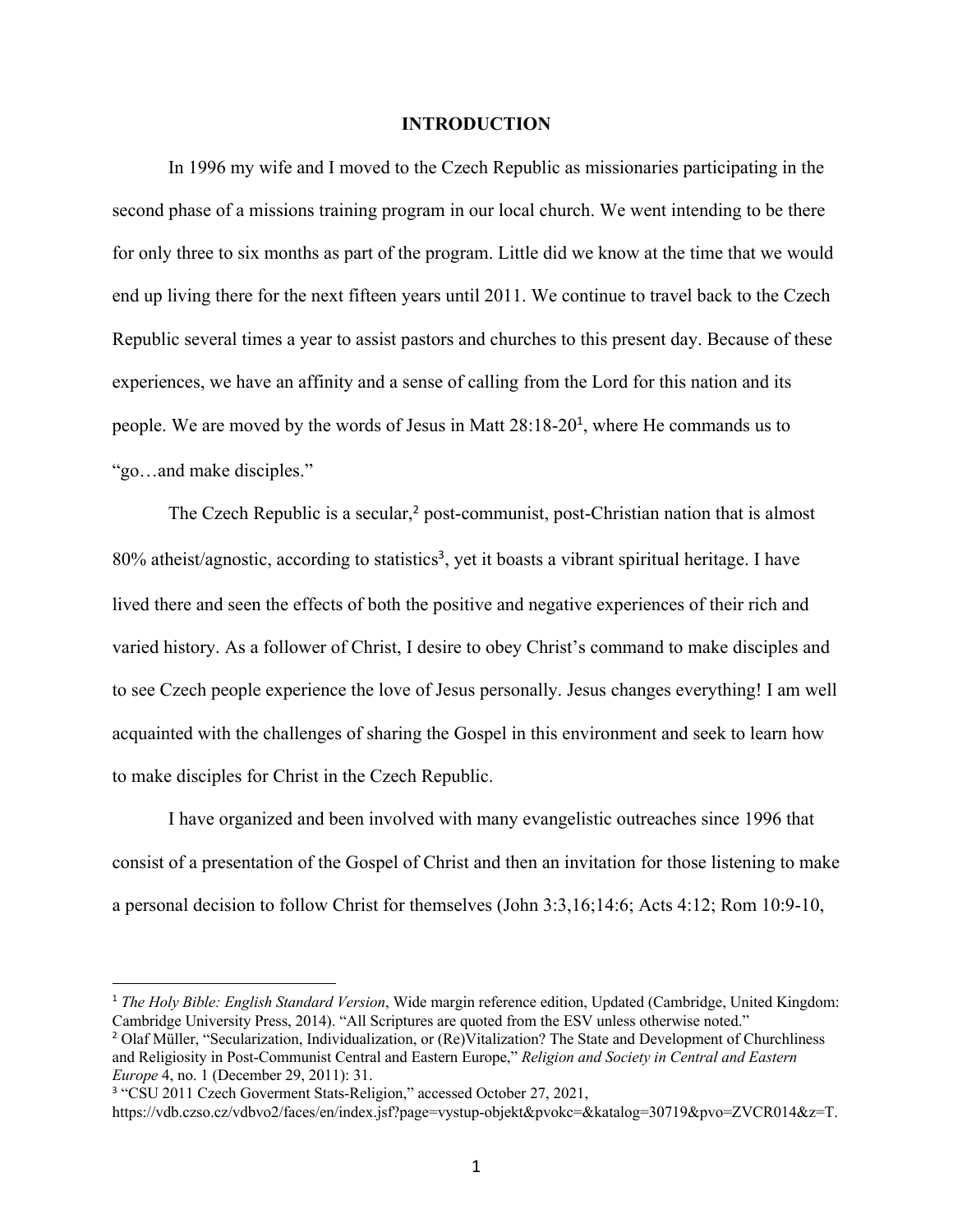13). Often, we have people that will come and indicate a decision to follow Christ, even with strong emotions such as weeping and tears being exhibited. Then strangely, they refuse to give basic contact information such as an address or phone number in order to talk with them further. In addition, a large percentage of them will not visit a local church service any time after that experience.

The purpose of this research paper is to show a historical pattern of betrayal by foreign powers, totalitarian regimes, including the Catholic Church, that tried to oppress Czech people, affecting how they relate to Christianity and the church today. I will study the causes of why those professing faith in Christ in evangelistic outreaches in the Czech Republic often do not connect with a local church body. Also, I want to find out how to facilitate a more significant percentage of them connecting to a local church to fulfill Christ's command in Matt. 28:19-20 to make disciples. I will give a brief overview and history of the Czech Republic and its people, then examine the Biblical foundations of why this is an important issue. Afterward, I will discuss some of the reasons why Czech people have difficulty connecting with local Christian churches. In conclusion, I will give a spiritual perspective and introduce a few possible practical solutions that could help to remedy this situation.

#### **Basic Country Facts**

The Czech Republic, or Czechia, is a small landlocked country nestled in the heart of Central Europe. It is surrounded by Germany and Poland on the north, Austria on the south, and Slovakia on the east. It is comprised of two primary regions, Bohemia in the west and Moravia in the east, with the capital city of Prague in central Bohemia.<sup>4</sup> When referring to the Czech

<sup>4</sup> "Information about the Czech Republic | Consulate General of the Czech Republic in Chicago," accessed November 6, 2021, https://www.mzv.cz/chicago/en/other\_useful\_information/information\_about the czech republic/index.html.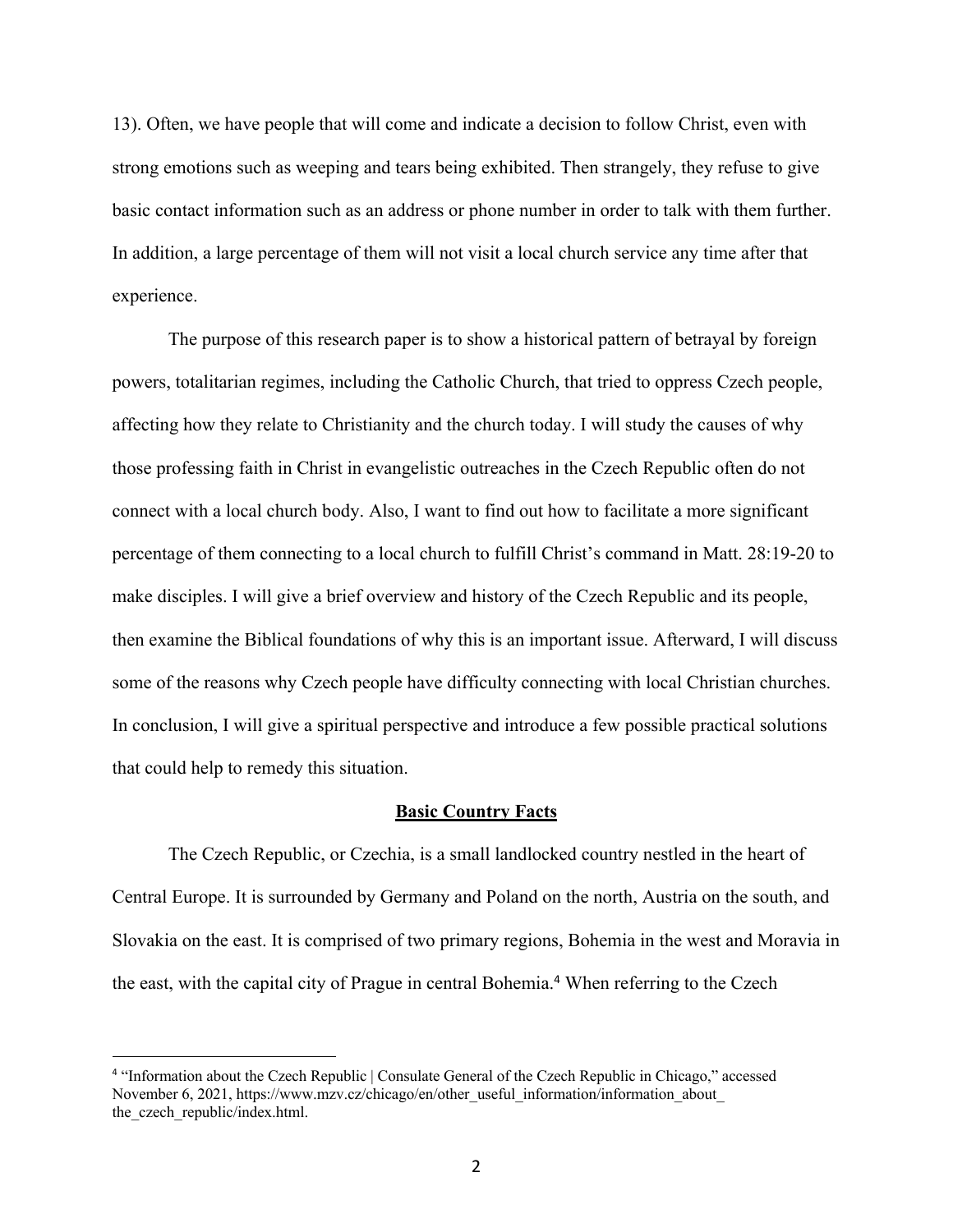Republic in this paper, I will use the terms the Czech Republic and Czechia interchangeably as Czechia has only been adopted as the official name since 2016.<sup>5</sup> In addition, I will use Bohemia and Czech lands interchangeably to refer to this area in the historical past before it was an independent nation.

The Czech Republic is home to 10.7 million people who are predominantly Czech, Slovak, and some other minority people groups being represented, with the official language of Czech spoken by over 95% of the people. <sup>6</sup>

Czechia has been part of the European Union (EU) since 2004 and NATO and numerous other international organizations and has a free market economy. <sup>7</sup> Even though Czechia is part of the EU, they are not in the Euro economic zone and still have their own currency, the Czech Koruna.<sup>8</sup>

The Czech form of government has been a Parliamentary Republic since 1993 with a president, prime minister, and cabinet, and two chambers in the parliament, the senate, and the chamber of deputies.<sup>9</sup> In the past, the Czech Republic was joined together with Slovakia, which comprises Czechoslovakia, initially formed in 1918. They split from each other in 1993 in what has been called the "Velvet Divorce."<sup>10</sup> Czechoslovakia was under a communist regime that took over in 1948. In 1989 the Czechs and Slovaks threw off the centralized state communist system without violence, causing the event to be called the "Velvet Revolution." <sup>11</sup>

<sup>5</sup> "Czechia," in *The World Factbook* (Central Intelligence Agency, October 26, 2021), https://www.cia.gov/theworld-factbook/countries/czechia/.

<sup>6</sup> "Czechia."

<sup>7</sup> "Information about the Czech Republic | Consulate General of the Czech Republic in Chicago."

<sup>8</sup> "Information about the Czech Republic | Consulate General of the Czech Republic in Chicago."

<sup>&</sup>lt;sup>9</sup> "Czechia."

<sup>&</sup>lt;sup>10</sup> "Czechia."

<sup>&</sup>lt;sup>11</sup> "Information about the Czech Republic | Consulate General of the Czech Republic in Chicago."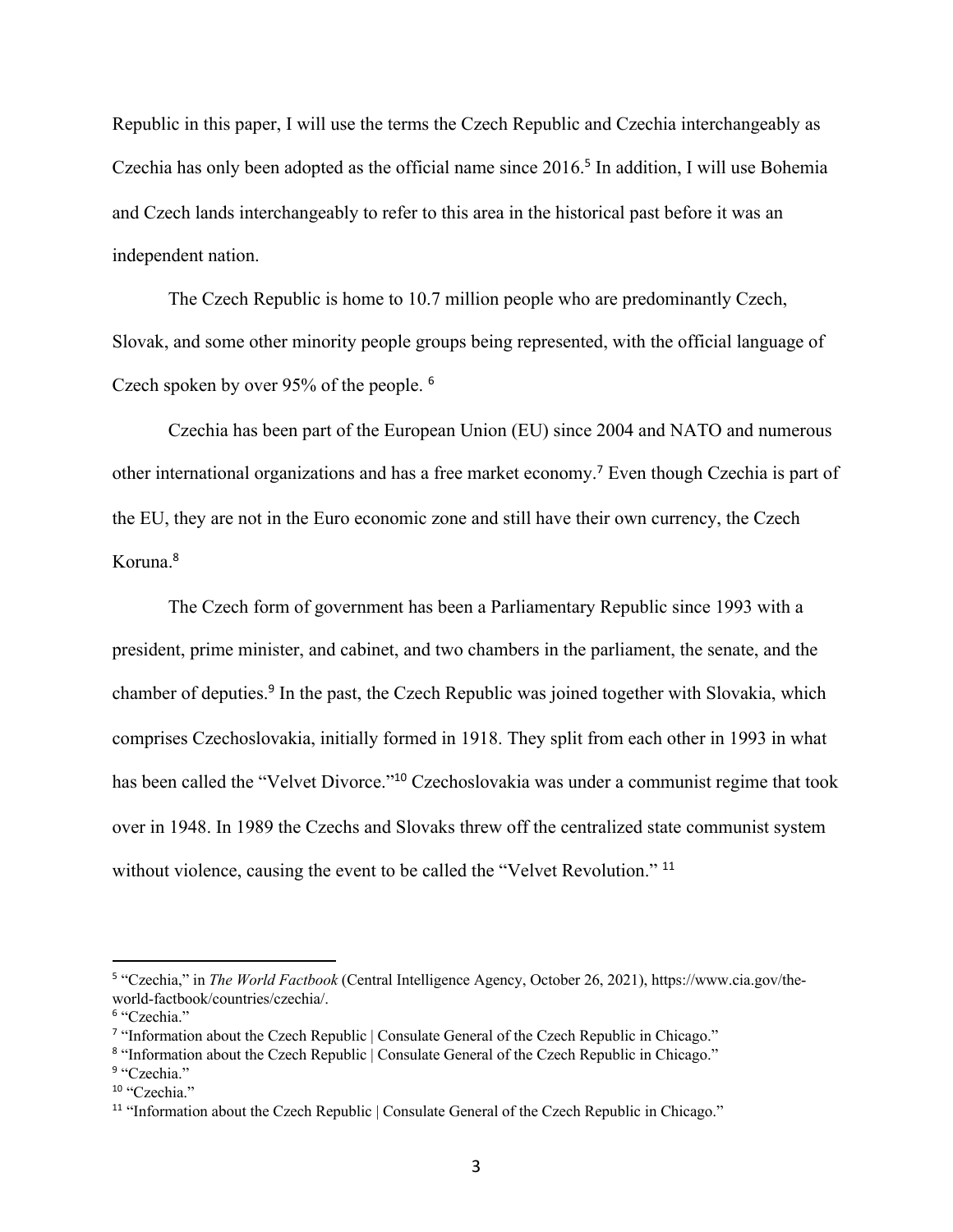The Czech Republic is a predominantly atheist/agnostic nation, with 79% of Czechs professing no religious beliefs according to the March 2011 census. Roman Catholics make up the most significant percentage of those professing faith in God, followed by a much smaller percentage of Protestants.<sup>12</sup> There is debate about the interpretation of the religious statistics and the actual numbers, which we will briefly discuss later in this paper.

## **Brief History**

Czechoslovakia was initially founded in 1918 and became an independent nation when the Austro-Hungarian empire (or Hapsburg Dynasty) was being dismantled at the end of World War 1. It quickly became a prosperous democracy and was among some of the most developed countries in the world. This period is often referred to as the "First Republic."<sup>13</sup> That period came to an end with Hitler's annexation of the Sudetenland of Czechoslovakia in September 1938 and the invasion of Czechoslovakia in March 1939.<sup>14</sup> After World War 2, the republic was under the "Soviet sphere of power with "limited" democracy" <sup>15</sup> until the communist takeover of 1948. At that time, all private property was confiscated, and people's basic rights were severely curtailed. There was a movement early in 1968 that is often called "Prague Spring" when more democratic reforms were introduced, and people began to protest conditions and demanded normalization. This was crushed on August 21, 1968, when surrounding Warsaw Pact nations with the backing of Russian troops suddenly invaded Czechoslovakia and installed a new

<sup>&</sup>lt;sup>12</sup> "Information about the Czech Republic | Consulate General of the Czech Republic in Chicago."

<sup>13</sup> "Czechoslovakia : A Country Study," image, Library of Congress, Washington, D.C. 20540 USA, 31-32, accessed November 6, 2021, https://www.loc.gov/resource/frdcstdy.czechoslovakiaco00gawd/?st=gallery. <sup>14</sup> "History | Embassy of the Czech Republic in Dublin," accessed November 6, 2021, https://www.mzv.cz/

dublin/en/about\_the\_czech\_republic/history/index.html.

<sup>15</sup> "History | Embassy of the Czech Republic in Dublin."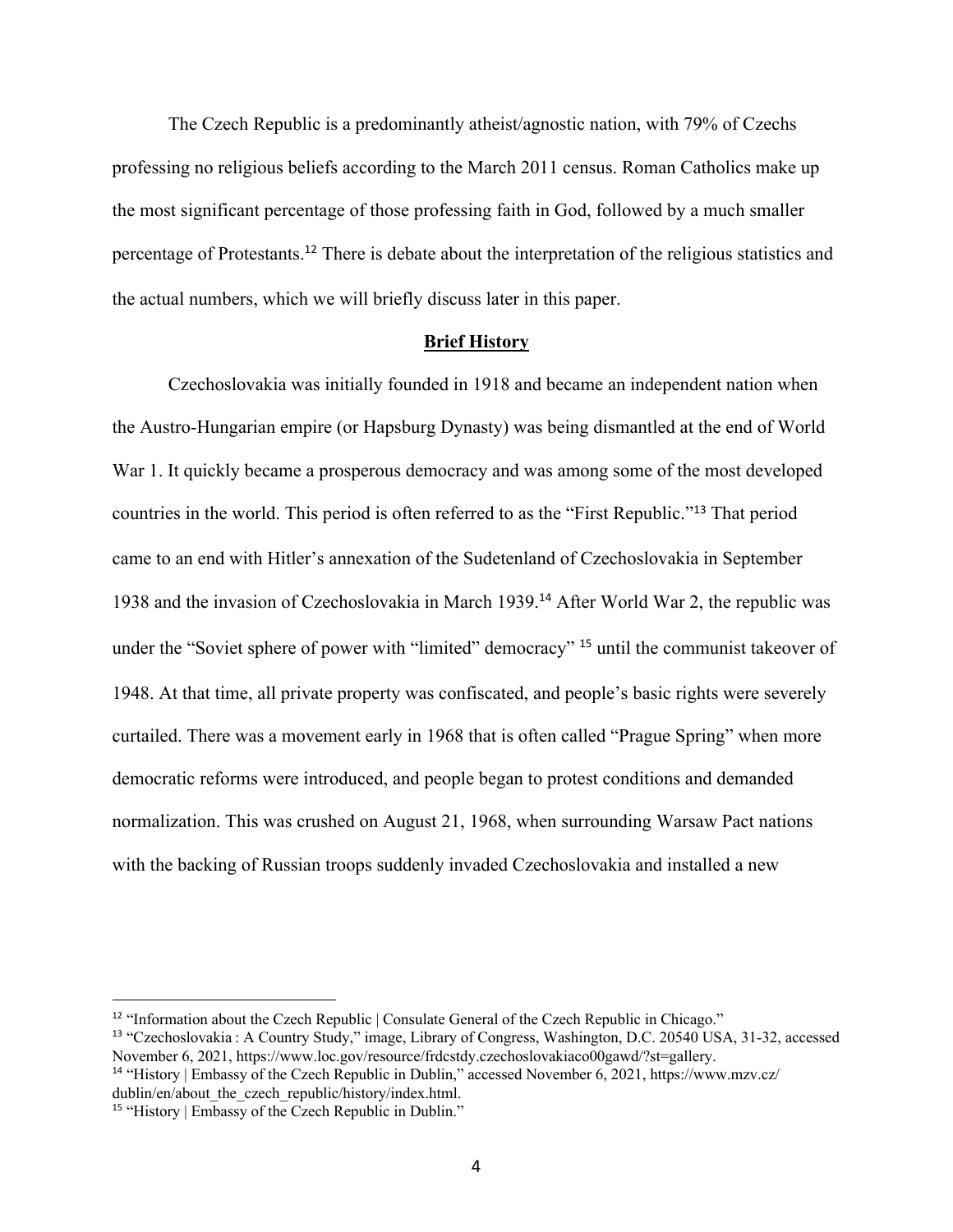government.<sup>16</sup> This would be the situation until the "Velvet Revolution" in November 1989, when the communist regime was removed from power.

The Czech Republic is considered one of the most secular countries globally, along with Estonia and former East Germany.<sup>17</sup> This process did not happen overnight but had already begun before the communists came to power.<sup>18</sup> The communists simply took advantage of this process to aid in their takeover of Czechoslovakia. In the 1970s and 1980s, they presented an image to the outside world of religious freedom in which Christians were allowed to meet for worship and prayer together. This was very hollow freedom, though, because of the spies amid these Christian gatherings, ready to report any activity that could be perceived as a threat to the communist government.<sup>19</sup>

It is difficult to imagine today that the early Reformation sprang from this area of the world. Leaders like Jan Hus, who was martyred in 1415, sowed the seeds of reform that would come to greater fruition one hundred years later through Martin Luther in present-day Germany.<sup>20</sup> The Hussite movement sparked by Jan Hus would have a distinct impact on Czech culture and society that would be felt for centuries to come. The power of the Catholic Church was weakened, and a more distinct Czech culture began to emerge.<sup>21</sup>

Czech lands had first been introduced to Christianity through the influence of German Catholics in the 820s when the ruler of Great Moravia, Mojmir, was baptized. His successor,

<sup>16</sup> Günter Bischof, ed., *The Prague Spring and the Warsaw Pact Invasion of Czechoslovakia in 1968*, 1. paperback ed, Harvard Cold War Studies Book Series (Lanham, Md.: Lexington Books, 2011), 35-36.

<sup>17</sup> Atko Remmel and Marko Uibu, "Outside Conventional Forms: Religion and Non-Religion in Estonia," *Religion and Society in Central and Eastern Europe* 8, no. 1 (December 31, 2015): 5.

<sup>18</sup> Petr Cincala, "A Missional Outreach Model in the Czech Republic, a Postchristian, Secular Culture," *Great Commission Research Journal* 12, no. 1 (2020): 56.

<sup>19</sup> Cincala.

<sup>20</sup> S. Harrison Thomson, *Czechoslovakia in European History* (Hamden, Connecticut: Archon Books, 1965), 92.

<sup>&</sup>lt;sup>21</sup> "History | Embassy of the Czech Republic in Dublin."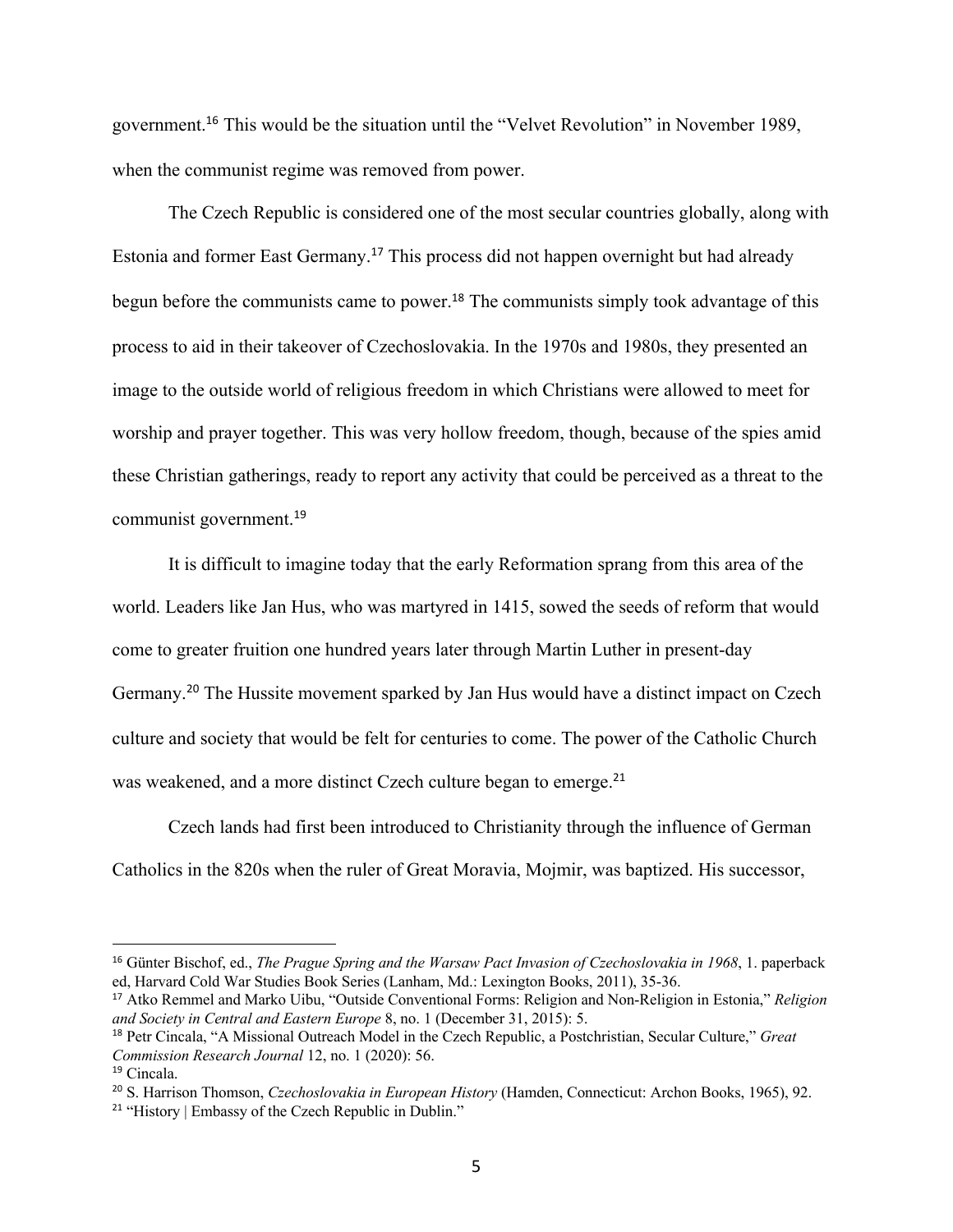Rastislav, feared German expansion and invited the Byzantine Christian missionaries, Constantin (Cyril) and Methodius, to Moravia to introduce Slavic liturgy there.<sup>22</sup> Despite his efforts, the influence of the Roman Catholic Church continued to grow and ultimately changed the course of the history of Bohemia and Moravia.<sup>23</sup> The dynasties of the following centuries were predominantly Catholic, with a few minor exceptions. At various times some of the rulers would enforce Catholic traditions and expel Protestants from their lands. One of those seasons of persecution resulted in Moravian Christians fleeing to lands owned by Count Nicholas Zinzendorf on the present-day border of Czech and Germany in a small town of Herrnhut. A prayer and missions movement was birthed during this time that sent missionaries to every inhabited continent of the earth and spawned a 24-hour prayer movement that lasted for 100 years.<sup>24</sup> Those early missionaries are credited with influencing Christian missions for centuries to come. The Czech Republic is truly a land with a rich spiritual heritage.

## **BIBLICAL FOUNDATION**

As stated earlier, the purpose of this research paper is to show a historical pattern of betrayal by foreign powers, totalitarian regimes, including the Catholic Church, that tried to oppress Czech people, affecting how they relate to Christianity and the church today. Many of those professing faith in Christ in evangelistic outreaches in the Czech Republic often do not connect with a local church body. To better understand this issue, I will examine the Bible for a scriptural perspective on what the church is, the church's mission, the importance of making disciples, and why this is important.

<sup>22</sup> Derek Cooper, *Introduction to World Christian History* (Downers Grove, Illinois: IVP Academic, an imprint of InterVarsity Press, 2016), 110-111.

<sup>&</sup>lt;sup>23</sup> "History | Embassy of the Czech Republic in Dublin."

<sup>24</sup> Ruth Tucker, *From Jerusalem to Irian Jaya: A Biographical History of Christian Missions* (Grand Rapids, Mich: Zondervan, 1983), 69-74.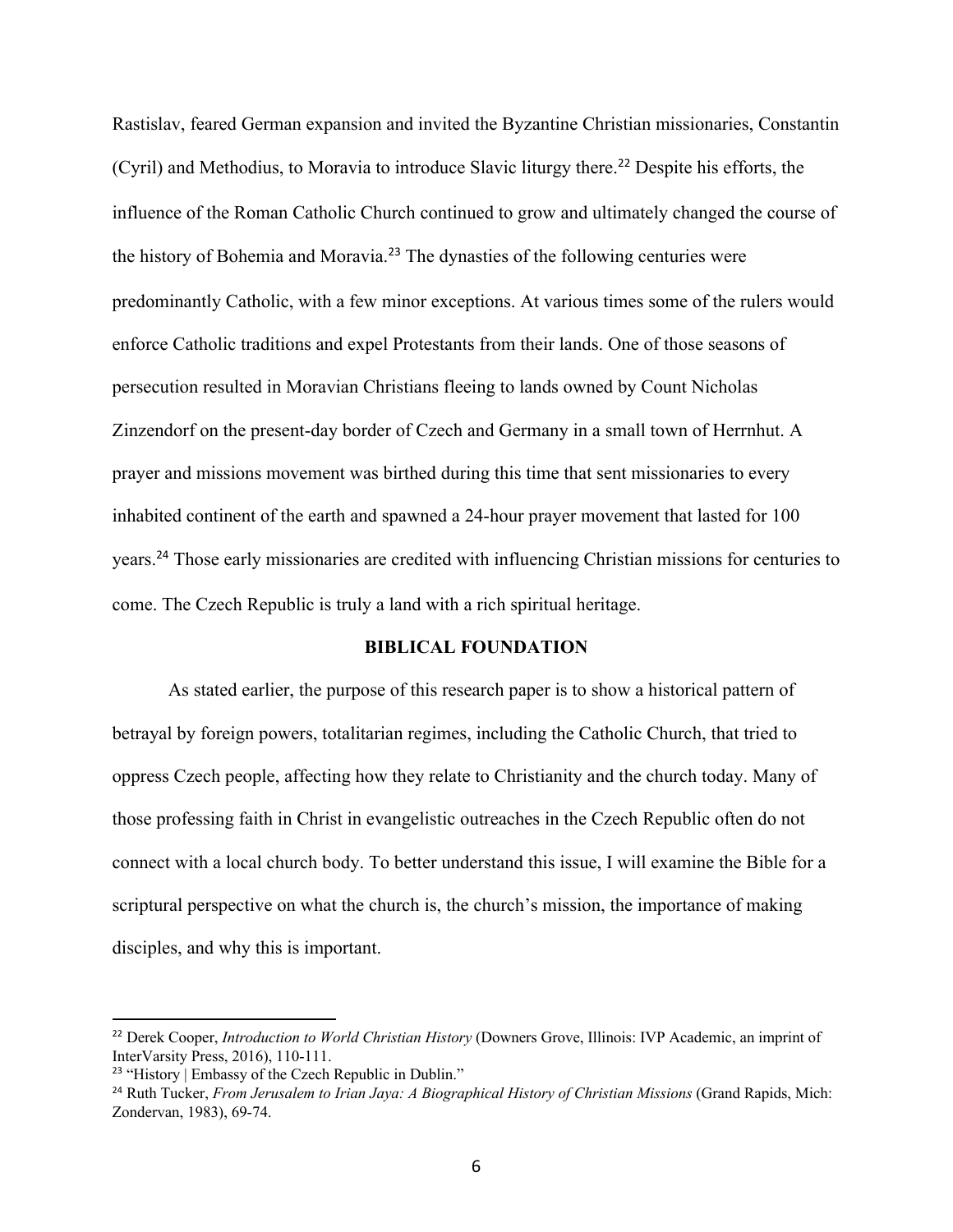Often when people think of church, they think of a building where people gather to worship or a particular time of the week like Sunday when people gather to pray and hear preaching or teaching of the Bible. While this is undoubtedly part of the discussion surrounding the church, it is a tiny part and not the original meaning of the Scriptures, as we will discover.

The word church is used solely in the New Testament and never found in the Old Testament of the Bible. "The English word "church" is derived from the Greek word '*kuriakon*' which means "belonging to the Lord" and is never applied to the Church in the New Testament period."<sup>25</sup> It is only used as an adjective two times to describe the Lord's Supper and the Lord's Day (1 Cor 11:20; Rev 1:10). According to Duffield, Greeks used it to refer to a church building later in early church history.<sup>26</sup> The words to describe a church building in the New Testament are commonly temple and synagogue (Acts 5:42; Jas 2:2). The Hebrew words *qahal* and *edhah,* often translated as *ekklesia* in the Greek New Testament, meant 'a gathering or assembly', such as Judaism eventually had in the synagogue.<sup>27</sup>

In Scripture, the word church most often refers to a group of people, not a building or a service time in the week. The Greek word for church is *ekklesia* and is derived from the verb ekkaleo- "to call out"- and refers to those who are 'called out and assembled together.'<sup>28</sup> It has a twofold meaning: a local assembly of believers and the redeemed of all ages who follow Jesus Christ. Matthew is the only Gospel to use the word.<sup>29</sup> It is used 115 times in the New Testament,

<sup>25</sup> Guy P. Duffield and Nathaniel M. Van Cleave, *Foundations of Pentecostal Theology*, Rev. ed. (Los Angles, Calif: Foursquare Media, 1983), 419.

<sup>&</sup>lt;sup>26</sup> Duffield and Van Cleave, 419.

<sup>27</sup> Norman Geisler and Norman Geisler, *Volume Four: Church, Last Things*, Systematic Theology (4 Vols.) / Norman Geisler, Vol.4 (Minneapolis, Minn: Bethany House Pub, 2005), 17.

<sup>28</sup> Kenneth L. Barker and John R. Kohlenberger, eds., *Zondervan NIV Bible Commentary* (Grand Rapids, Mich: Zondervan Pub. House, 1994), 78-79.

<sup>29</sup> Michael J. Wilkins, *Matthew: From Biblical Text-- to Contemporary Life*, The NIV Application Commentary (Grand Rapids, Mich: Zondervan, 2004), 564.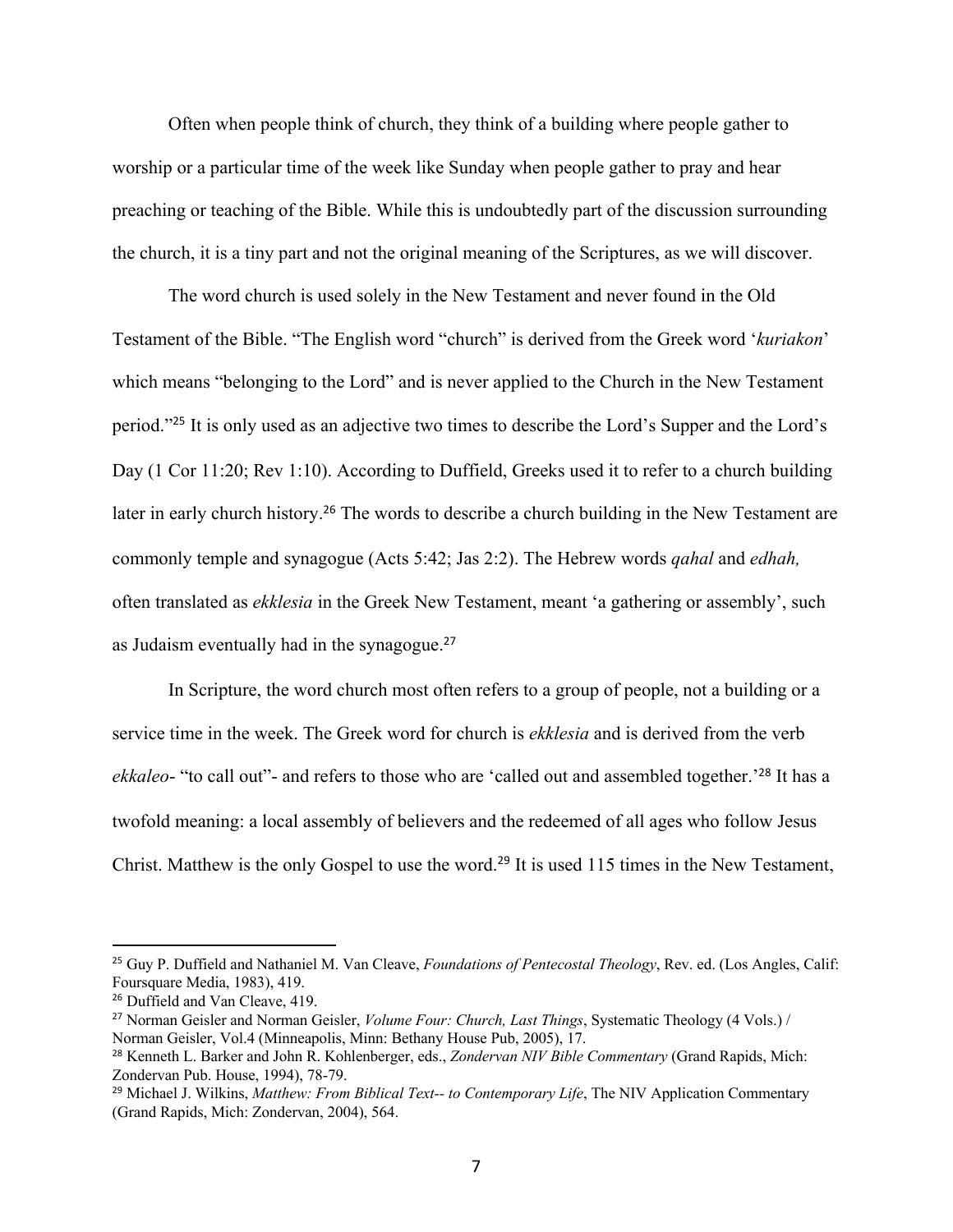mainly in Acts and the Apostle Paul's writings. It most often refers to a local congregation.<sup>30</sup> In our western American mindset, we often think of people coming to a church building in a somewhat formal setting, but in the New Testament, the word "church" often referred to a small gathering of people in a home or private residence (Acts 2:26; 5:42; 8:3; 12:5, 12; Rom 16:3-5, 14-15; Phlm 1:2).

In this paper, I will refer to the church often but in several contexts. In other sections of this paper, I will refer to the institutional church or the Roman Catholic church as in history. In this section of the paper, I will primarily be referring to the "New Testament church founded by Jesus Christ; that is, an assembly of believers joined to Christ's spiritual body by the Holy Spirit (1 Cor 12:13) at the moment of regeneration (Titus 3:3-6), when they individually place their faith in the Lord Jesus as Savior (Acts 16:31)."<sup>31</sup> Those believers that are part of the visible church here on the earth should be part of a local community of believers that meets regularly (Heb 10:25) for edification (Eph 4:12), worship (John 4:24), and participating in the ordinances of the church.<sup>32</sup>

## **Ordinances of the Church**

The ordinances practiced and observed by Protestant Churches are Water Baptism and The Lord's Supper (or Communion). These are two ordinances that Christ clearly commanded. The Catholic Church and others have other ordinances that they hold to, but I will focus on these two ordinances for the purposes of this paper. The Church practiced these for nearly one thousand years before others were added and are the two generally mentioned by the Early

<sup>30</sup> Ronald F. Youngblood et al., eds., *Nelson's Illustrated Bible Dictionary*, New and enhanced edition (Nashville: Thomas Nelson, 2014), 247.

<sup>31</sup> Geisler and Geisler, *Volume Four,* 17.

<sup>&</sup>lt;sup>32</sup> Geisler and Geisler, 17.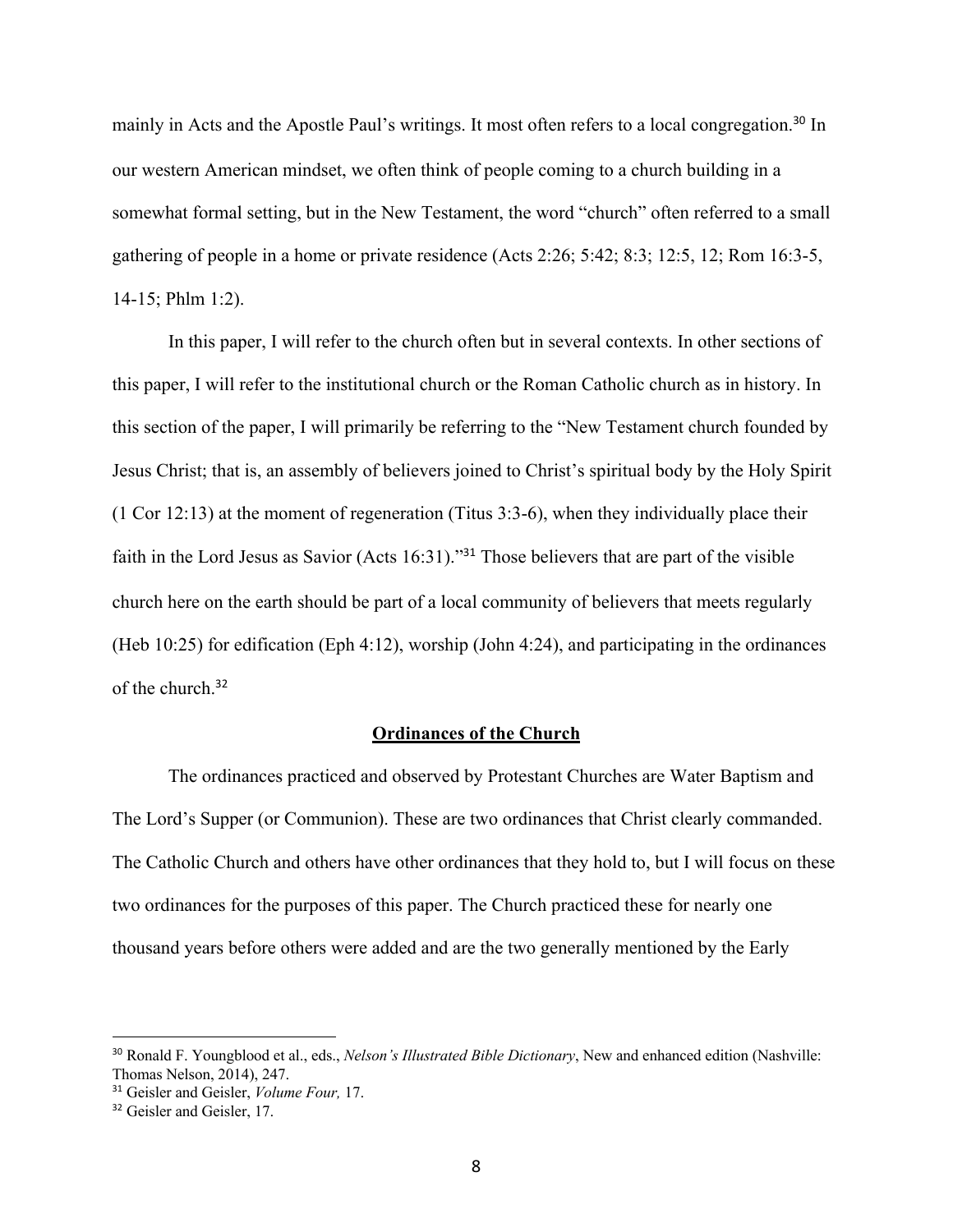Church Fathers.<sup>33</sup> An ordinance is "something commanded and enforced by the proper authority."<sup>34</sup> Another word sometimes used instead of ordinance is the word "sacrament." Duffield adds that one definition of an ordinance is "the outward sign of an inward work."<sup>35</sup> There has been much debate about these ordinances throughout Church history, causing much strife and misunderstanding, which are outside the scope of this paper.

Jesus commanded the ordinance or sacrament of Water Baptism in Matt 28:19 in "The Great Commission," where He commanded disciples to be baptized. Jesus also set an example by being baptized Himself in Matt 3:13-17 and told John, "Let it be so now," when John told Christ that he needed to be baptized by Jesus, not the other way around. This signified the importance of this outward act for every follower of Christ. It was commanded by Peter (Acts 2:38, 41) and is referenced throughout NT Scripture (Acts 8:12; 8:36-38; 9:18; 10:47, 48; 16:15; 16:33; 18:8; 19:5,6; 22:16; Gal 3:27). This ordinance and act are an outward profession of an inward work testifying to the grace of God.<sup>36</sup> A person is immersed in the water, as Jesus was, and it is done "in the name of the Father and the Son and the Holy Spirit (Matt 28:19)."

Christ instituted the ordinance or sacrament of The Lord's Supper as He ate His last meal with the disciples in the upper room. Luke 22:14-20 gives the account of Jesus taking the bread and the wine, saying, "This is my body, which is given for you. Do this in remembrance of me." After sharing the bread, they each drank from the cup of wine, and Jesus said, "This cup that is poured out for you is the new covenant in my blood." The Apostle Paul also taught the Lord's Supper to the NT churches in 1 Cor 11:23-26. It is a memorial or remembrance of what Christ

<sup>33</sup> Duffield and Van Cleave, *Foundations of Pentecostal Theology,* 435.

<sup>&</sup>lt;sup>34</sup> Duffield and Van Cleave, 435.

<sup>&</sup>lt;sup>35</sup> Duffield and Van Cleave, 435.

<sup>&</sup>lt;sup>36</sup> Duffield and Van Cleave, 436.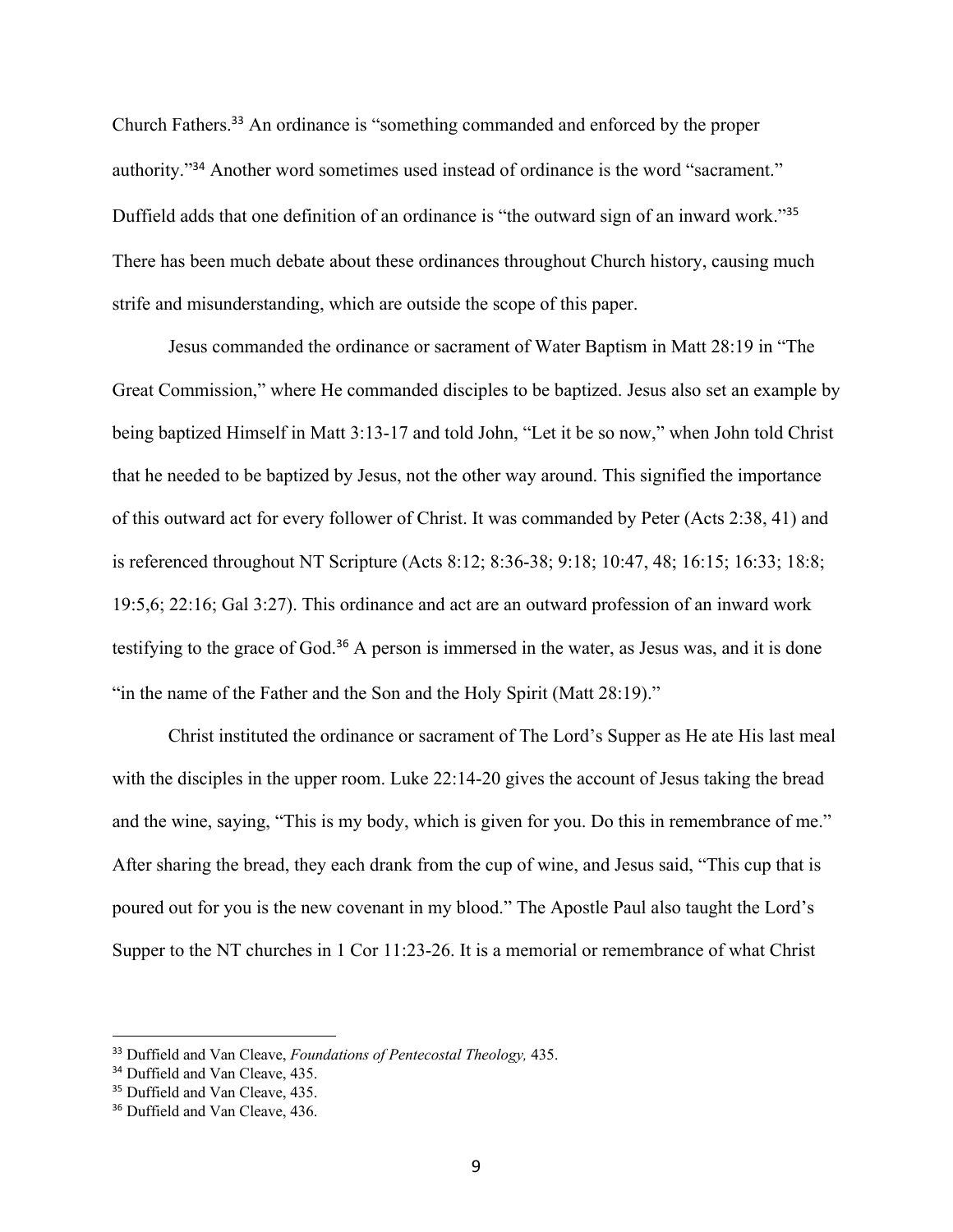did for us and a proclamation of our faith (1 Cor 11:26). In this ordinance, the Scripture tells us that we are also proclaiming the return of Christ (1 Cor 11:26) and a statement of our oneness in the Body of Christ (1 Cor 10:17).<sup>37</sup>

Partaking of the Lord's Supper or Communion is an act that we must do soberly and circumspectly (1 Cor 11:27). We are to examine our hearts and judge ourselves concerning our relationships to others in the Body of Christ (1 Cor 11:28-32). It is a time to make sure we are in right relatedness to fellow believers and the Lord. If there is a sin or anything amiss, it is a time to put things in order with the Lord and others.

## **Universal Church**

It is important to note that the church is both universal and local. The Universal Church refers to the invisible body of all believers, while the local church refers to "a visible manifestation of the universal body of believers in a given locality."<sup>38</sup> Another distinction is that the invisible church is that part of the body of Christ already in heaven, while the visible church is that part of the Body still here on the earth.<sup>39</sup>

When Jesus first used the word "church" (*ekklesia*) to refer to the body of people that He would begin to gather (Matt 16:18), He was borrowing from and building upon this word *ekklesia* as used in the Greek Septuagint. In the Septuagint (OT Scriptures), the word *ekklesia*  could refer to 1. the "congregation of Israel," or 2. an assembly of people whether they were organized or simply an unorganized mob. The common understanding would have been an "assembly."<sup>40</sup> According to Duffield, when Jesus said, "On this rock, I will build my church"

<sup>&</sup>lt;sup>37</sup> Duffield and Van Cleave, 437.

<sup>&</sup>lt;sup>38</sup> Geisler and Geisler, 17-18.

<sup>&</sup>lt;sup>39</sup> Geisler and Geisler, 18.

<sup>40</sup> Duffield and Van Cleave, *Foundations of Pentecostal Theology,* 420.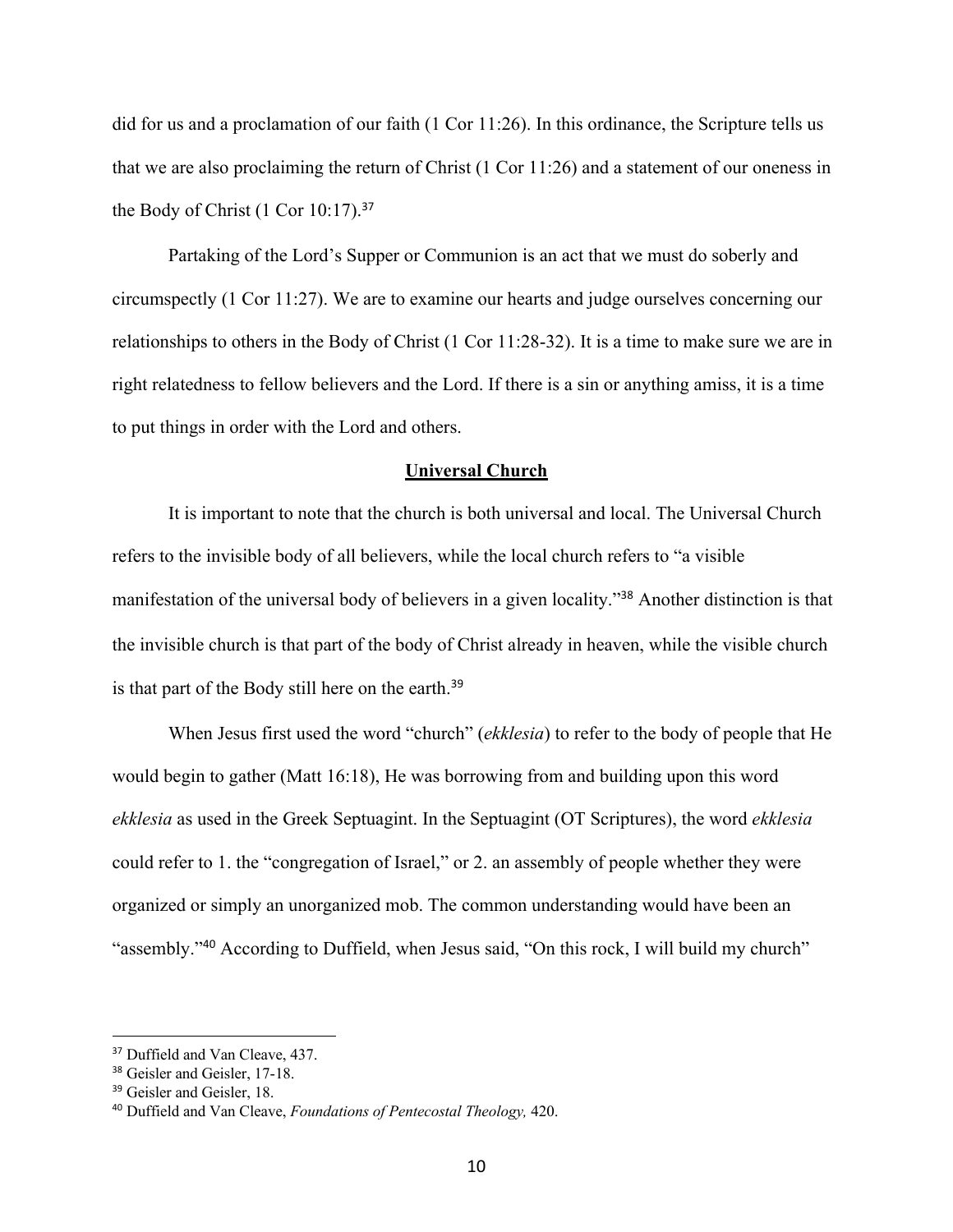(Matt 16:18), His emphasis was on "My," not on the word "church." It seems that Jesus wanted to draw attention to the fact that this would be a group of people that belonged exclusively to Him and would make up His Body.<sup>41</sup> He was differentiating this Body from the "Congregation of Israel."

## **The Mission of the Church**

When we look in the Scriptures, the church had some specific roles or missions that they performed, especially as seen in the Book of Acts and Pauline epistles. Before Jesus ascended to heaven, He gave the apostles what is commonly called the "Great Commission." This command can be found in all four of the Gospels and the Book of Acts (Matt 28:18-20; Mark 16:15-20; Luke 24:47-49; John 20:21-23; Acts 1:8). The church was commanded to preach and teach the good news of Christ that would result in supernatural signs following. In addition, the church is to make disciples, or disciplined followers, that go and teach others what they have learned.

Discipleship is a word that has been used in many ways, especially in modern church history. It is part of the central mission that Christ gave to His church in Matt 28:18-20. Jesus said to go and make disciples. He did not say make converts or simply get people to pray a simple prayer of belief in Christ that had no change in their character and actions. The word disciple comes from the Greek word *mathetes*, meaning "a learner or a follower."<sup>42</sup> It also means "someone who follows another person or another way of life and who submits himself to the discipline (teaching) of that leader or way."<sup>43</sup> This word is found almost exclusively in the Gospels and the Book of Acts, except for several references in Isaiah. The Apostle Paul picks up

<sup>41</sup> Duffield and Van Cleave, 420.

<sup>42</sup> Merrill Frederick Unger et al., *The New Unger's Bible Dictionary*, Rev. and updated ed (Chicago: Moody Press, 1988), 305.

<sup>43</sup> Walter A. Elwell and Philip Wesley Comfort, eds., *Tyndale Bible Dictionary*, Tyndale Reference Library (Wheaton, Ill: Tyndale House Publishers, 2001), 384.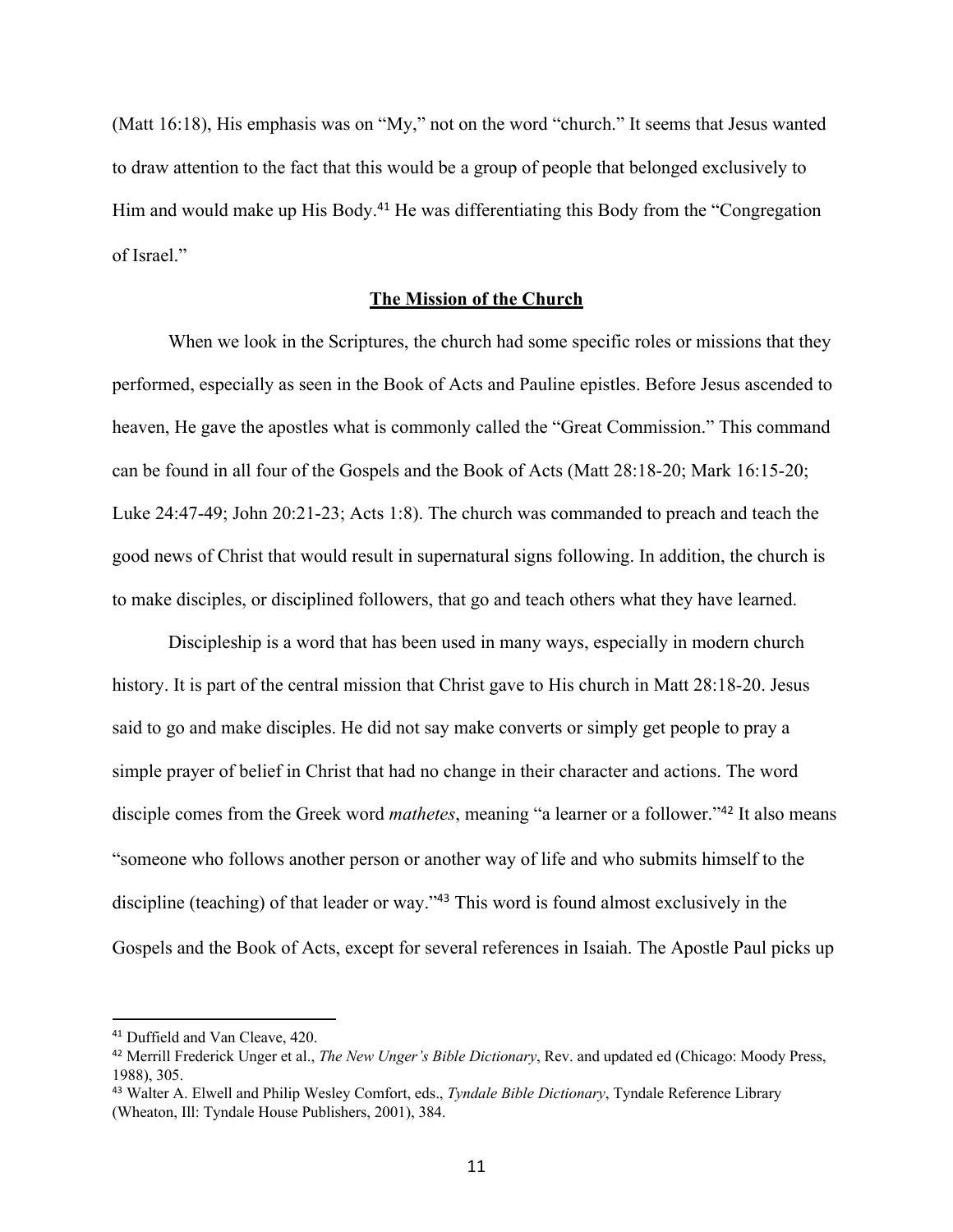on this same idea in His letters when he encourages believers to "imitate me, just as I also imitate Christ," (1 Cor 11:1) and "the things which you learned and received and heard and saw in me, these do" (Phil 4:9). Ultimately, we are following the example that Jesus left us (1 Pet 2:21).

Hull brings out three dimensions of making disciples from Matt 28:19 that are important to note. First is evangelism or sharing the good news of Christ and doing as Christ said, "baptize them." As Hull points out, church discipleship has often mistakenly focused only on those who are already believers. But Christ's command includes the definite thought of going and proclaiming the gospel to those who have not heard. The second is the importance of development or growth, which provides for developing character. Jesus said, "teaching them to obey." The third is deploying or sending them, which is seen in the command "go." Christ wants His disciples to go on mission into the places where they live, work, and play and be His witnesses.<sup>44</sup>

Another essential part of the church's mission is that of sustaining a fellowship of believers. As Acts 2:42 says of the early church, "And they continued steadfastly in the apostles' doctrine and fellowship." The word fellowship in Greek is the word *koinonia*, which means "that which is had in common, or shared," "communion."<sup>45</sup> It is more than just meeting together to visit and have coffee, which certainly can be part of fellowship, but it goes much deeper than that when seen in Scripture. It is based on a relationship with God the Father and His Son, Jesus (1 John 1:3, 6, 7), and our relationship to other brothers and sisters in Christ. It implies a unity by the Holy Spirit in bonds of love, unity, and singleness of purpose (2 Cor 8:4b; Gal 2:9; Eph 3:9a; Phil 1:5a; 2:1b).<sup>46</sup>

<sup>&</sup>lt;sup>44</sup> Bill Hull, *The Complete Book of Discipleship: On Being and Making Followers of Christ* (Colorado Springs, CO: NavPress, 2006), 34.

<sup>45</sup> Duffield and Van Cleave, *Foundations of Pentecostal Theology,* 432.

<sup>46</sup> Duffield and Van Cleave, 432.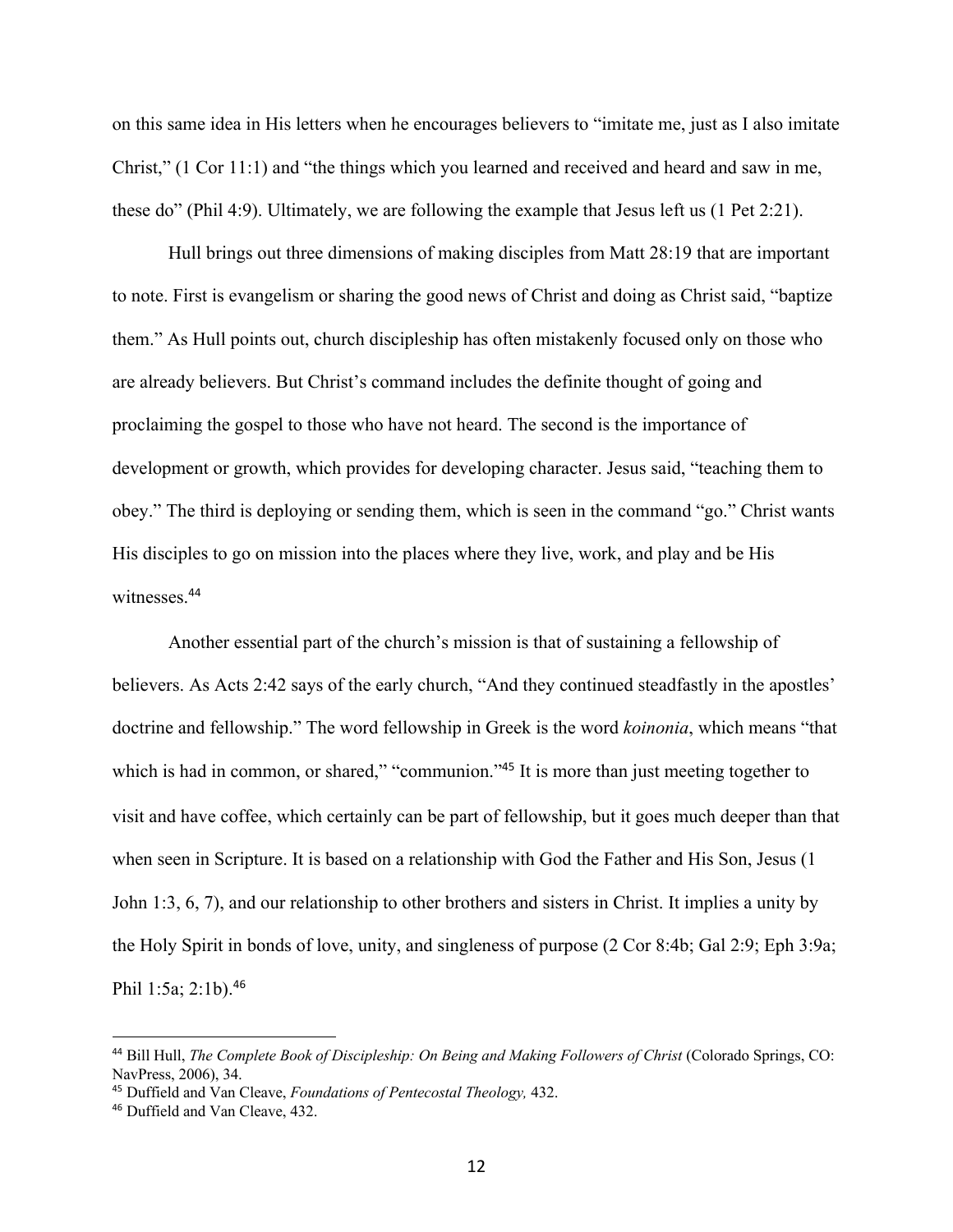Worship is another crucial part of the mission of the church. Jesus said that the Father is seeking people to worship Him in John 4:23. 1 Pet 2:9 says, "But you *are* a chosen generation, a royal priesthood, a holy nation, His own special people, that you may proclaim the praises of Him who called you out of darkness into His marvelous light." Notice that part of our mission as the church on the earth is to proclaim His praises. When we give God glory and praise together as a Body, God works in our lives corporately and individually. Worship is not only music and singing but the way we live our lives, speak to our neighbors and family. It is an allencompassing word that has the thought of bowing our lives in submission, reverence, and obedience to God. Rom 12:1 (NASB) says, "Therefore I urge you, brothers *and sisters*, by the mercies of God, to present your bodies as a living and holy sacrifice, acceptable to God, *which is* your spiritual service of worship."<sup>47</sup>

Besides worship and fellowship, another part of the church's mission is missions and evangelism. All through the New Testament, there is an underlying theme of mission that compels the believer individually and corporately to be involved in taking the gospel to the "end of the earth" (Acts 1:8). Jesus said that He was "the way, and the truth, and the life. No one comes to the Father except through me" (John 14:6). Jesus commissioned us in Matt 28:18-20 to "go…and make disciples of all nations." It is not a suggestion or an option but a command to be obeyed by the church.

Besides missions and evangelism, the church's mission includes caring and nurturing those who believe in Christ and are baptized into His Body. The Bible compares a new believer to a newborn infant that requires milk (1 Pet 2:2). Just like a baby needs natural parents, God plans that those in the Body of Christ care for and nurture the new believer. In Eph 4:11-16, the

<sup>47</sup> Kenneth L. Barker, Donald W. Burdick, and Kenneth Boa, eds., *Zondervan NASB Study Bible* (Grand Rapids, Mich: Zondervan Pub. House, 1999).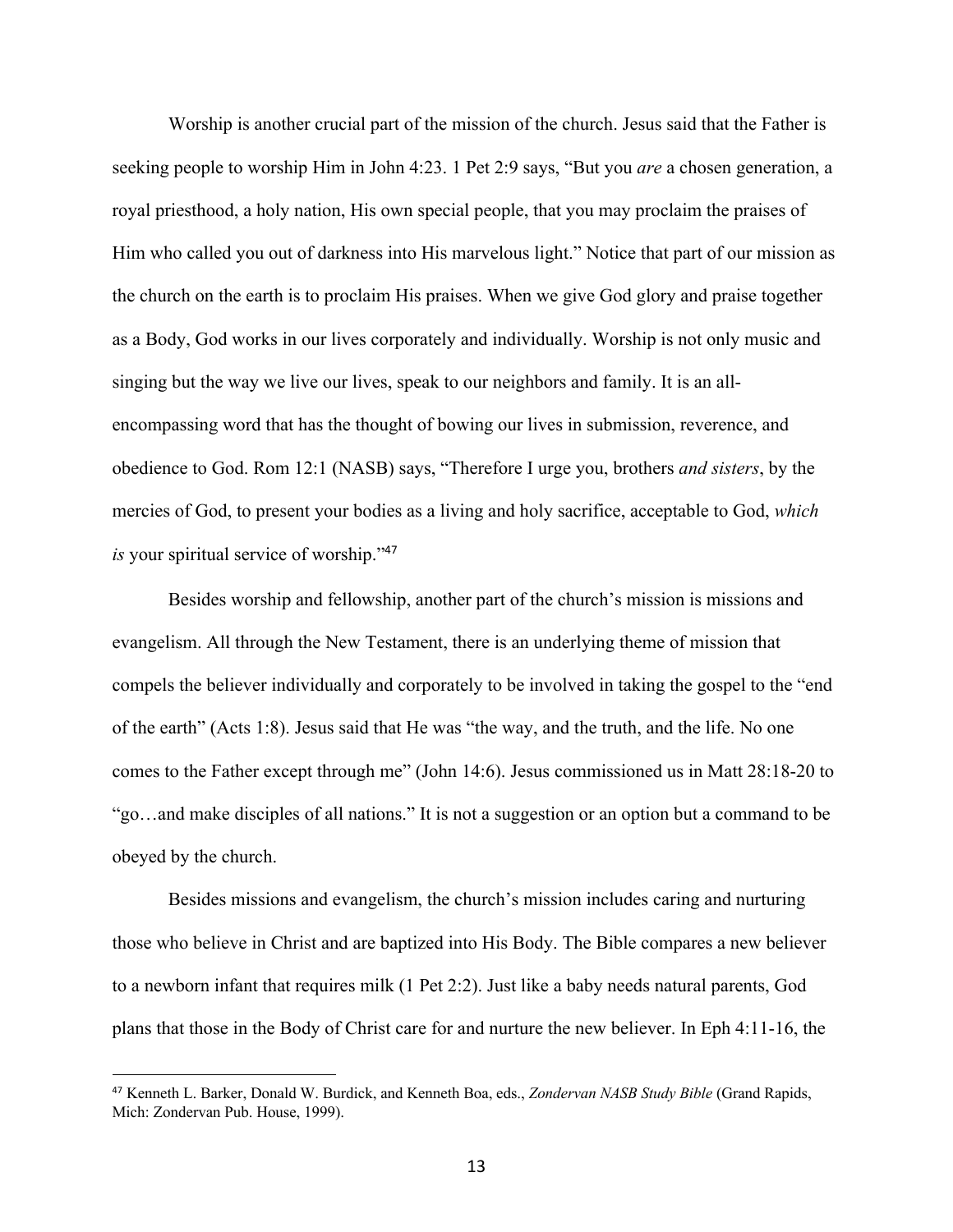Apostle Paul speaks to the Church at Ephesus and reminds them that God has set ministry gifts in the Body, such as the pastor and teacher, "to equip the saints," "for building up the body of Christ," so that we grow to "mature manhood," or a complete and mature man. He goes on in v. 14 to say, "that we may no longer be children." The idea is that God wants believers to grow and mature. We can see this in 1 Cor 3:1-4 as well. The Apostle Paul shows how he spoke to the Corinthians as "infants in Christ" and "fed you with milk" to facilitate spiritual growth. The teaching of God's Word and pastoral care help believers to grow and become disciples that are then going and making other disciples as Christ commanded.

The church's mission is not only to minister to spiritual needs but also to practical needs. We can see this in Acts 6:1-7, where the early church had a ministry to the widows in the church to assist them with food and basic needs. The Apostle Paul refers to collecting funds to help the church in Jerusalem during a famine in Acts 11:27-30. Jesus spoke of feeding the hungry, clothing the naked, taking in the homeless, visiting those who are sick and in prison (Matt 25:31- 46). These references give insight into the church's mission or the Body of Christ here on the earth.

## **Individual Members in the Church**

One last perspective on the importance of the church is that of the role of the individual believer and their support to the corporate body of Christ. Some people think they are fine and do not need others, but that directly opposes the Scriptures. God's commands are not without reason. Just like a coal in a fire, when it is pulled away from the main blaze, it will get cold and slowly begin to go out over time. There is a natural analogy that can be seen in the spiritual health of the individual as they relate to the community of other believers.

14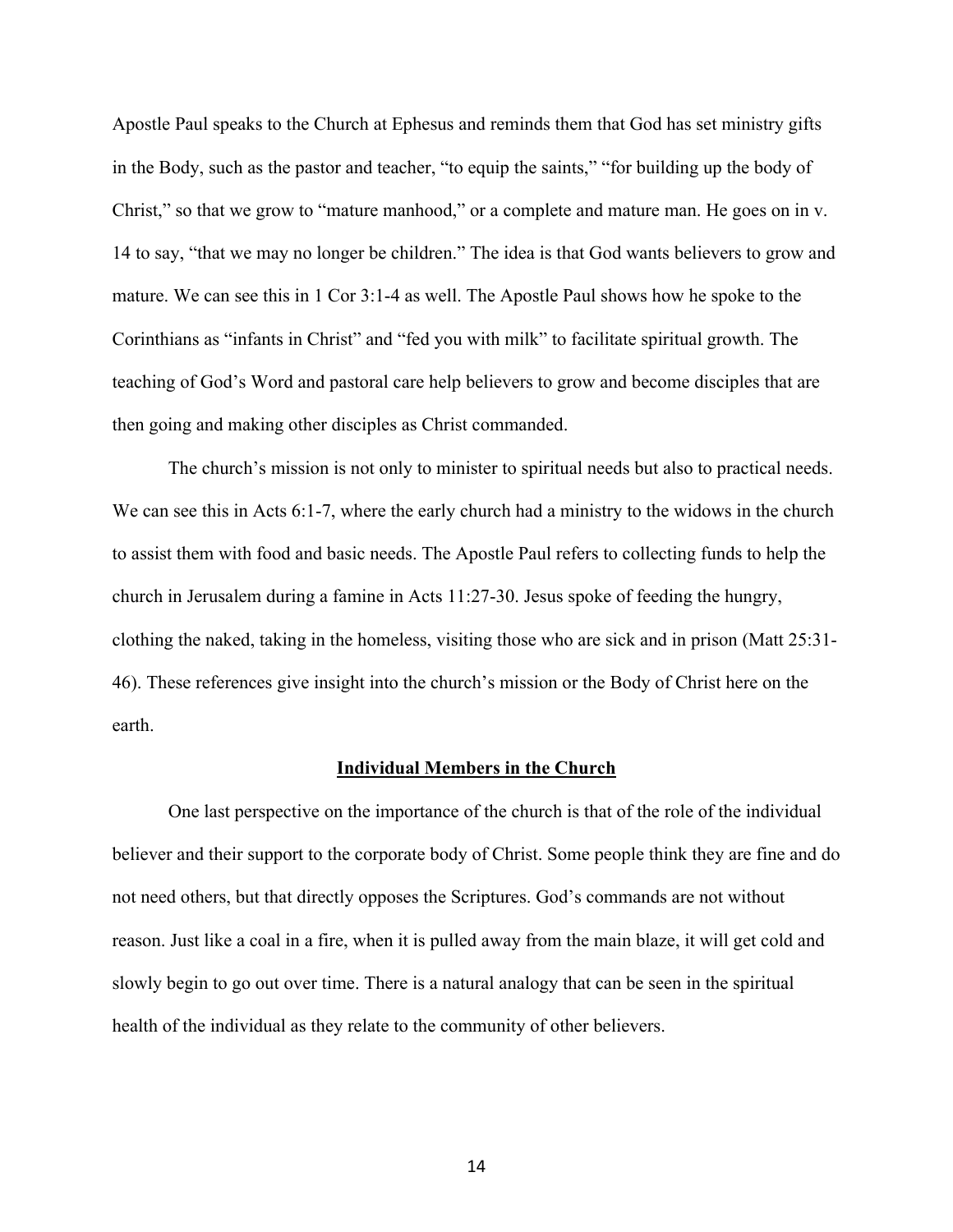The Apostle Paul uses another metaphor when he describes the individual members of the body of Christ in comparison to the physical body (1 Cor 12:12-27). Just like the physical body has many parts, and all the parts are essential, so it is with the Body of Christ. Paul writes:

For just as the body is one and has many members, and all the members of the body, though many, are one body, so it is with Christ. For in one Spirit we were all baptized into one body—Jews or Greeks, slaves or free—and all were made to drink of one Spirit. For the body does not consist of one member but of many. If the foot should say, "Because I am not a hand, I do not belong to the body," that would not make it any less a part of the body (1 Cor 12:12-15).

The thought expressed here is that we need each other as the Body of Christ. There are gifts and talents that God has placed in each of us that benefit the whole Body. When someone pulls away, or we push someone out of our fellowship, we are not wise. We may ultimately be hurting ourselves both individually and corporately.

In Heb 10:25, the author of Hebrews is exhorting believers to come together, saying, "not neglecting to meet together, as is the habit of some, but encouraging one another, and all the more as you see the Day drawing near." The thought and instruction here are that there is a danger when we neglect meeting together. As mentioned earlier, we can begin to grow cold in our passion and fire for the Lord. So, the believer is to be diligent in regularly entering into communion and fellowship with others in the community of faith. There is something to be received from one another and something that each believer has to give. "Encouragement cannot take place in isolation," but only when believers meet together regularly.<sup>48</sup>

Acts 2:42-47 brings this same important principle out as well:

<sup>48</sup> George H. Guthrie, *Hebrews*, The NIV Application Commentary (Grand Rapids, MI: Zondervan, 1998), 345.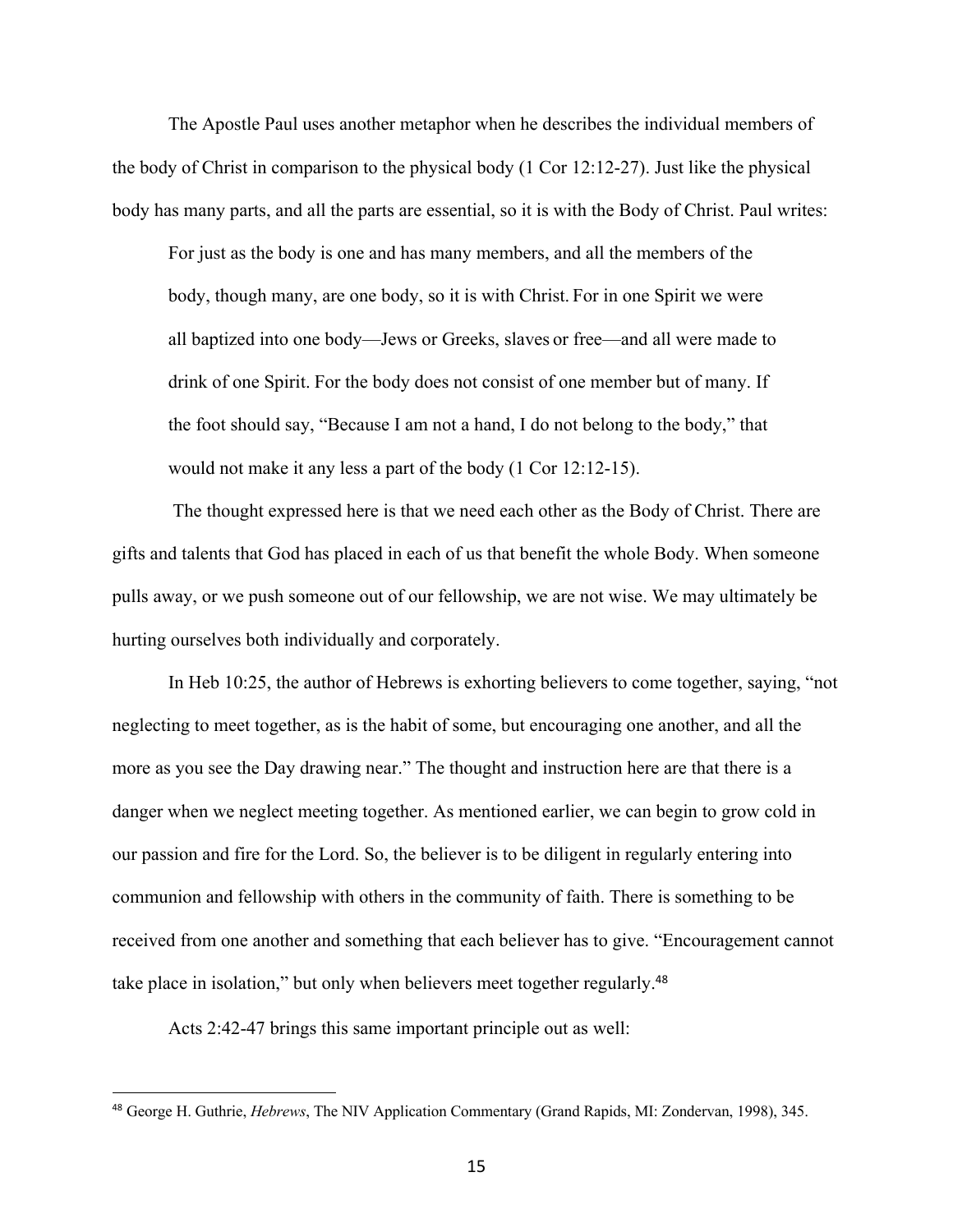And they devoted themselves to the apostles' teaching and the fellowship, to the breaking of bread and the prayers. And awe came upon every soul, and many wonders and signs were being done through the apostles. And all who believed were together and had all things in common. And they were selling their possessions and belongings and distributing the proceeds to all, as any had need. And day by day, attending the temple together and breaking bread in their homes, they received their food with glad and generous hearts, praising God and having favor with all the people. And the Lord added to their number day by day those who were being saved.

They shared their lives in the community day-to-day, both in the temple and from house to house.

The church has a responsibility to preach the Gospel, make disciples, nurture new believers, equip the saints, and observe the ordinances that Christ commanded. The individual believer is responsible for following Christ, being a witness for Him, and serving others in His Body. While men have organized and structured the church from a natural and material perspective, it has always been rooted in a personal relationship to Christ first and foremost and then to love others (Mark 12:29-21).

#### **REASONS CZECHS RESIST CHURCH AND RELIGION**

This section will explore some of the causes and reasons Czech people have resisted the Church and religion in general and highlight some ideas and beliefs that have hindered newborn Czech Christians from integrating into local Christian communities in more significant percentages. One factor that I will also address briefly is that of the actual atheistic mindset of the Czech people. Surveys and census statistics have indicated a growing percentage of atheists

16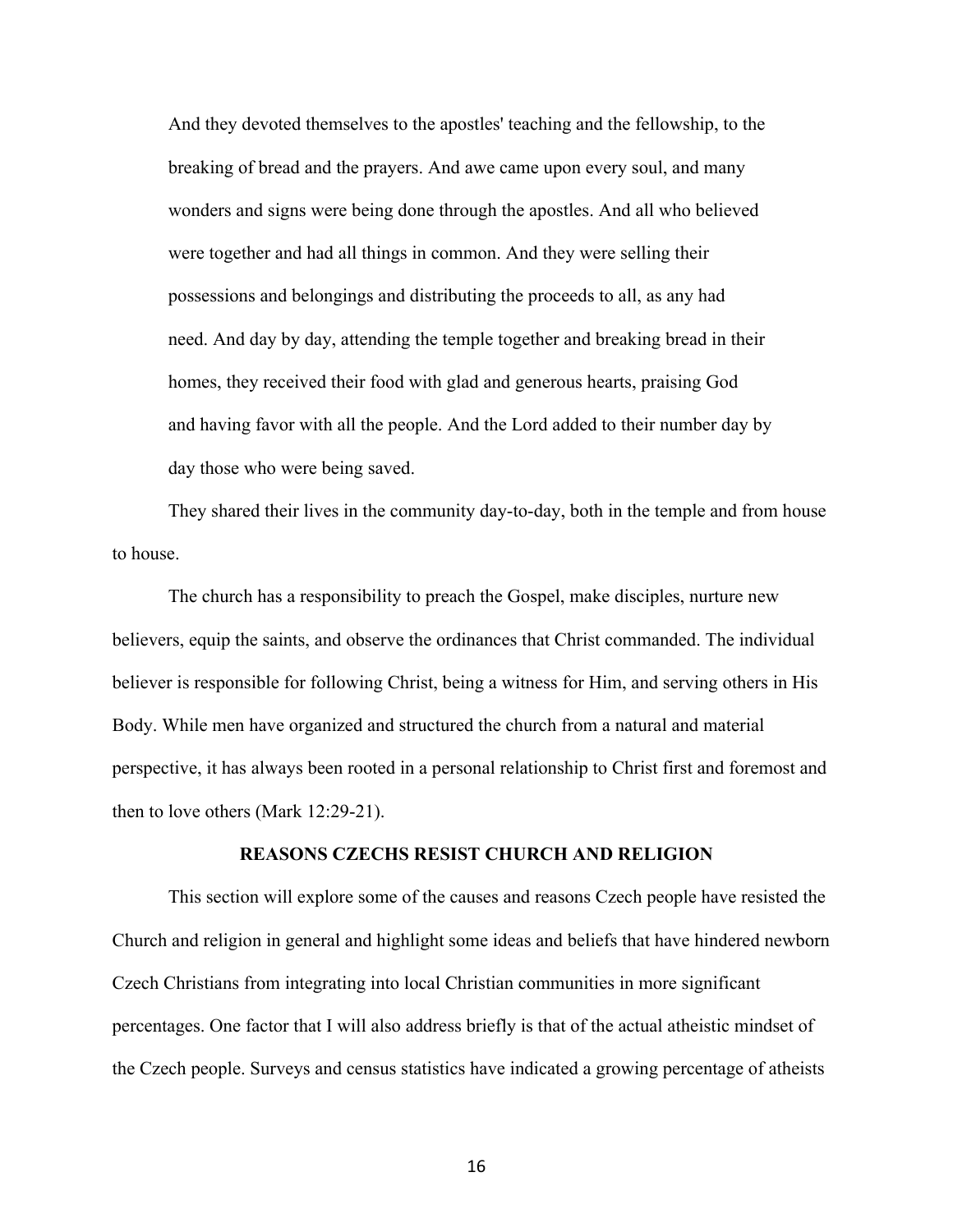in the Czech Republic since the fall of communism in 1989. While there is undoubtedly a measure of truth in those statistics and data, there is also strong evidence that the issue is not as much the atheistic mindset of Czechs, but a growing skepticism of the institutional church and religion, not a lack of belief in God.<sup>49</sup> I will come back to this issue later in this section.

First, it is essential to recognize that the Czech Republic is a secular nation. As Van de Poll points out, "the terms secular and secularization can have several meanings. Here I will use them in the sociological sense: the decline of the social and political influence of the church and Christian institutions and the public sphere becoming secular, i.e., neutral, a-religious."<sup>50</sup> Paas says that "Christianity is no longer the moral and spiritual conscience of European societies; increasingly, it has become their repressed memory."<sup>51</sup>

While Czech culture is solidly secular, it is also post-Christian, meaning that Christianity is no longer the dominant religion and there is a separation of church and state, compared to earlier centuries when the Church and State worked in tandem under the Austro-Hungarian Empire. Yet, there are signs of their strong Christian heritage everywhere in culture. Often this rich heritage is viewed with a more sentimental and fond perspective than a devout religious perspective, which can be confusing to those looking from the outside. For example, it is not uncommon to see a nativity scene in the center of a town square with Joseph, Mary, and baby Jesus accompanied by the three wise men and accompanying animals. The local city council even funds these seasonal decorations. But to emphasize, these are seen as sentimental memories of Czech history and culture for most Czechs.

<sup>49</sup> Petr Činčala, "Church Revitalization after the Velvet Revolution in the Czech Republic," *FACULTY PUBLICATIONS* 16 (January 2005): 169-170.

<sup>50</sup> E W van de (Evert W) Poll, "Evangelism and the Paradox of Europe and Christianity," *Evangelical Review of Theology* 42, no. 4 (October 2018): 293.

<sup>51</sup> Stefan Paas, *Church Planting in the Secular West: Learning from the European Experience*, The Gospel and Our Culture Series (Grand Rapids, Michigan: William B. Eerdmans Publishing Company, 2016), 187.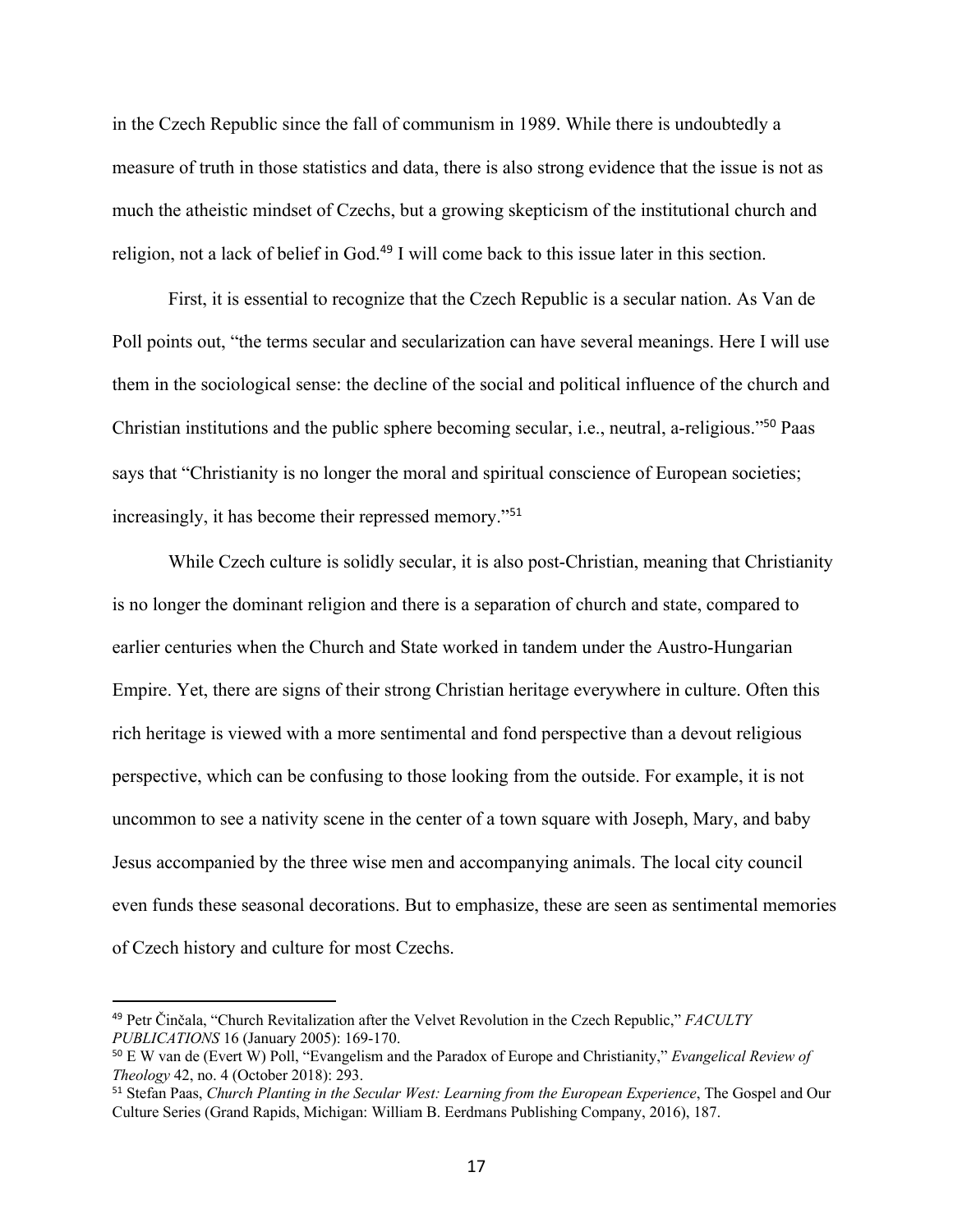Second, to understand the present day, it is helpful to go back in history and learn how Czechs have arrived at this current moment in history. It is important to look back into the history of the Czech lands and peoples to understand their strong anti-religious feelings better. There is a rich spiritual heritage in the Czech regions. As pointed out earlier, pre-Reformation movements were already at work in Bohemia and Moravia long before Martin Luther's famed 95 Theses were nailed to the church door in Wittenberg, Germany, in 1517.<sup>52</sup> We will look at several key people and events that have influenced Czech's views of church and religion in current times.

## **Cyril & Methodius**

Czech lands had first been introduced to Christianity through the influence of German Catholics in the 820s when the ruler of Great Moravia, Mojmir, was baptized. His successor, Rastislav, feared German expansion and invited the Byzantine Christian missionaries, Constantin (Cyril) and Methodius, to Moravia to introduce Slavic liturgy there. <sup>53</sup> Despite his efforts, the influence of the Roman Catholic Church continued to grow and ultimately changed the course of the history of Bohemia and Moravia.<sup>54</sup> The dynasties of the following centuries were predominantly Catholic, with a few minor exceptions. At various times some of the rulers would enforce Catholic traditions and expel Protestants from their lands.

Cyril & Methodius were called the first "Apostles of the Western Slavs"<sup>55</sup>. They were instrumental in creating a new Slavonic script based upon Greek but adapted to certain unique features of the Slav's languages. They used this to bring a Slavic liturgy so the local people could

<sup>52</sup> Bruce L. Shelley, *Church History in Plain Language*, Updated 4th edition (Nashville, Tennessee: Thomas Nelson, 2013), 240.

<sup>53</sup> Cooper, *Introduction to World Christian History,* 110-111.

<sup>54</sup> "History | Embassy of the Czech Republic in Dublin."

<sup>55</sup> R.W. Seton-Watson, *A History of the Czechs and Slovaks* (Hamden, Connecticut: Archon Books, 1965), 13.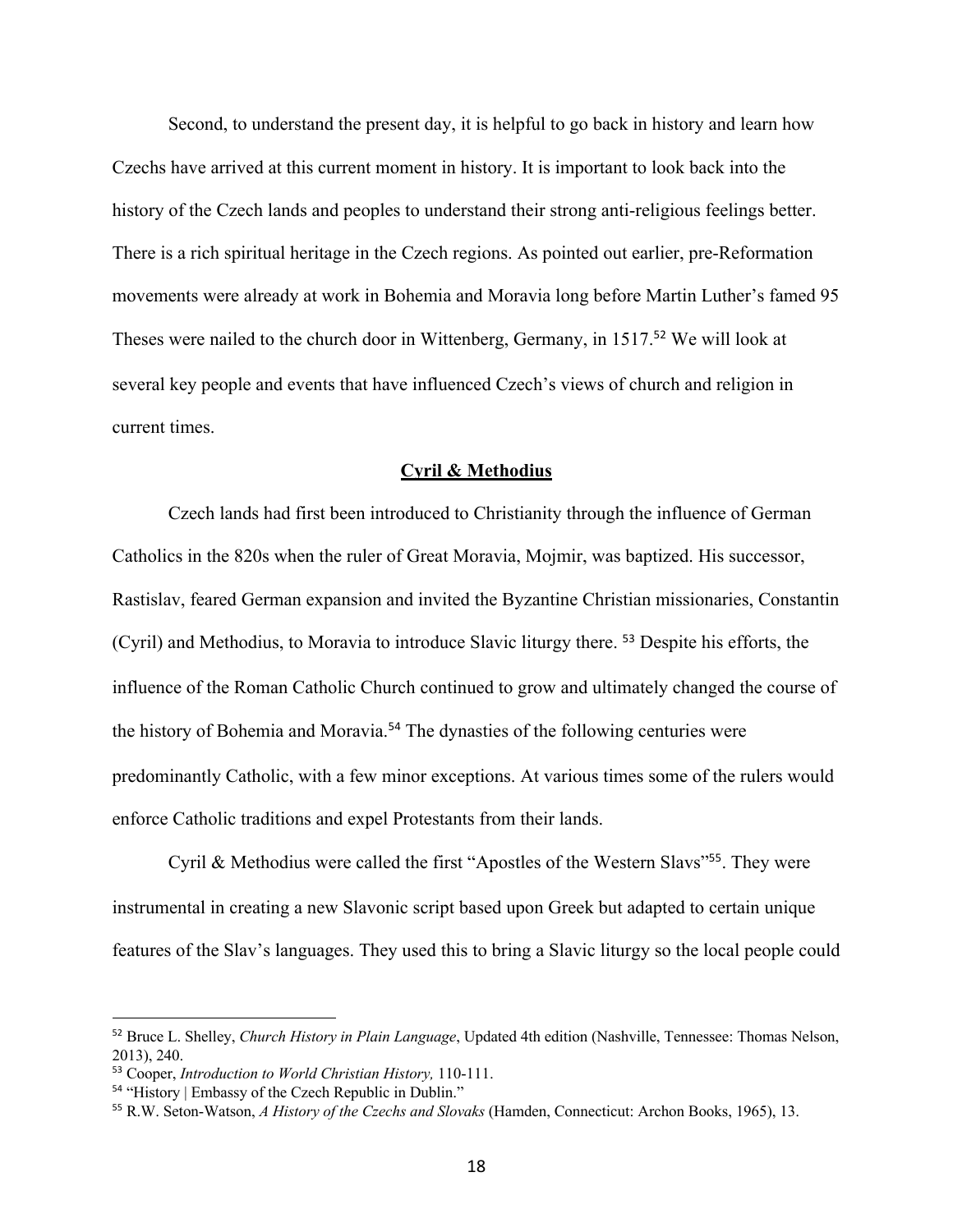understand the church services and teachings from Scripture in their own language. Not to mention, they translated the Scriptures and other Christian literature into the Slavonic tongue.<sup>56</sup> As one author writes, they "were able to convert the heathen Czechs by the sanctity of their lives and their ability to address them in the mother tongue."<sup>57</sup> Modern Russian, Bulgarian, and Serbian languages find their origins in this Slavonic script that eventually became the Cyrillic alphabet. This script and the languages that emerged from it have a "profound influence over all Slavs" even today.<sup>58</sup> Due to Cyril & Methodious's ninth-century mission work in these regions, they left an indelible mark on the religious, political, and national levels that have affected these regions to this day.

Sadly, Rastislav's successor realigned his kingdom with the Germanic kingdoms to the west and invited the Catholics back in. They began to work to undermine the missionary work of Cyril and Methodius. Paganism continued to be a strong influence in the Bohemian lands. But in the early tenth century, the Duke of Bohemia, "Good King Wenceslas" (910-929), of which the famous Christmas carol is named, began to rule. He was an avid supporter of Christianity in his "half-pagan realm."<sup>59</sup> Unfortunately, he was assassinated due to political conflict. Nonetheless, he did live a life of piety, humility, and charity that eventually resulted in him being named the patron saint of Bohemia and Czech lands.<sup>60</sup>

These early events where the Germans influenced traditional Czech lands and peoples coupled with the role of the Roman Catholic church did not go unnoticed by modern Czechs.

<sup>56</sup> James R Jr Payton, "Bypassing the History of Eastern Europe: A Failure of Twentieth Century Christian Scholarship," *Christian Scholar's Review* 29, no. 4 (2000): 723.

<sup>57</sup> Edgar Legare Pennington, "'The Soul of Czechoslovakia,'" *Anglican Theological Review* 23, no. 4 (October 1941): 341.

<sup>58</sup> Seton-Watson, 13.

<sup>59</sup> Everett Ferguson, John D. Woodbridge, and Frank A. James, *Church History* (Grand Rapids, Mich: Zondervan, 2005), 385.

<sup>60</sup> Ferguson, Woodbridge, and James, 385-386.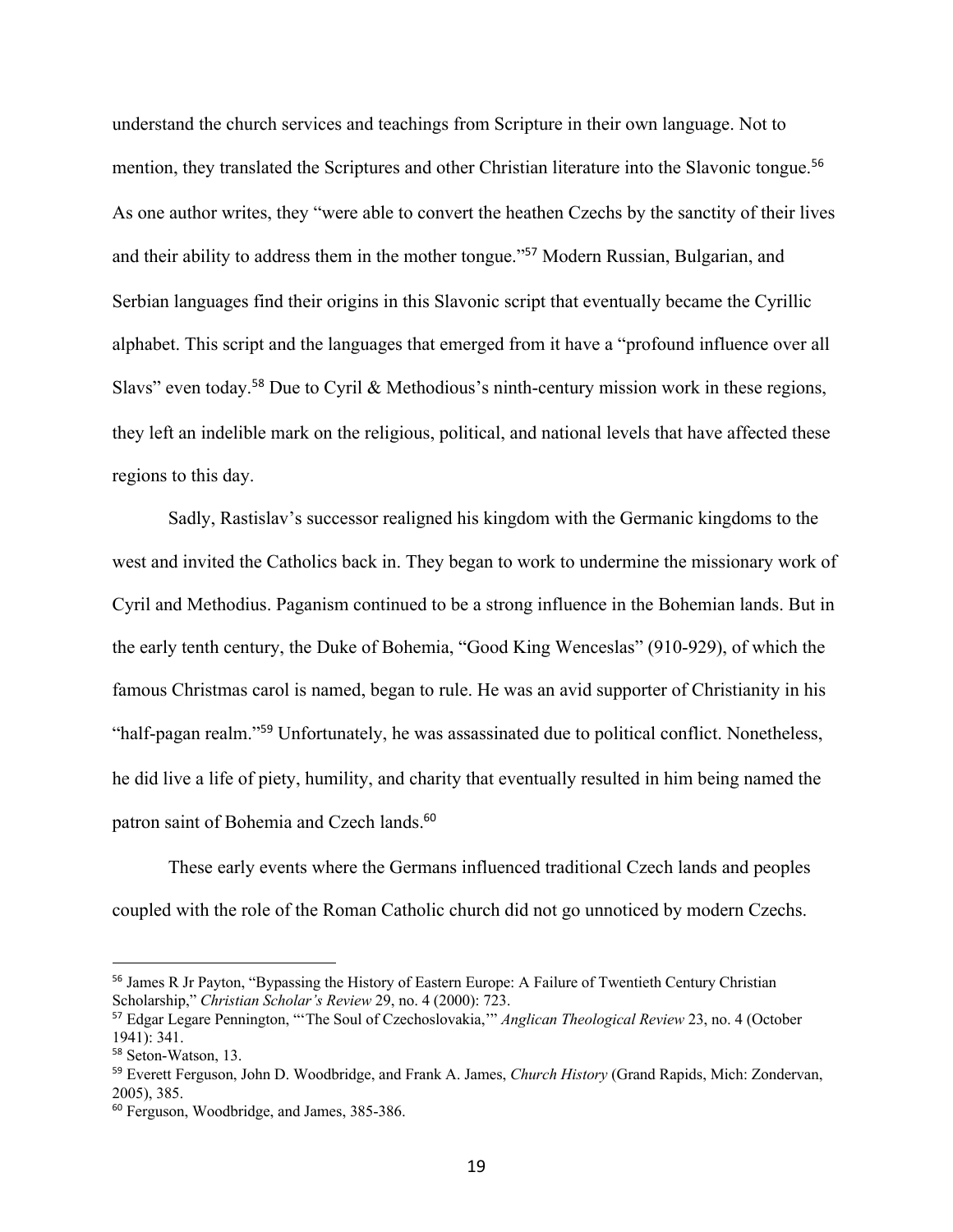Events like these still touch the Czech people very deeply, causing them to have a deep-seated mistrust in the Catholic Church and, to a great degree, organized churches and religions in general, as well as outside foreign powers.

## **John Hus and Reformation**

In the 14<sup>th</sup> century, certain reformers began to arise criticizing abuses in the church and clergy, specifically. One of these reformers was John Hus, originally from a small village in the south of Bohemia. He came from humble beginnings but soon became a formidable force, being influenced by the writings of John Wycliffe in England. Bohemia had become linked to England through the marriage in 1383 of Anne of Bohemia to King Richard II of England. Therefore, students began to travel back and forth between the universities at Oxford and Prague.<sup>61</sup> Incidentally, Prague had the first university in Central Europe.<sup>62</sup> Hus became a student at Prague University at this time and eventually became a professor.<sup>63</sup>

Hus was influenced by Wycliffe's views on Christ as the head of the church and not the pope and the importance of putting the Scriptures into the people's language. Hus was noted for fiery sermons in the new Bethlehem Chapel in Prague that criticized the Pope and the sale of indulgences, among other things.<sup>64</sup>

Interestingly, the gift of Bethlehem Chapel by two wealthy burghers set the stage for the events that were to come. The purpose of this building was so that ordinary people could hear the preaching of the Scriptures in their language. Hus was known as a "powerful preacher" in both

<sup>61</sup> Shelley, *Church History in Plain Language,* 230-231.

<sup>62</sup> Seton-Watson, *A History of the Czechs and Slovaks,* 27.

<sup>63</sup> Thomson, *Czechoslovakia in European History,* 77.

<sup>64</sup> Shelley, *Church History in Plain Language,* 230-231.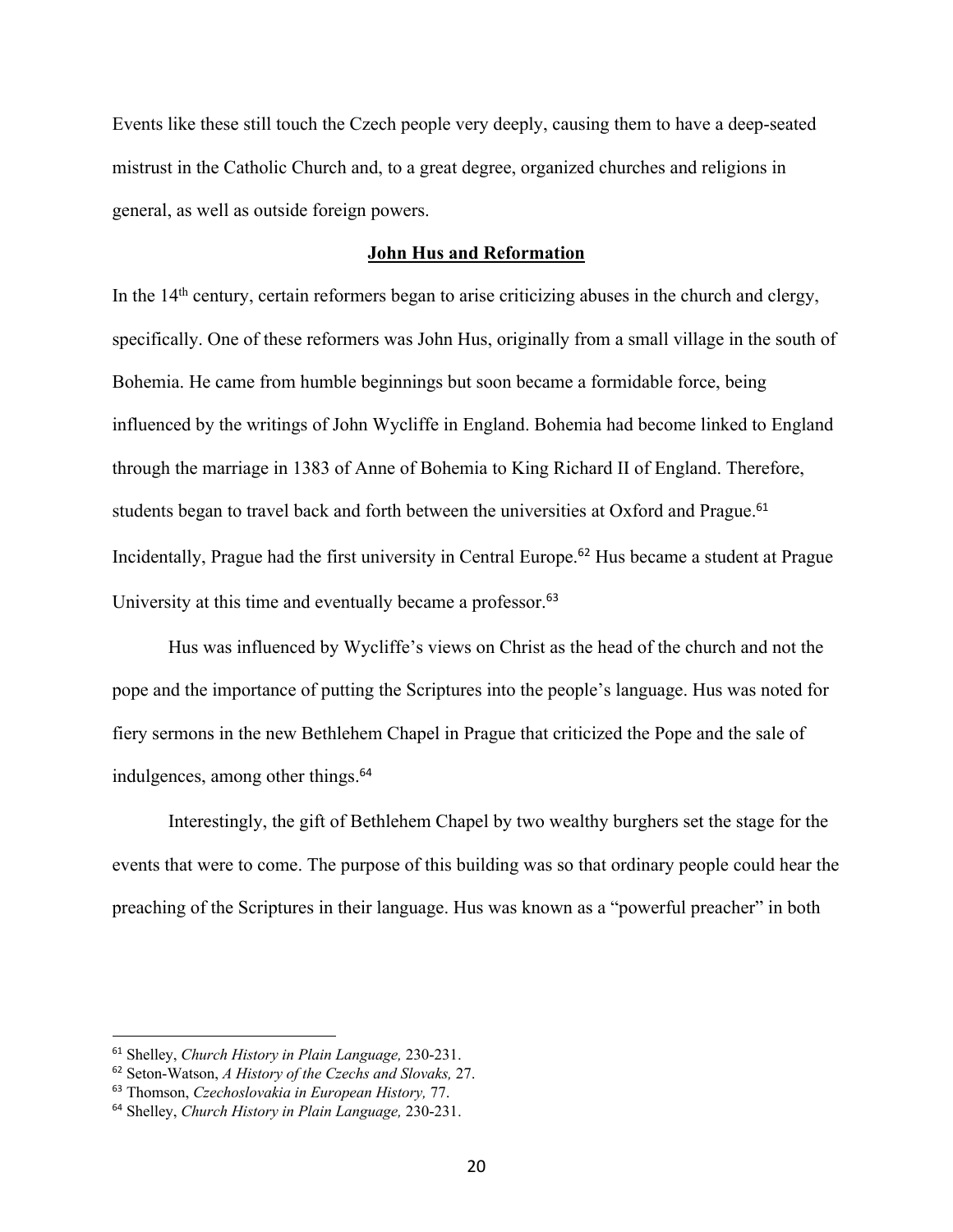Latin and Czech, the common language.<sup>65</sup> He was named pastor of the church in 1402, and it was from this place that "the voice of the Czech reform" was to be heard.<sup>66</sup>

I should also note that at this time, difficult local economic and political events took place under King Wenceslas IV (1378-1419), successor to the more famous Charles IV, who had been Holy Roman Emperor. Adding to these events were the Great Schism and widespread criticism of the Church that was taking place in greater Europe.<sup>67</sup> So, all these things contributed to the atmosphere that church reformer John Hus entered in Prague and Bohemia lands.

Hus had been one of the outspoken reformers that had appealed to a council for changes in the church and papacy. Eventually, Hus was summoned to Constance by Sigismund, the Holy Roman Emperor, where he stood trial over an eight-month period. He was invited there on the guarantee of safe conduct by Sigismund, even though some of his closest friends had discouraged him from going, as they did not trust the Holy Roman Emperor. Unfortunately, Hus was "imprisoned, questioned, badgered, ridiculed, pled with, and threatened."<sup>68</sup> They tried to entrap him and twist his words through deceit. He was only allowed to speak a few times, and even then, he was often interrupted. According to preserved records, what he said in his defense was effective, probably why they did not allow him to speak very much. When his friends tried to point out the blatant lies and twisted facts, they were ridiculed and treated with cries of derision themselves.<sup>69</sup> Hus was finally condemned as a heretic, which he adamantly denied. He

<sup>65</sup> Thomson, *Czechoslovakia in European History,* 76-77.

<sup>66</sup> Thomson, 77.

<sup>67</sup> "History | Embassy of the Czech Republic in Dublin."

<sup>68</sup> Thomson, *Czechoslovakia in European History,* 82.

<sup>69</sup> Thomson, 82.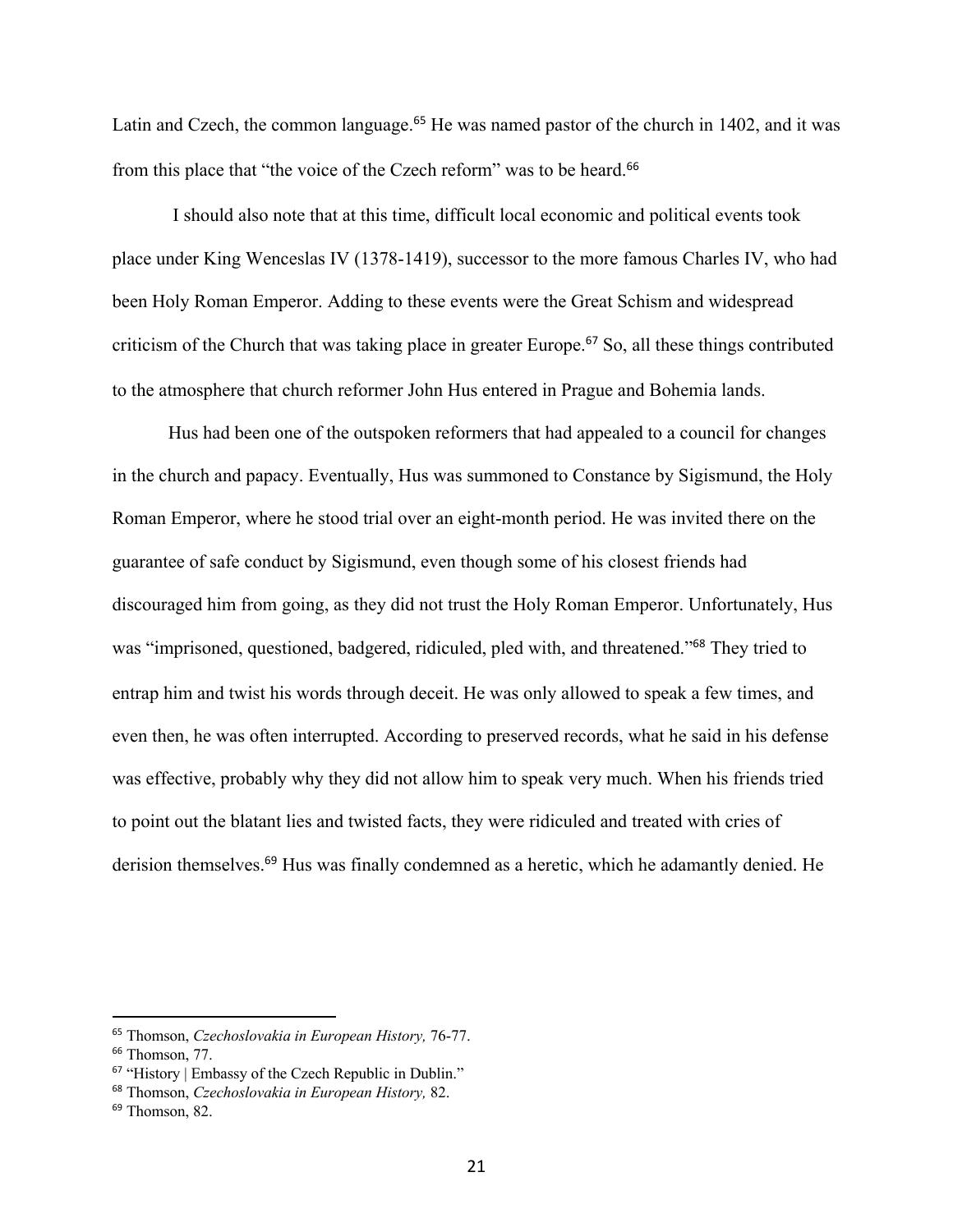was eventually burned at the stake on July 6, 1415, for refusing to recant his beliefs in the Scriptures.<sup>70</sup>

This singular event catalyzed what has come to be called the Protestant Hussite movement and the wars that followed for the next 20 years. It is events like these that still touch the modern Czech people very deeply, causing them to have a deep-seated mistrust in the Catholic Church and, to a great degree, organized churches, and religions in general, as well as outside foreign powers, like Sigismund, who had invited Hus to Constance with a guarantee of safe conduct.

During the time after Hus's martyrdom, the Czech language and nationality had risen in importance. German leadership and influence had waned significantly.<sup>71</sup> This was planting and watering the seeds of deep-seated Czech pride and nationalism that would spring to the surface in the centuries to come, especially under the heavy-handed dominance of various kings and empires.

Činčala points out that this critical spirit of John Hus that dared to challenge the church is still prevalent among Czechs today. The difference today is that Czechs refuse to have anything to do with the church and are skeptical about organized religion, whereas Hus tried to reform it from within. According to Činčala, a common statement of Czechs is, "I have nothing against the church, but I do not want to have anything in common with it."<sup>72</sup> This mentality, coupled with a history of being under the dominion of foreign powers, has cultivated a mindset in Czechs that is often resistant to authority but in a subtle way. People hesitate to join any kind of group that could define them or possibly coerce them into a particular course of action. They often avoid

<sup>70</sup> Thomson, 82.

 $71$  Thomson, 89.

 $72$  Činčala, "Church Revitalization after the Velvet Revolution in the Czech Republic," 170-171.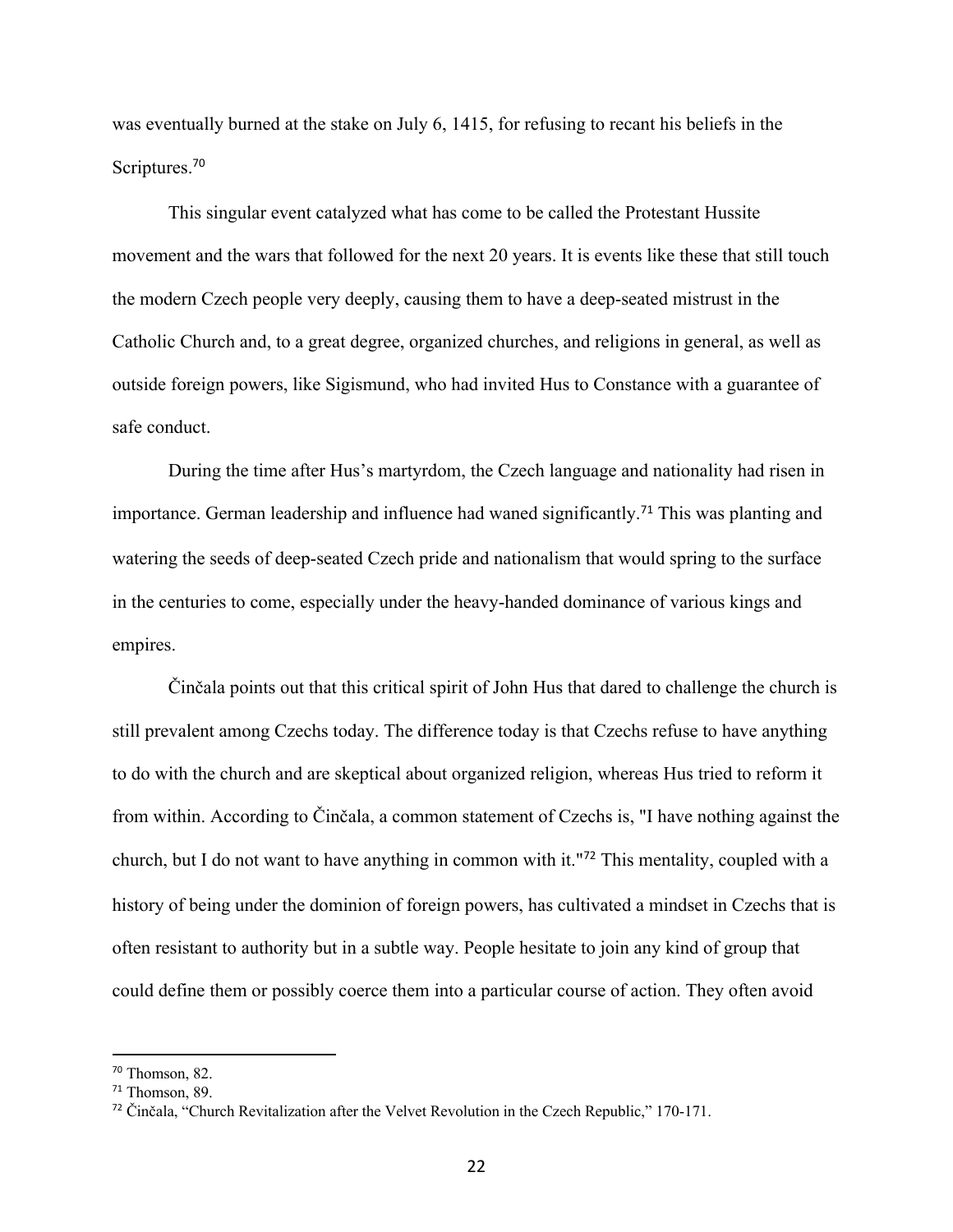joining any kind of political or religious groups, thus the low percentages of participation in civic organizations, churches, political organizations, etc.<sup>73</sup>

#### **Thirty Years War**

After John Hus was martyred, it catalyzed the Bohemian rebellion for the next twenty years. Holy Roman Emperor Sigismund would try to defeat this rebellion by leading five crusades into the Czech lands in 1420-1431, all to no avail. The Hussites became feared as ruthless warriors that fought using new tactics never before encountered. The Hussites broke into two factions, the moderates, and the radicals. The infighting set the stage for an eventual agreement between Catholic Europe and Hussite Bohemia. The Compact of Basel in 1436 (*Compacta*) <sup>74</sup> confirmed the Hussite denomination and brought a measure of peace back to Czech lands,<sup>75</sup> although the Catholic church never officially would accept the *Compacta*. <sup>76</sup> These events laid the foundation for the thirty-year war in the year 1618-1648.<sup>77</sup>

The Hussite movement had a significant impact on society and culture, bringing religious dualism to Europe.<sup>78</sup> The influence and power of the Church began to decline, and the Czech nobles and towns were able to prosper. In conjunction with this came a surge in Czech nationalism and Czech culture in social life.<sup>79</sup>

The Reformation under Martin Luther in 1517 had an impact on the Czech lands where Protestantism had already taken root under John Hus and his reforms. Luther and his reforms would eventually set the stage for the Peace of Augsburg in 1555. It allowed rulers to choose

<sup>73</sup> Činčala, 170-171.

<sup>74</sup> Thomson, *Czechoslovakia in European History,* 88.

<sup>75</sup> "History | Embassy of the Czech Republic in Dublin."

<sup>76</sup> Thomson, *Czechoslovakia in European History,* 88-89.

<sup>77</sup> Shelley, *Church History in Plain Language,* 303.

<sup>78</sup> "History | Embassy of the Czech Republic in Dublin."

<sup>79</sup> "History | Embassy of the Czech Republic in Dublin."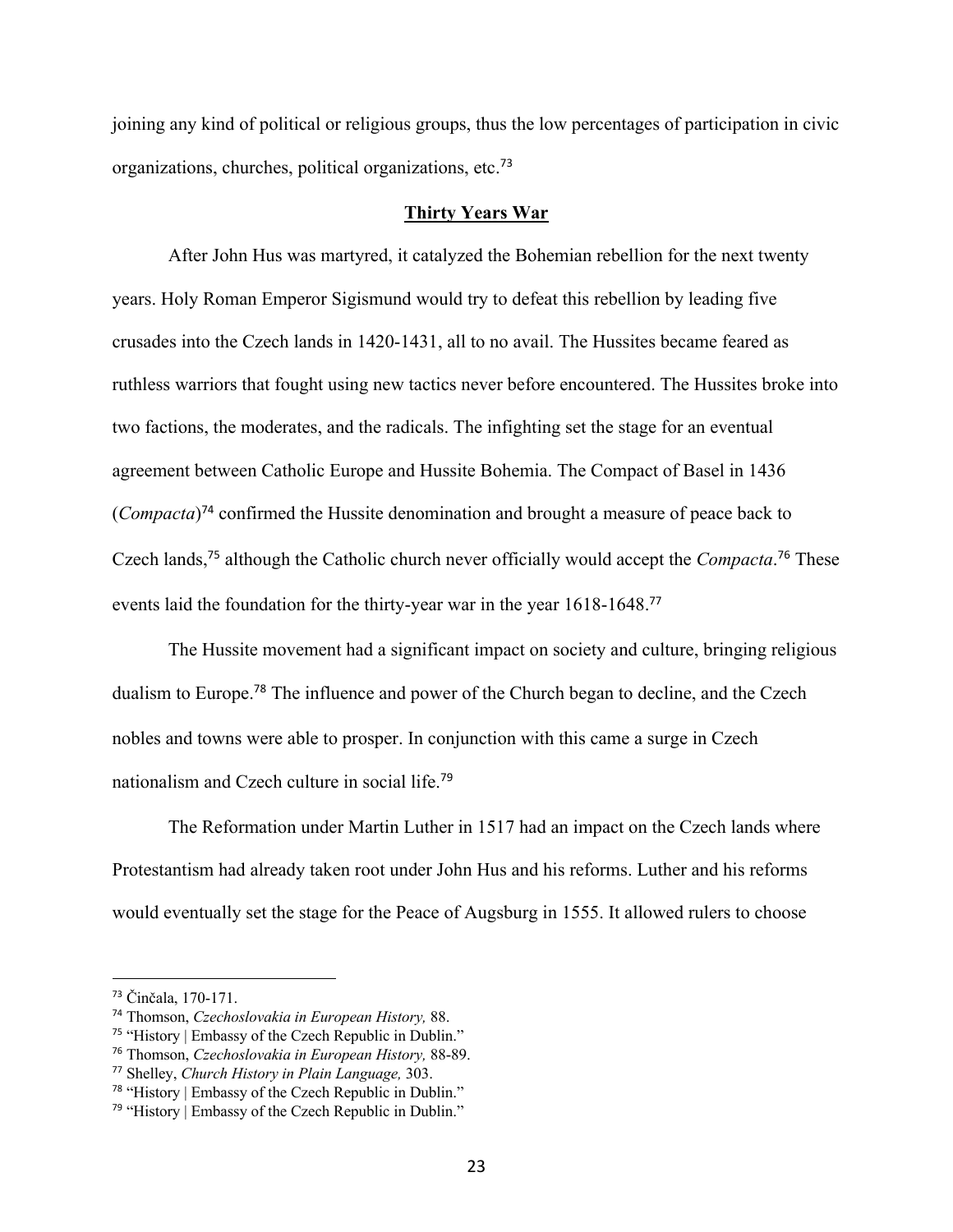either Lutheranism or Roman Catholicism. Unfortunately, it set the stage for conflict in the 17<sup>th</sup> century because there was no provision for Calvinists. The growing tensions were ignited on fire by Ferdinand II of the Hapsburg Dynasty, a zealous supporter of the Counter-Reformation under the Catholic Church. He was named king of Bohemia and then later Holy Roman Emperor.<sup>80</sup> He acted on the "legal principle "*Cuius regio, eius religio*" (i.e., the religion of the ruler would dictate the religion of the land) and brought changes to the region.<sup>881</sup> The predominantly Protestant Bohemian nobles rose in rebellion and aligned themselves with Frederick V, an ardent Calvinist ruler in the German territories.<sup>82</sup> This set off the Thirty Years War.

One of the first battles was the Battle of White Mountain near Prague in 1620. The Catholic forces won the battle and forced Catholicization upon the Czech lands. Ferdinand II confiscated most of the estates of the Protestant Bohemian nobles and expelled many Protestants from Bohemia. Scattered throughout Bohemia to this day are memorials reminding Czechs of that period of history. On the Old Town Square in Prague, in front of the famed Astronomical clock, are twenty-seven white crosses commemorating the execution of twenty-seven Protestant leaders, including three nobles, seven knights, and seventeen burghers.<sup>83 84</sup>These events would have long-lasting consequences.

Interestingly, other lands under the Hapsburgs monarchy did not experience these events the same way as the Czech lands. Poland and Germany had kept their religion based on their rulers at the time, whether Lutheranism or Catholicism. Slovakia and Austria, who also were a

<sup>80</sup> Shelley, *Church History in Plain Language,* 303.

<sup>81</sup> Jana Furstova et al., "Czech Out the Atheists: A Representative Study of Religiosity in the Czech Republic," *The International Journal for the Psychology of Religion* 31, no. 4 (October 2, 2021): 289, https://doi.org/10.1080/10508619.2020.1844967.

<sup>82</sup> Shelley, *Church History in Plain Language,* 303.

<sup>83</sup> Thomson, *Czechoslovakia in European History,* 111.

<sup>84</sup> Seton-Watson, *A History of the Czechs and Slovaks,* 112-113.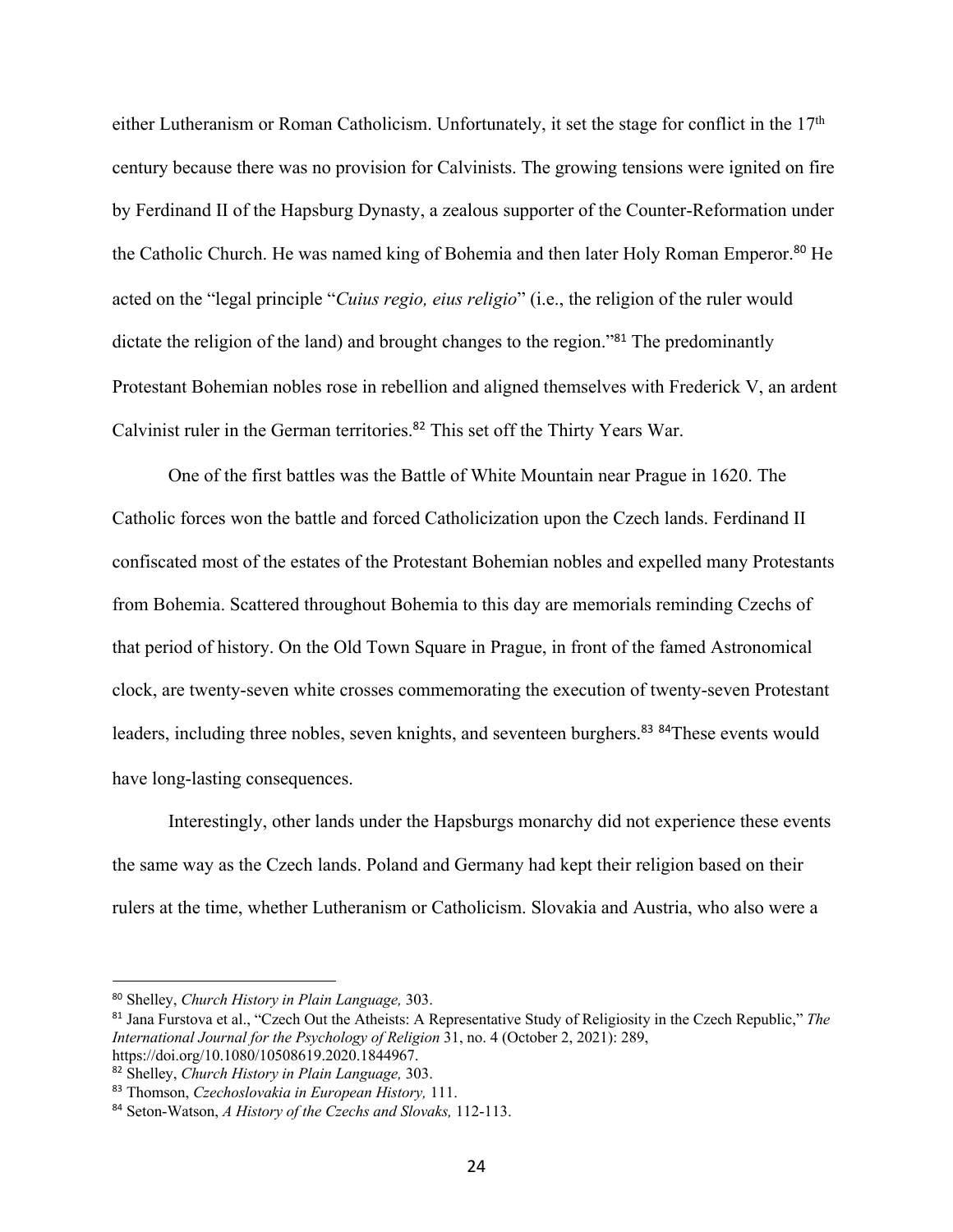part of the Hapsburg kingdom, were already predominantly Roman Catholic. Therefore, forced re-Catholicization was not as much of an issue in those lands as it was in the lands of Bohemia.<sup>85</sup> These events still touch Czechs very deeply, causing many of them to have a deep-seated mistrust in the Catholic Church and, to a great degree, organized churches and religions in general, as well as any perceived outside foreign influence.

## **Under Foreign Domination**

Czech Nationalism was already growing in the  $15<sup>th</sup>$  century before the martyrdom of John Hus. Czechs were growing resentful of Germanic influence and control over their lands and the church's influence, specifically the corruption and simony among those in church leadership. Other reformers had already been speaking out about the abuses before John Hus arose.<sup>86</sup> Hus' death was only the spark that ignited nationalistic tendencies that were already present. The Bohemian rebellion or Hussite movement that followed Hus's martyrdom ushered in a period of Czech cultural and national pride in social life.<sup>87</sup> The *Compacta* or Compacts of Basel, signed in 1436, gave the Hussites the rights and freedoms that caused Protestant views to take even deeper root in Czech lands for the next two hundred years.

Beginning with the Council of Trent in 1545-1563, the Catholic Church initiated its Counter-Reformation in response to the Protestant Reformation in the early part of that century.<sup>88</sup> One of the Hapsburg rulers, Ferdinand II, was greatly influenced by the Counter-Reformation, having been Jesuit-educated. When he was named king of Bohemia, he imposed Catholicism on the Czech lands in the early  $17<sup>th</sup>$  century and began expelling Protestants and executing

<sup>85</sup> Furstova et al., "Czech Out the Atheists," 289.

<sup>86</sup> Thomson, *Czechoslovakia in European History,* 76.

<sup>87</sup> "History | Embassy of the Czech Republic in Dublin."

<sup>88</sup> Shelley, *Church History in Plain Language,* 274, 277-279.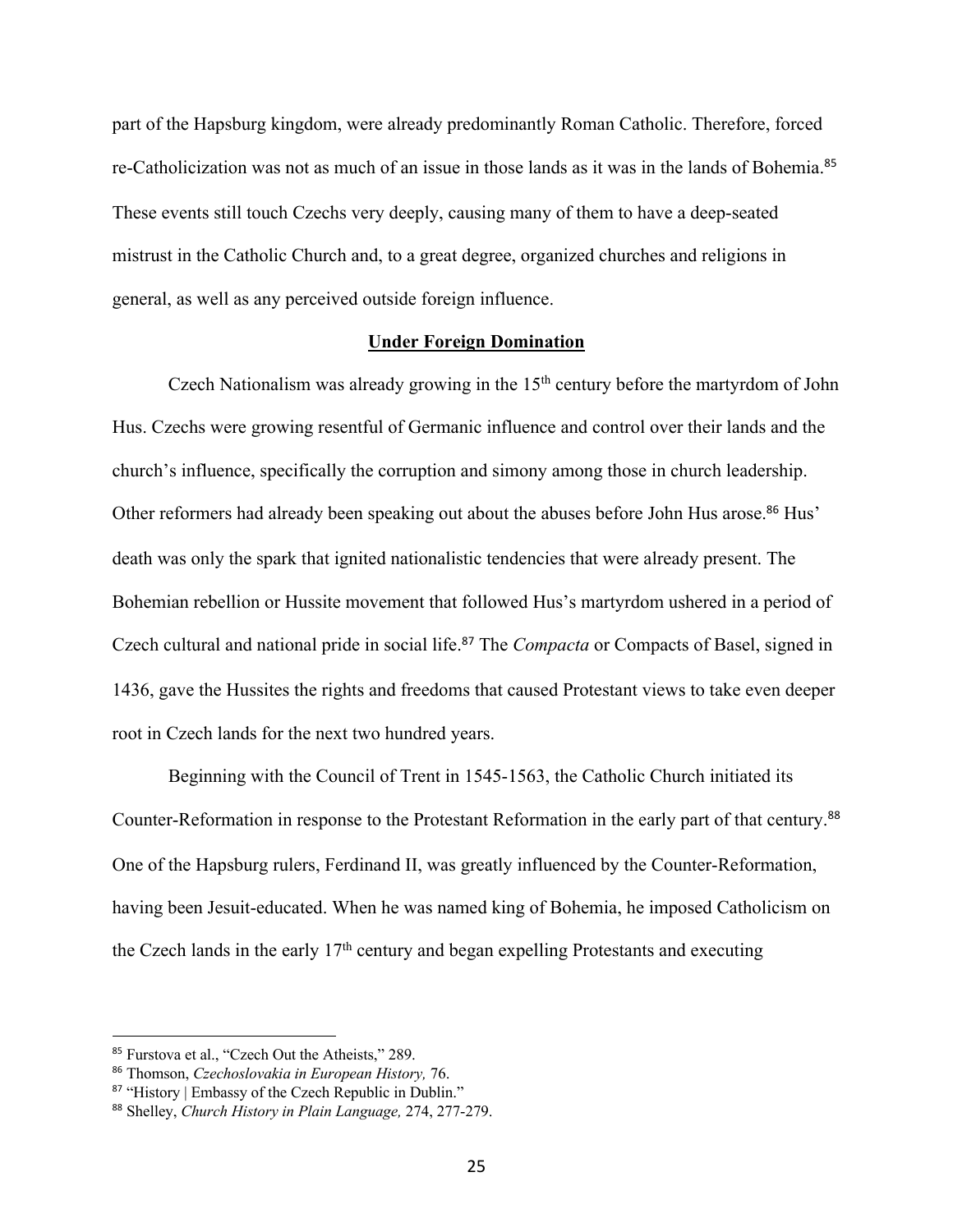Protestant officials. It only reinforced deep-seated nationalistic feelings in the Czech people.<sup>89</sup> This was followed by re-Catholicization again in the 18<sup>th</sup> century, too. As Furstova points out, "Unlike neighboring Poland or Russia, where nationalism has always been connected to their church (Roman Catholic in Poland, Orthodox in the Russian Federation), Czech nationalism was never primarily religious. On the contrary, the nationalist rejection of the Habsburg monarchy at the beginning of the 20th century also included rejection of the Catholic Church."<sup>90</sup>

It should also be noted that part of the oppression was that German was the official language during this period. The Czech language was forbidden and not allowed in government communications or the church liturgy. The common people or peasants were effectively cut off from higher society and relegated to lower-class citizenship.<sup>91</sup> This situation fueled the nationalistic tendencies in the Czech lands, which grew even stronger in the late 19<sup>th</sup> and early 20<sup>th</sup> centuries. Czech nationalism was not anti-religious, but against the Hapsburg monarchy, which in the Czech mindset included the Catholic Church. The repression from that period is still remembered today. Czech intellectuals have referred to their historical lands as "the great medieval nation having almost disappeared by the early modern period."<sup>92</sup> Czech people see the Catholic church as part of the foreign invading force that tried to oppress them.

Another facet to this issue is that of a geopolitical nature. Central and Eastern Europe regions have often been referred to as the "Lands in Between."<sup>93</sup> This can be seen from the perspective of this region in between the dominant historical nations of Germany and Russia, the

<sup>89</sup> Shelley, 303.

<sup>90</sup> Furstova et al., "Czech Out the Atheists," 289.

<sup>91</sup> Thomson, *Czechoslovakia in European History,* 108-116.

<sup>92</sup> Olga Nešporová and Zdeněk R. Nešpor, "Religion: An Unsolved Problem for the Modern Czech Nation," *Czech Sociological Review* 45, no. 6 (December 1, 2009): 1216, https://doi.org/10.13060/00380288.2009.45.6.03. 93 David Otto Rossbach, "Cleavages, Social Engagement and Trust in Post -Communist Europe" (Ph.D., United States -- Texas, Texas A&M University), 28, accessed October 29, 2021,

https://www.proquest.com/pqdtglobal/docview/304337596/abstract/89EE10C5E2B4470APQ/36.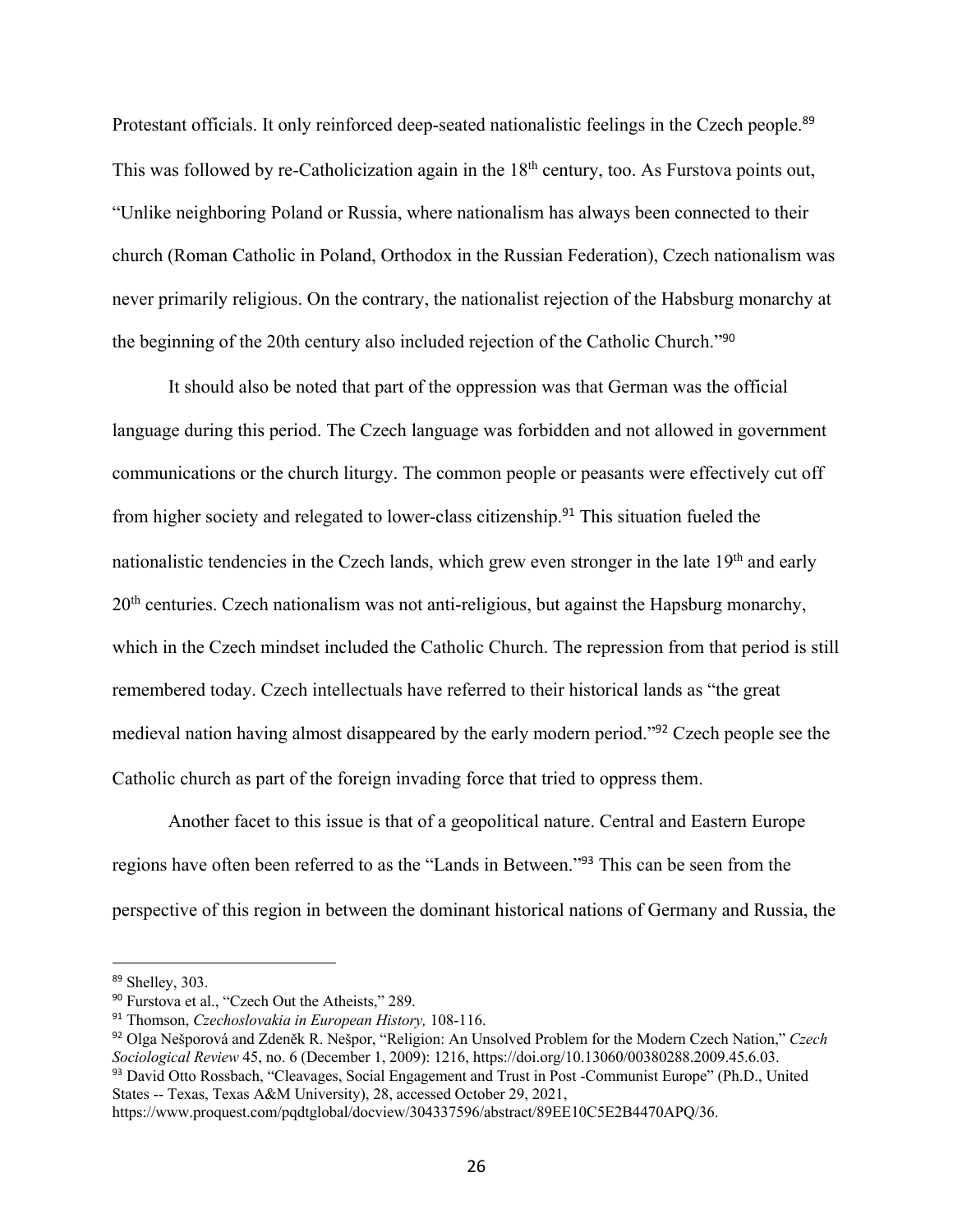continents of Europe and Asia, and even in between the East and the West. Often, these lands were considered colonies of the more powerful colonial empires and not ruling empires themselves. As Rossbach points out, "Rule over these lands, and therefore the dominant culture during this period, was a culture imported from the heart of the great empire, be it Prussian, Russian, Austrian and to a lesser degree Ottoman. The battle between dominant cultures, then, was one of foreign occupier and native occupied."<sup>94</sup> This aspect of history still weighs on the present-day Czech Republic, a small nation of 10 million people in the European Union, sometimes torn between the East and the West due to their unique cultural mix from historical influences.

## **Hussite Church Established**

When Czechoslovakia was formed in 1918 at the end of World War 1 Czechs gained their independence from the Austro-Hungarian Empire (Hapsburg Dynasty) and Catholicism as the religion of the State. Not long after Czech independence was declared, a Protestant church was formed called the Czechoslovak Hussite Church harkening back to the Protestant heritage of the Czech people. Many Czechs left the Roman Catholic Church during this time and joined this new national church. Some referred to this as a "new Czech Reformation,"<sup>95</sup> while it was really an "out-of-the-church movement connected with Czech nationalism, liberalism, and a general self-awareness."<sup>96</sup> In the following years, though, many began to leave the established churches in general. It was a period when religious skepticism and anticlericalism could be expressed more freely without fear of reprisal, so Czechs took the opportunity to express their views. This

<sup>94</sup> Rossbach, 28.

<sup>95</sup> Nešporová and Nešpor, "Religion," 1216.

<sup>&</sup>lt;sup>96</sup> Nešporová and Nešpor, 1216.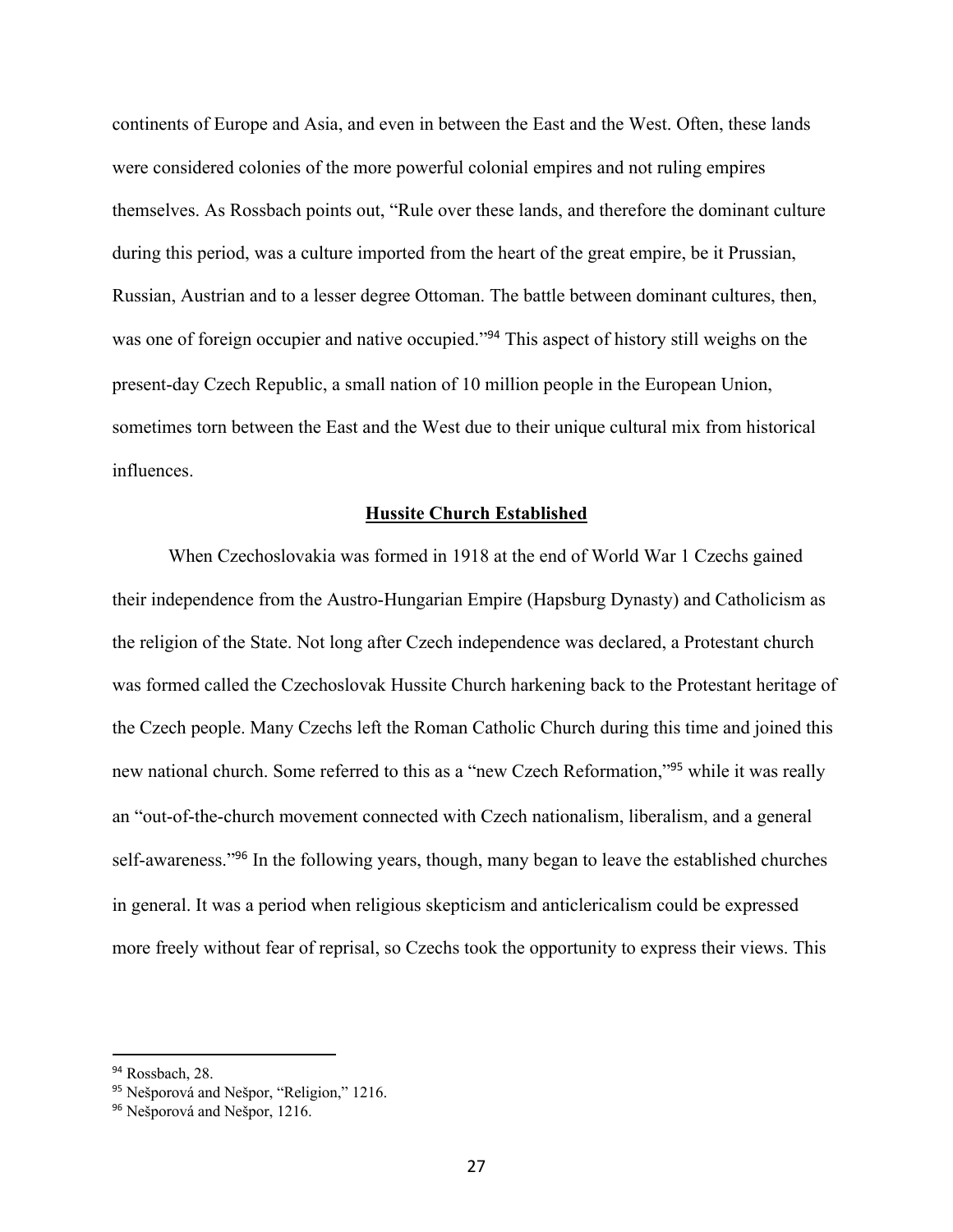anticlericalism continued to increase and was fueled even more when the nation came under the Soviets influence after World War 2.<sup>97</sup>

## **Hitler and Munich Agreement**

A discussion of the causes of why those professing faith in Christ in evangelistic outreaches in the Czech Republic often do not connect with a local church body must also focus attention on the events of the last seventy years, specifically the period under communism from 1948-1989. The influence of atheistic communism and the events of World War 2 have had a very distinct effect on all of Europe and especially the citizens of former Czechoslovakia.

As mentioned earlier, the Czechs and Germans have had tense relations off and on for centuries. On September 30, 1938, Czechoslovakians were shocked and horrified when Germany, Italy, England, and France met and signed an appeasement document with Hitler ceding the Sudetenland region (western Czechoslovakia borderlands with Germany) to Nazi Germany and the Third Reich. The western nations hailed this as a remarkable feat of diplomacy, especially by Prime Minister Neville Chamberlain of the United Kingdom. They felt that they had avoided a potential war, of which Europe was still recovering and did not want to experience again. Unbeknownst to them, they had simply helped facilitate another step in the march towards World War 2. This singular event in modern history set in motion a series of events that would reverberate through history over the next fifty years.<sup>98</sup> In addition, it added another layer of distrust and animosity towards foreign powers that make up part of the modern Czech psyche. These underlying feelings and attitudes touch on the area that we are discussing in this paper of why Czechs are hesitant to join a local church community.

<sup>97</sup> Furstova et al., "Czech Out the Atheists," 289.

<sup>98</sup> Seton-Watson, *A History of the Czechs and Slovaks,* 367-373.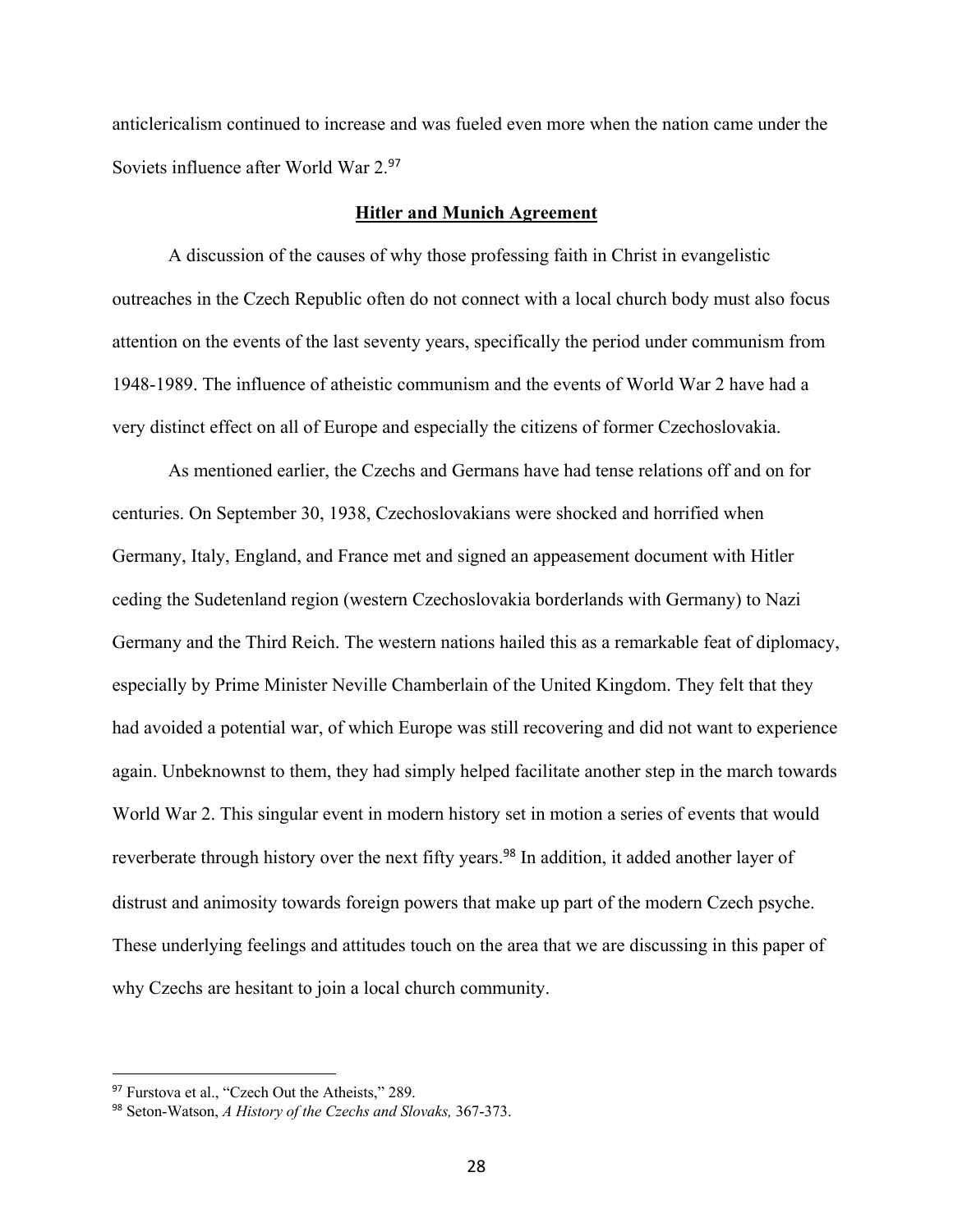## **Communist Persecution**

The Soviet Red Army liberated Czechoslovakia. However, United States Army General George Patton's Third Army had advanced to the outskirts of Prague from the West before the Soviets. Still, it withdrew to the line that had been agreed upon near Plzen, Czechoslovakia. This decision was made by Roosevelt (USA), Churchill (UK), and Stalin (USSR) at the Yalta conference already in 1943.<sup>99</sup> In the following months after Nazi Germany surrendered, the Soviets took over the administration of Czechoslovakia as the nation began to recover from the war in a period of "limited democracy."<sup>100</sup> During this time, the Czech Communist party, with the support of the Russians, began to exercise greater and greater influence. In 1948, the communist party won control of the Czechoslovak Republic in a vote in the Czechoslovak Parliament. This change of events would affect the next forty years of the nation's future until they were ousted in November 1989.

Under communism, people were seen as a collective entity instead of individual human beings with personal dignity and free will. Their fate and that of the nation were subjected to "true scientific values."<sup>101</sup> "All private property was confiscated; all political and human rights were suppressed."<sup>102</sup> The communist regime sought to strip away any form of personal individuality and mold the Czech nation into what it perceived the country and people should look like. Through "brainwashing and other "re-educational" techniques, the totalitarian regime compelled people to repudiate what they held "most sacred," first and foremost God (if they were believers) then their family, friends."<sup>103</sup> "Indoctrination was enforced at all levels, even in

<sup>99</sup> Thomson, *Czechoslovakia in European History,* 427-433.

<sup>&</sup>lt;sup>100</sup> "History | Embassy of the Czech Republic in Dublin."

<sup>101</sup> Margarita T Todorova, "The Effect of Communism on the Protestant Churches in Bulgaria," *Methodist History* 51, no. 1–2 (October 2012): 113.

<sup>&</sup>lt;sup>102</sup> "History | Embassy of the Czech Republic in Dublin."

<sup>103</sup> Todorova, "The Effect of Communism on the Protestant Churches in Bulgaria," 113.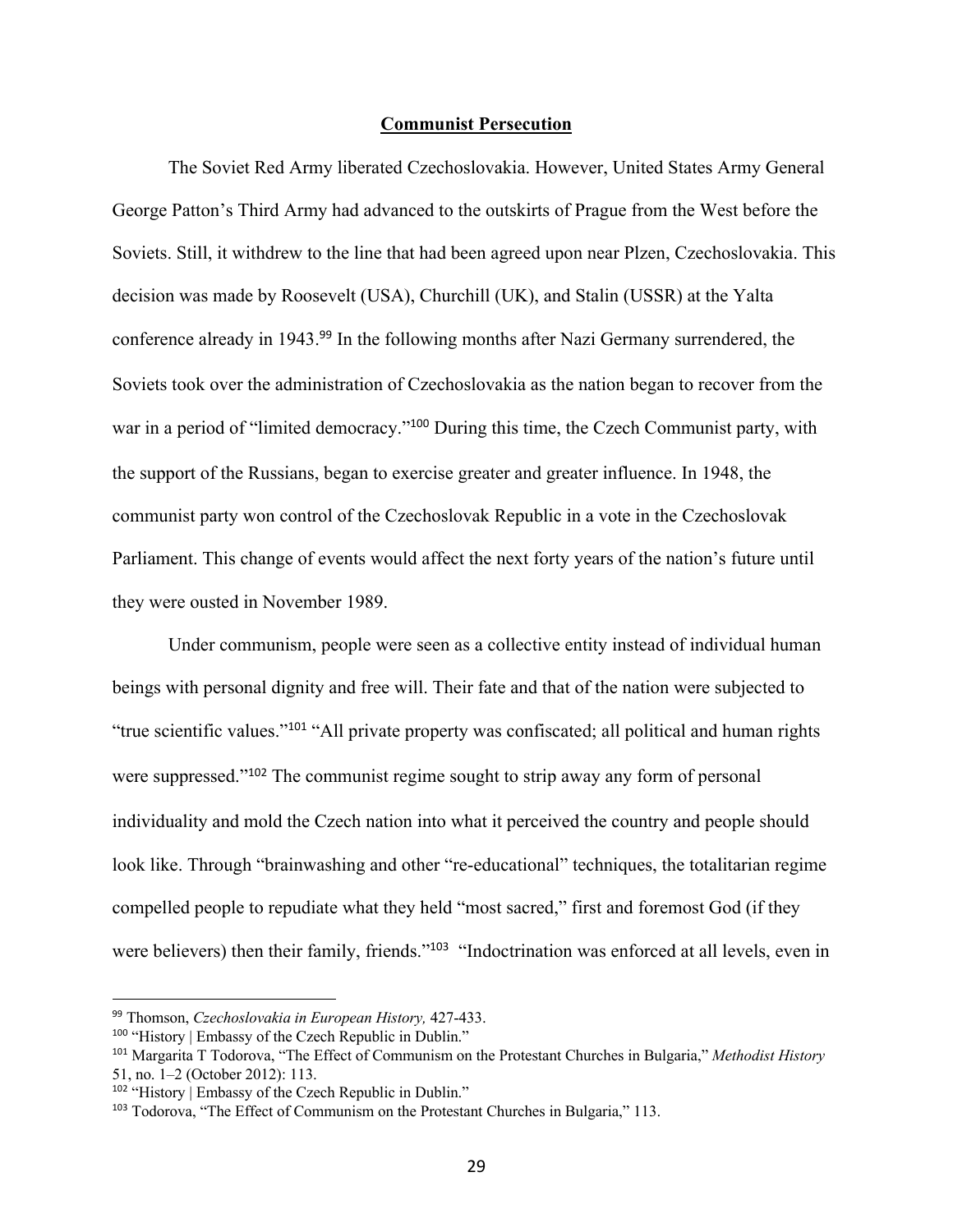art and culture. Film directors and writers were expected to affirm the great achievements of the socialist reality and way of life and not depict the negative side of present-day life. A failure to do so was seen as defection due to foreign influence, mainly Western."<sup>104</sup> Living in this sort of environment of constant conformity affects individuals and society over the years.<sup>105</sup>

For many Czechs that had already abandoned traditional religion after World War 1, this was not as much of a problem as it related to the church. The communist condemnation of religion and churches as the "opium of the masses" was easily accepted by most.<sup>106</sup> As Činčala points out, "the Communists were well aware of the advanced secularization within Czechoslovakia; they took full advantage of it, waiting to victoriously celebrate the burial of the Church."<sup>107</sup> The communists helped the process along by taking control of all church properties and putting the clergy on the state payroll, further undermining any trust that someone might have in the Church. In many ways, Marxist communism is more than an economic or social theory; it is a worldview that borders on being a religion.<sup>108</sup> In addition, "the pressure for uniformity and the "no religion" policy impacted peoples' self-worth; the government's efforts to discourage individuality and to create a culture where all members were equal undermined people's sense of uniqueness and value. Freedom of thought was limited, particularly in religious matters, and the fear of what others might think kept people away from the church."<sup>109</sup> Czech people tend to be quite critical of one another, having a shame-based culture, which coupled together with the communist's strategies "led many to doubt the value of religious

<sup>104</sup> Todorova, 113.

<sup>105</sup> Justin Clardie, "Communist Legacies and Opposition Churches: Religious Behavior in Post-Communist Europe," *Religion and Society in Central and Eastern Europe* 9, no. 1 (2016): 20-21.

<sup>106</sup> Nešporová and Nešpor, "Religion," 1217.

<sup>107</sup> Cincala, "A Missional Outreach Model in the Czech Republic, a Postchristian, Secular Culture," 56.

<sup>108</sup> Pavel Hanes, "Residual Marxism or the Need for Demarxification in Eastern Europe," *Journal of European Baptist Studies* 8, no. 3 (May 2008): 22.

 $109$  Cincala, 57.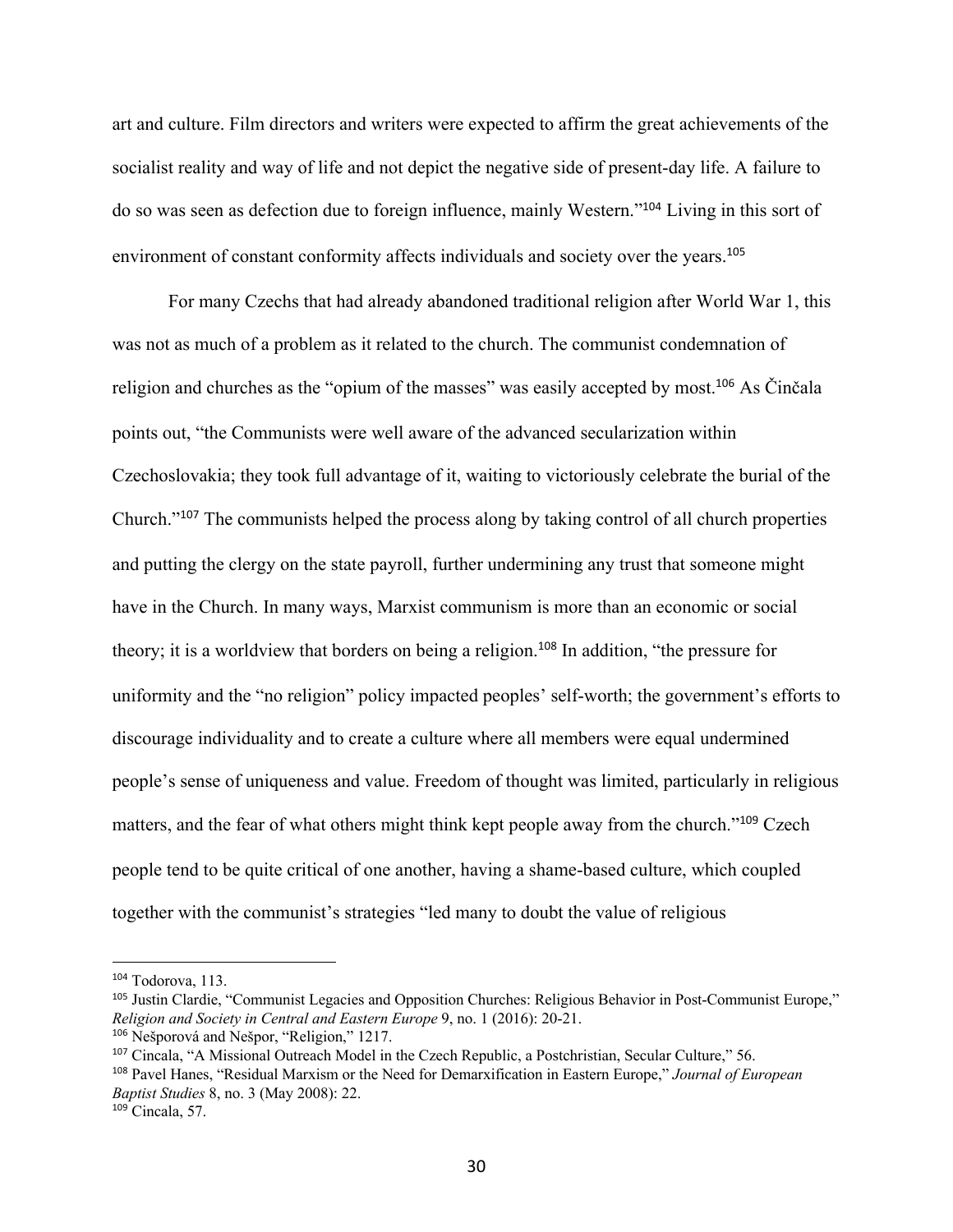institutions."<sup>110</sup> It is important to mention that many sociologists now recognize that it did not mean the Czechs had lost their religious or spiritual needs.<sup>111</sup>

Czechs have a desire to belong, but they are also proud. Činčala says that "Czechs are critical and intolerant of others. Although naturally friendly and sensitive, they often "armor" themselves as rough and suspicious. It is common for Czechs in the public sphere to be twofaced."<sup>112</sup> He says that these are simply defense mechanisms that they have developed to protect themselves from being hurt. They do not want to be criticized and are concerned about what others might think or say about them. These attitudes and perspectives control the daily life of most Czechs.

This mindset causes Czechs to live in a dualistic world divided into their private and public spheres of life. It is as though Czechs live a double life. Who they are in private is not the same as who they are in public. According to Činčala, "It is impossible to truly know a Czech person in the public sphere. The private sphere is protected because that is where people treasure their dearest values-happiness, love, friendship, and relationships. The public arena, on the other hand, is like a jungle where people hide to catch their prey."<sup>113</sup> People go to work to make a living and take care of their practical needs. There is a distinct difference for them between these two worlds. Rossbach concurs, saying, "post-communist individuals are noted for their cold public demeanor, and yet this is balanced by their steadfast loyalty as friends."<sup>114</sup> Unfortunately, the church has been relegated to this public world of mistrust and aversion.

<sup>&</sup>lt;sup>110</sup> Cincala, 57.

<sup>&</sup>lt;sup>111</sup> Nešporová and Nešpor, "Religion," 1217.

<sup>112</sup> Činčala, "Church Revitalization after the Velvet Revolution in the Czech Republic," 170-171.

<sup>113</sup> Činčala, 171.

<sup>114</sup> Rossbach, "Cleavages, Social Engagement and Trust in Post -Communist Europe," 46.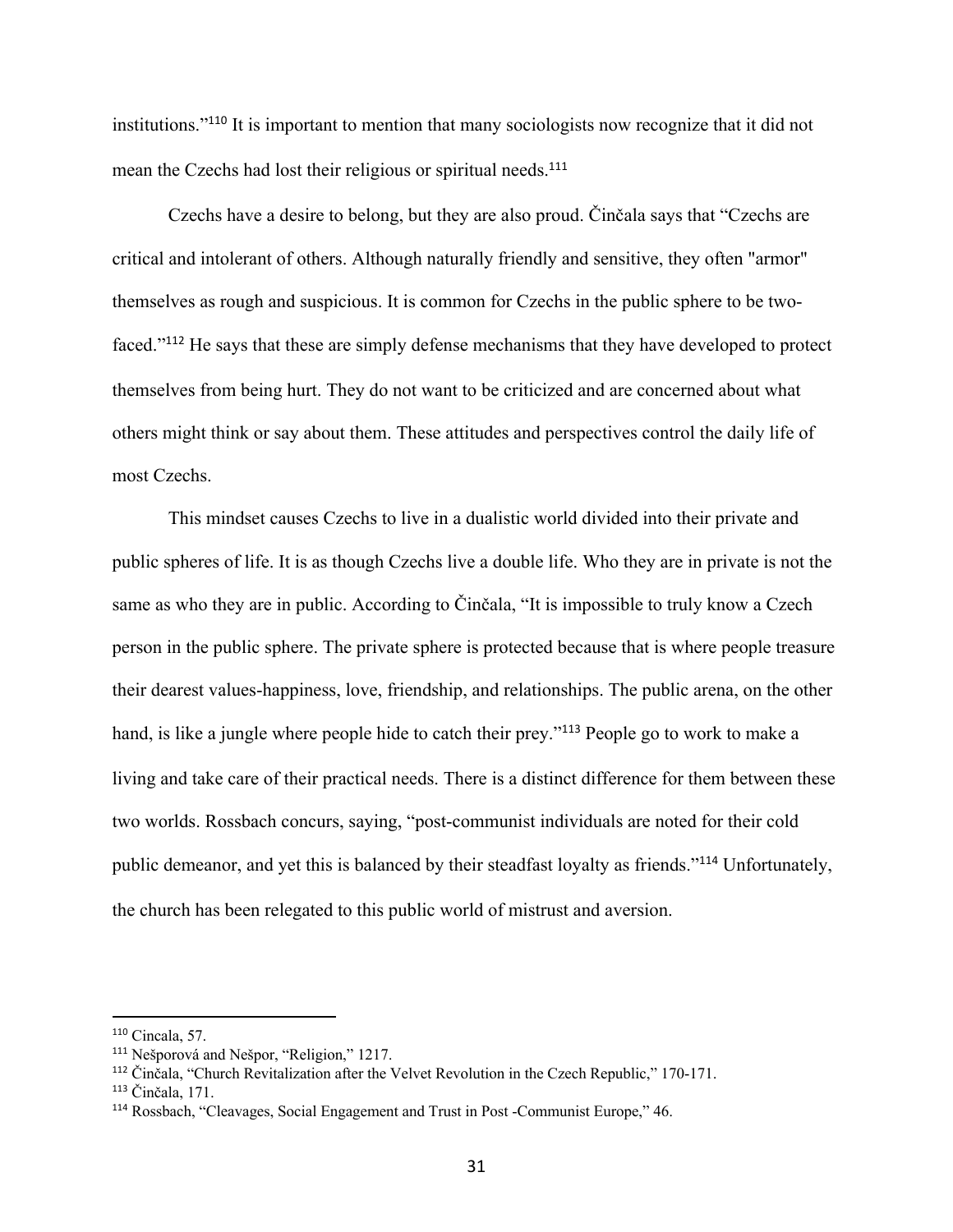Throughout history, the Czechs have been subjected to outside foreign powers coming in and forcibly taking control, oppressing the public, just as the communists did. The communists sought to totally transform society and change life at its foundations.<sup>115</sup> Činčala highlights an interesting aspect, "the communists were not satisfied with controlling the public sphere; they tried to gain access to people's private worlds as well. Yet, through this tyranny, the walls protecting the private part of people's lives grew thicker. The password into the private sphere of those who have been threatened is credibility and trust."<sup>116</sup> Czechs simply became more suspicious and distrustful, which can be seen today.

"Communism, like all authoritarian governing systems, thrives best when exercised in an environment of great distrust. The institutional mechanisms of distrust abound in communist countries," according to Rossbach.<sup>117</sup> It is interesting to look at the historical evidence from countries that were part of the Communist Bloc during Soviet times. As one researcher points out, there was a phenomenon called "blat." "Blat is defined by Ledeneva as "the use of personal networks and informal contacts to obtain goods and services in short supply and to find a way around formal procedures."<sup>118</sup> This informal system was built on trust. People did not trust the normal bureaucratic channels but found it was easier to rely on your personal friends and acquaintances that you could trust. The governments considered this as corruption and bribery because it was outside their control. The point is that for those under communism and even in post-communist countries like the Czech Republic, "trusting social networks continue to remain vital for the economic welfare of the citizens…and the poor in particular."<sup>119</sup>

<sup>115</sup> Miklós Tomka, "Religiosity in Central and Eastern Europe: Facts and Interpretations," *Religion and Society in Central and Eastern Europe* 3, no. 1 (2010): 2.

<sup>116</sup> Činčala, "Church Revitalization after the Velvet Revolution in the Czech Republic," 172.

<sup>117</sup> Rossbach, "Cleavages, Social Engagement and Trust in Post -Communist Europe," 15.

<sup>118</sup> Rossbach, 28-29.

<sup>119</sup> Rossbach, 28-29.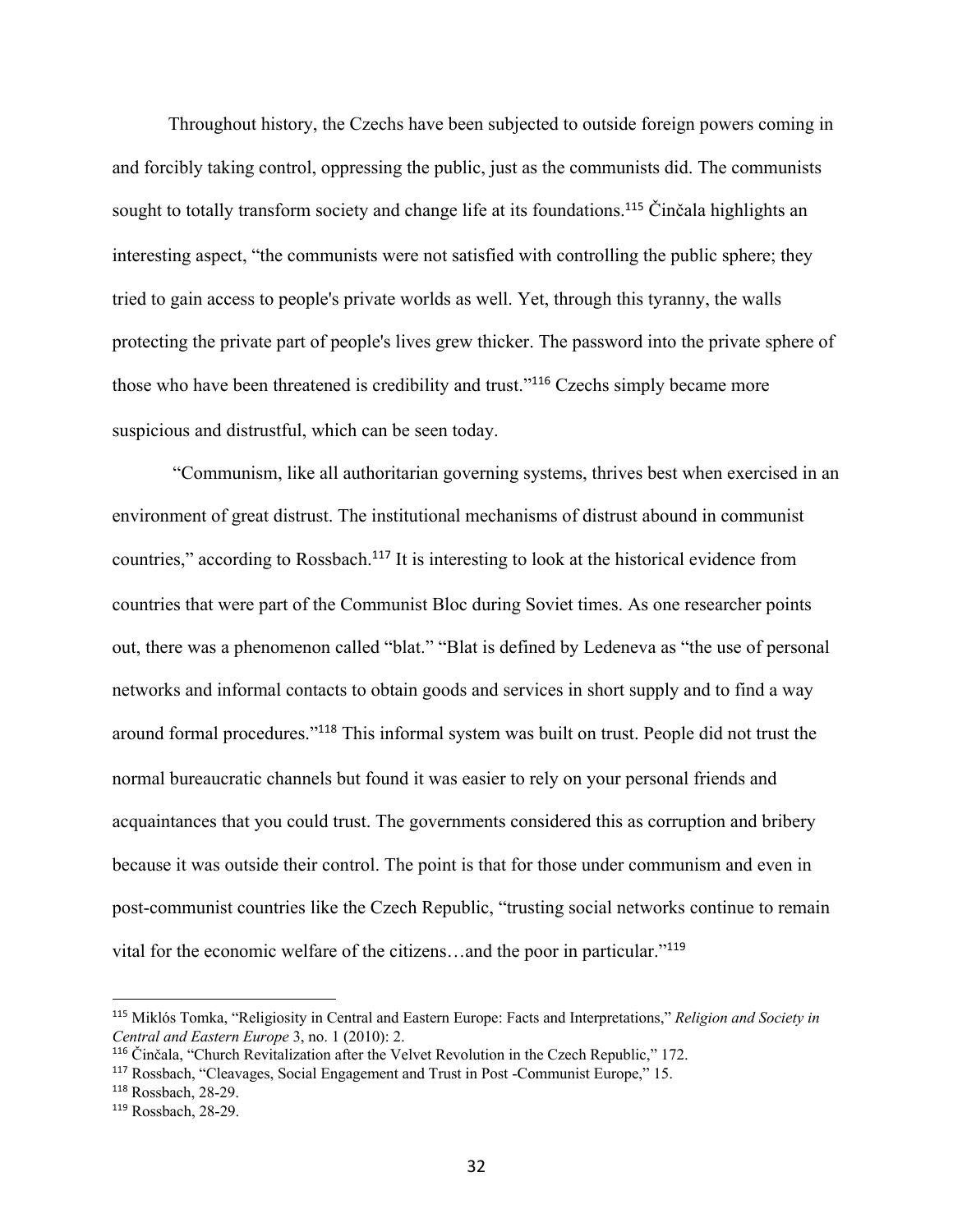#### **Fall of Communism**

In November 1989, communism came crashing down in Czechoslovakia. That period is often referred to as the "Velvet Revolution" because it was a peaceful and bloodless transition of power compared to some of the other surrounding communist nations that also saw regime changes in that season of time. There was a newfound sense of freedom in the air, and many Czechs swarmed to churches and evangelistic meetings. Sadly, this sense of hunger began to wane after a few years, and the mainstream churches that had seen their congregations swell lost as much as 30% to 50% of their members.<sup>120</sup> Many thought that "the breakdown of communism would automatically lead to a revival of churches, no such thing happened."<sup>121</sup>

According to Cincala, a Czech researcher, he determined that Czechs were not irreligious in his early research, as the government census indicated. In fact, of "the 60% of Czechs claiming no formal profession of faith, 99% of those Czechs who were studied, it was found that they did believe in a higher power and were not opposed to a spiritual faith."<sup>122</sup> His observation about Czech's beliefs was that "People doubt the importance of the church, not faith," or "For the majority of atheists, God is not an alien concept; however, the way in which the church presents him has left them angry."<sup>123</sup>

This widening gap between the church and society after the Velvet Revolution can be explained in several ways. The traditional churches, including the Catholic Church, missed their opportunity to explain longstanding questions that Czechs had with their practices throughout the centuries. Czechs had legitimate questions about the condemnation and burning of John Hus, the

<sup>120</sup> Cincala, "A Missional Outreach Model in the Czech Republic, a Postchristian, Secular Culture," 56.

<sup>121</sup> Petr Sláma, "Notes from the Coasts of Bohemia or in Search of Alternative Polis," *Communio Viatorum* 61, no. 2 (2019): 117.

 $122$  Cincala, 57.

<sup>123</sup> Cincala, 57.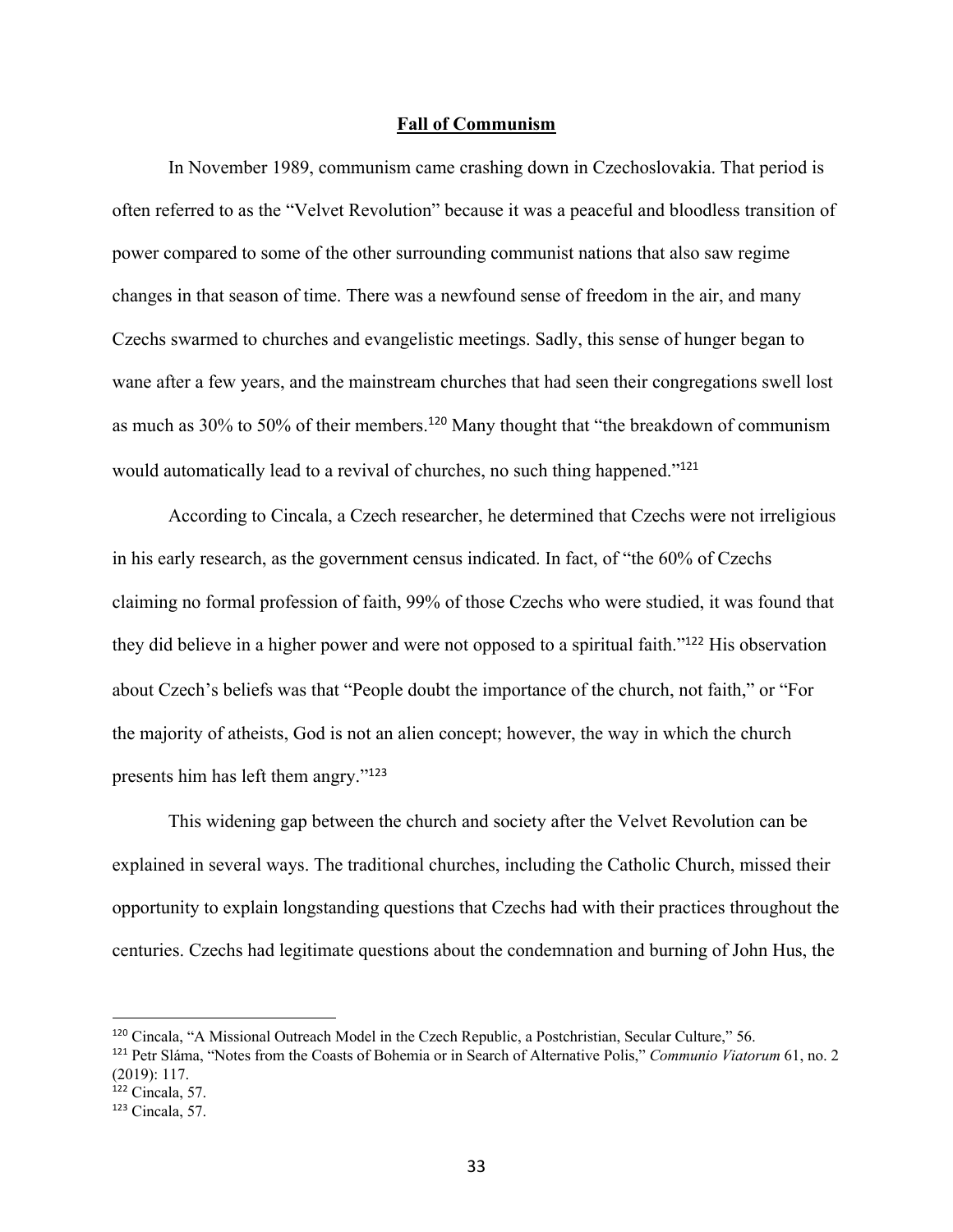Counter-Reformation, the church's role in the domination by foreign rulers and wars, as well as their claims for restitution, and vying for power and control. <sup>124</sup> This contributed to growing disillusionment with organized Christianity among Czech people who viewed faith more as a private matter. These things combined to put the organized church into the sphere of a public institution, which could no longer be trusted. "For an increasing number of nonbelievers, the church had stopped mattering."<sup>125</sup>

### **Fear of "Cults"**

Another factor that is important to consider in this dilemma of newborn Czech Christians hesitating to join a local church community is the fear of "cults" or being swept up into some sort of extremism. This is understandable on one level when you consider an average Czech's perspective of a newborn Christian friend who suddenly goes from being irreligious to being very religious. As pointed out earlier, Czechs are very critical of one another and do not want to be seen to be "out of step" with what is considered "normal." Besides, the Church is generally associated with "loss of freedom, loss of happiness, loss of friends, loss of self, loss of comfort, and perhaps even loss of peace. People's reserve toward the church is nurtured by various fears."<sup>126</sup> As Cincala points out, quite simply, people are "afraid that church would invade and spoil their most valuable domain-their private (and safe) world."<sup>127</sup>

## **Secularization**

When communism fell in 1989, there was a new openness and excitement about Christianity and religion in general. As Furstova points out, "there was a short wave of

 $124$  Cincala, 58.

<sup>125</sup> Cincala, 58.

<sup>&</sup>lt;sup>126</sup> Činčala, "Church Revitalization after the Velvet Revolution in the Czech Republic," 171.

<sup>127</sup> Činčala, 171.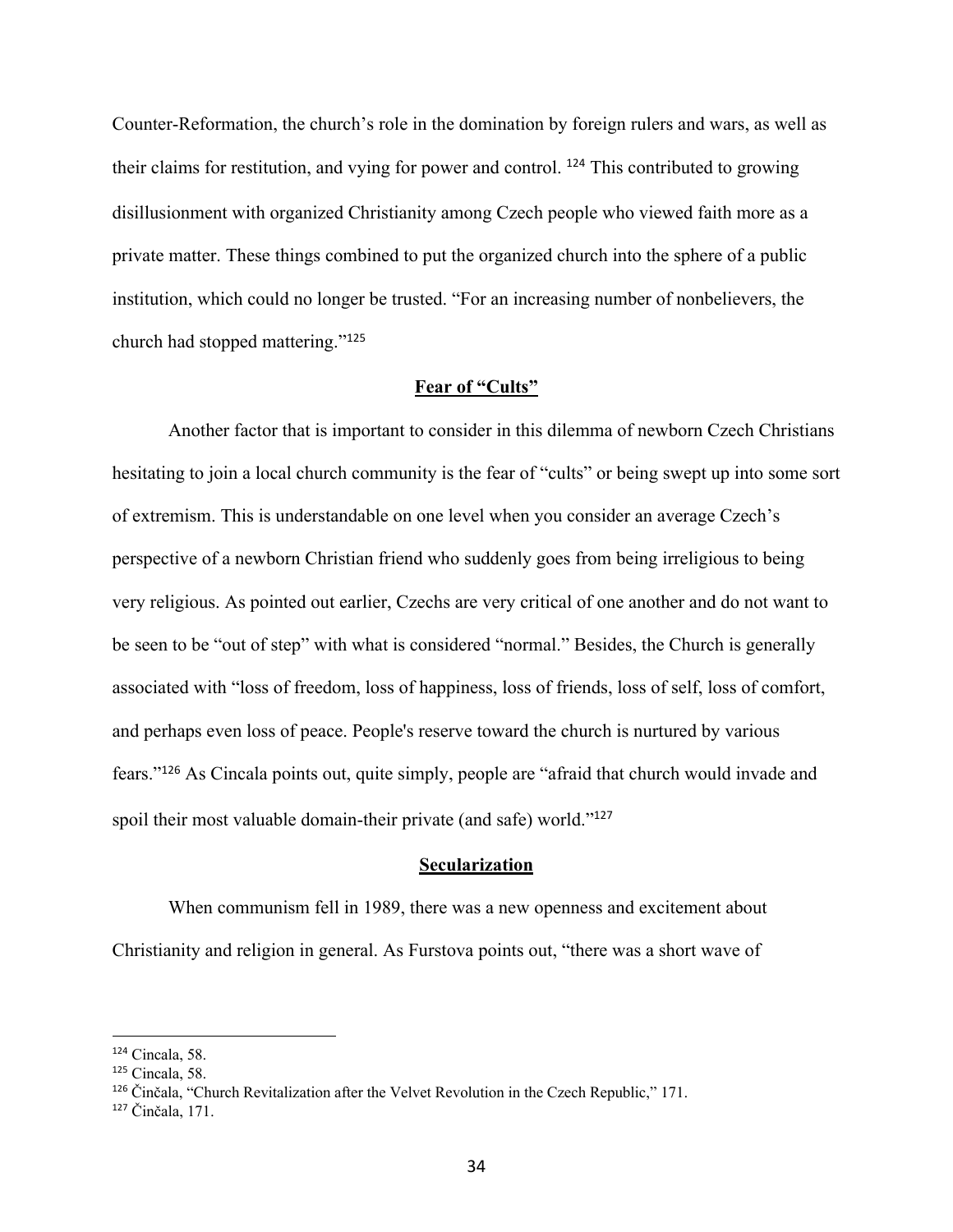enthusiasm for religion, connected with the positive role of the church during the turbulent times, the newly acquired freedoms, and a desire to make a political statement against the communist regime."<sup>128</sup> Petr Činčala recounts the same thing in his research into revitalizing the churches after the fall of communism in 1989. He says, "Despite the newfound freedom and possibilities, people are drifting away from the churches more than ever before. Among the church leaders, there is a growing realization that people are not interested in the church. Although in the few years following the Velvet Revolution, hundreds of people were baptized, now the church is sidelined and not growing any longer."<sup>129</sup> He points out that many churches have lost as much as 30-50 percent of their members.

In the 1991 census, there was a question on religious affiliation, the first time since the 1950 census.<sup>130</sup> In the 1991 census, 43.9% indicated they were believers (in God), with the majority saying they were Catholic. These numbers began to wane statistically over the coming years, eventually arriving at the current statistics that indicate 79% of Czechs do not believe in God.<sup>131</sup>

There are several hypotheses about why this happened. One camp endorses the idea that Czechs have become increasingly atheistic with the further secularization of their culture, besides other factors such as the death of older adults who were more religious and a lessening interest in the church among the younger generations. Others argue that it is more an issue of Czechs becoming disillusioned with the Catholic Church due to media attention on the Church's efforts for restitution of property confiscated under the Nazi and Communist regimes in previous

<sup>128</sup> Furstova et al., "Czech Out the Atheists," 289.

<sup>129</sup> Činčala, "Church Revitalization after the Velvet Revolution in the Czech Republic," 165-166.

<sup>&</sup>lt;sup>130</sup> Furstova et al., "Czech Out the Atheists," 289.

<sup>131</sup> "CSU 2011 Czech Government Stats-Religion."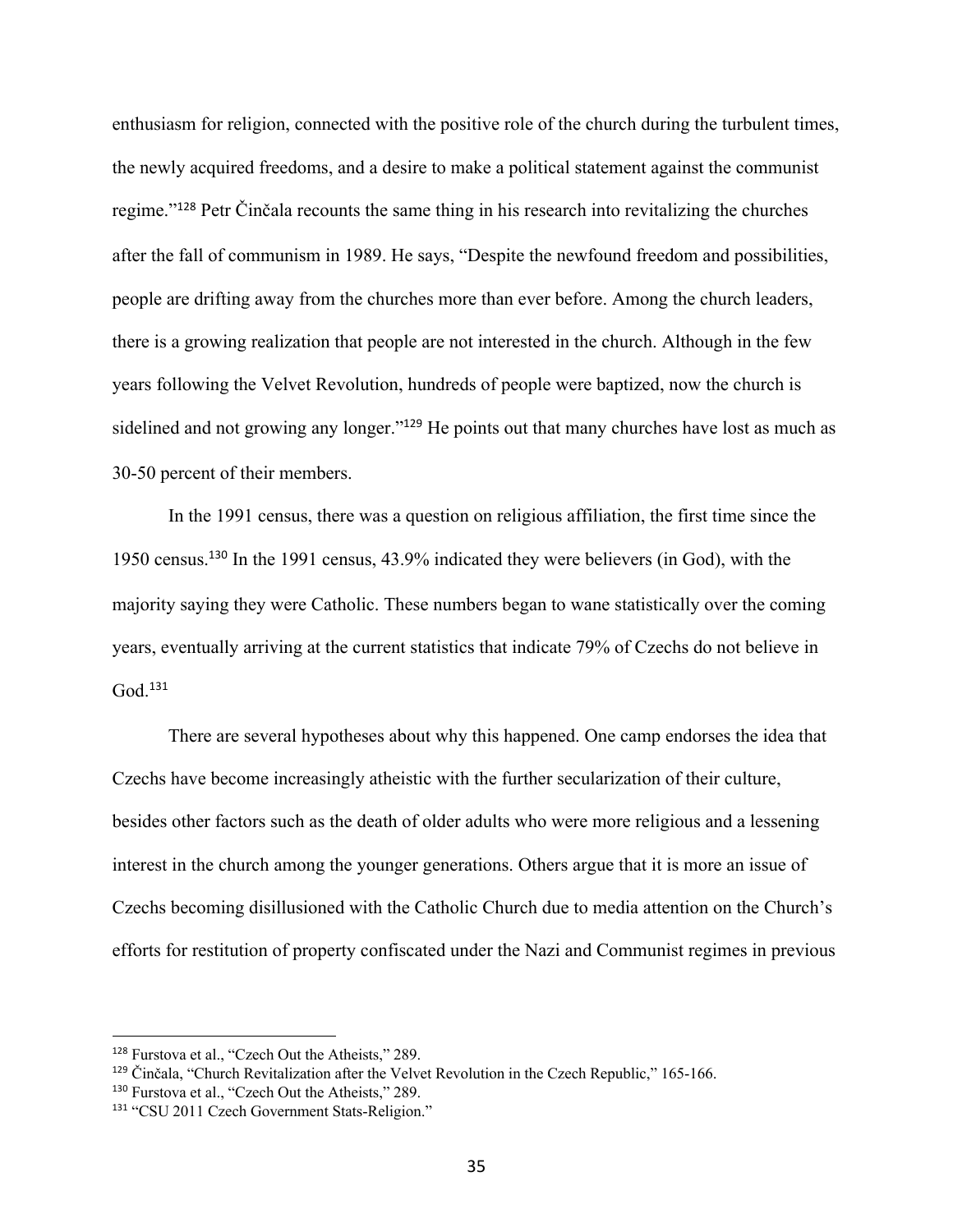decades coupled with scandals among the clergy. However, that has been minimal in Czechia.<sup>132</sup> Those arguing this last point says this is evidence that this is more "Czech anticlericalism" rather than atheism and should be viewed as simply "religious skepticism."<sup>133</sup> Still, others point out that institutional religion has failed to connect with people's felt needs, leading to an exodus to other forms of spirituality to find and experience life-giving faith.<sup>134</sup>

In Furstova's research and others, there is strong evidence that Czechs are deeply spiritual people but reject the boxes society and government creates for them.<sup>135</sup> Many Czechs simply refuse to answer the questions on the censuses because they do not want to divulge something that is very personal to them.<sup>136</sup> For Czechs, "their search for spirituality can be referred to as "believing without belonging," very often even accompanied by strong anti-church feelings."137

Činčala concurs, saying, "my survey on religiosity indicated that 99 percent of all Czechs seem to believe in something and are not opposed to faith."<sup>138</sup> He goes on to say that the deeper issue for many Czechs is a "deep aversion toward organized religion and the church in particular."<sup>139</sup> As Činčala says, many people are spiritually hungry, but they are tired of traditional religion. In a survey of Czech atheists, he found people made statements like: "People doubt church, not Christianity;' or "For the majority of atheists, God is not an alien notion, only

<sup>132</sup> Furstova et al, 289..

<sup>133</sup> Furstova et al, 290.

<sup>134</sup> Roderick R Hewitt, "The Changing Landscape of Christianity and the Challenging Context of Secularism," *The Ecumenical Review* 67, no. 4 (December 2015): 549, https://doi.org/10.1111/erev.12188.

<sup>135</sup> Furstova et al, 290.

<sup>136</sup> Nešporová and Nešpor, "Religion," 1220.

<sup>137</sup> Furstova et al., "Czech Out the Atheists," 290.

<sup>138</sup> Činčala, "Church Revitalization after the Velvet Revolution in the Czech Republic," 169.

<sup>139</sup> Činčala, 170.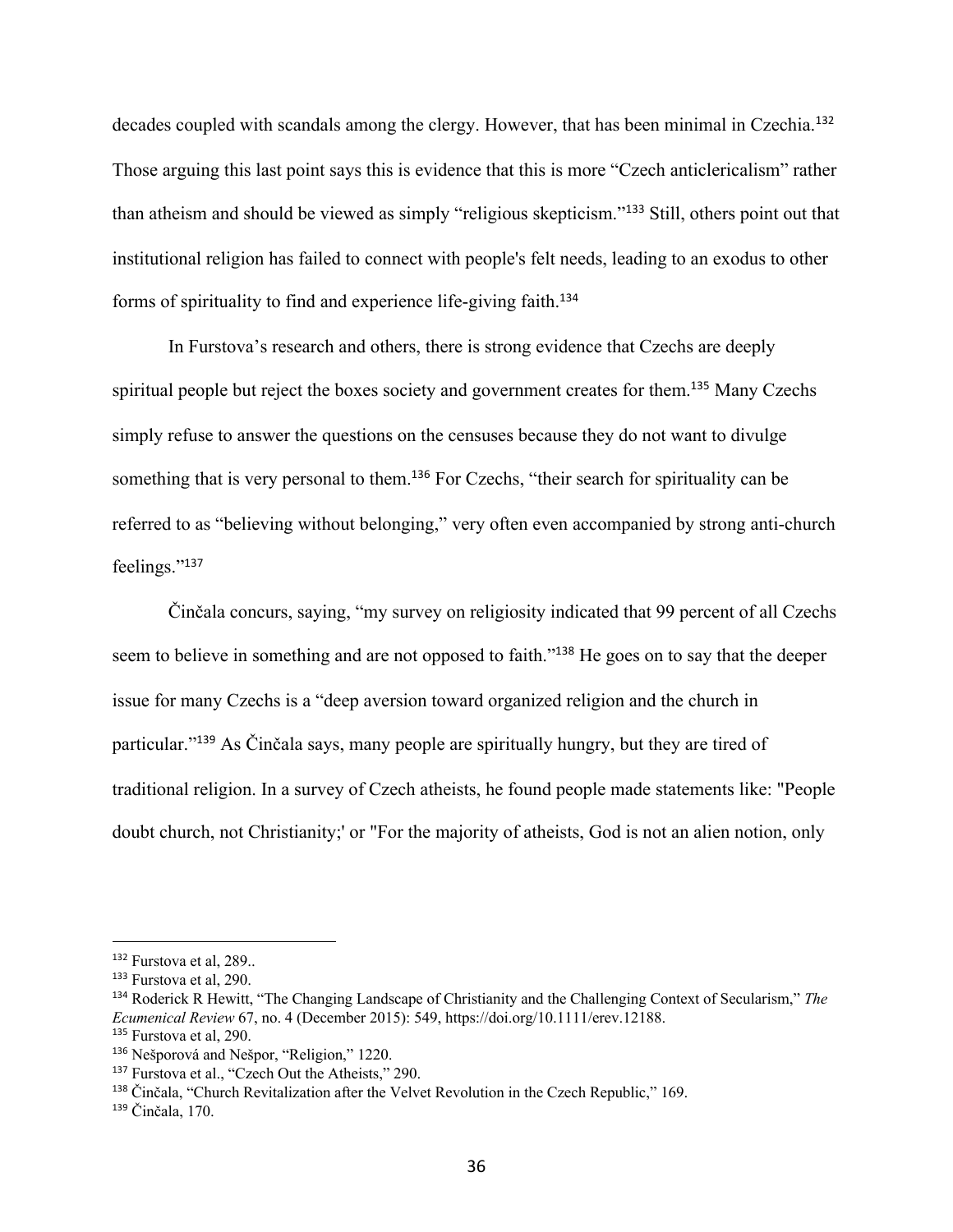the way faith in Him is presented by the present conception of religion."<sup>140</sup> While these views are certainly not those of everyone, they do give a glimpse into the thinking of many Czech people. We will look more deeply into some of the possible reasons for these views further in this section.

The atheistic communist system that held sway in Czechoslovakia from 1948 to 1989 sought to control every part of Czech culture and society. As mentioned earlier, they tried to control both the public and private spheres of people's lives. To satisfy Czech citizens' spiritual longings, they endeavored to replace religion with more rational and natural things, such as beer at the local Pub, sports, nature, and horoscopes. As pointed out by Nesporova, Czechs are spiritual people.<sup>141</sup> They often seek to fulfill those deep urges through naturalistic outlets but separate them from traditional religious connections.

The Czech Republic is one of the highest beer drinking per capita nations globally to this day.<sup>142</sup> Beer is deeply interwoven with their culture, and the local Pub is a place that people go to socialize. In some respects, the local Pub mirrors some of the same characteristics that should be in a local church. In addition, horoscopes and alternate spiritual pathways abound, seeking to assuage the hunger for spiritual answers. Cincala says, "Czechs replace socio-spiritual activities, church, and institutionalized religion with the pub, nature, sports, and horoscopes. There is also a growing group of spiritually hungry people who search for plausible religious forms and are often attracted to nontraditional spiritual movements (cults, sects, or secret religious circles).

<sup>140</sup> Činčala, 170.

<sup>141</sup> Nešporová and Nešpor, "Religion," 1233-1234.

<sup>&</sup>lt;sup>142</sup> C. Castiglione et al., "The Demand for Beer in Presence of Past Consumption and Advertising in the Czech Republic," *Agricultural Economics (Zemědělská Ekonomika)* 57, no. No. 12 (n.d.): 589–99.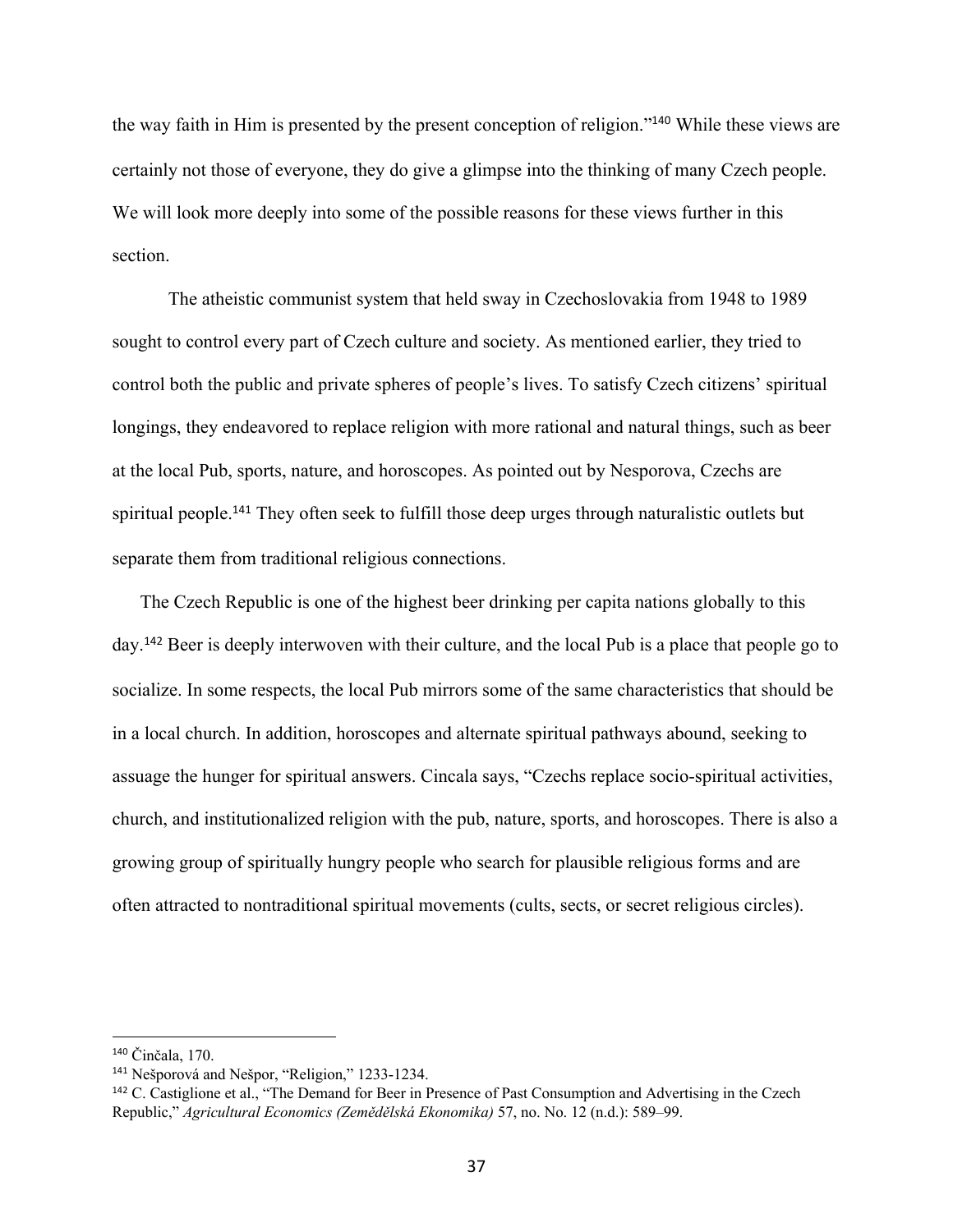Such groups attract Czechs today who are looking for fellowship to satisfy their felt needs, regardless of whether or not it is biblically grounded."<sup>143</sup>

#### **CONCLUSION**

In conclusion, I have shown a historical pattern of betrayal by foreign powers, totalitarian regimes, including the Catholic Church, that tried to oppress Czech people, affecting how they relate to Christianity and the church today. I have studied some of the causes of why those professing faith in Christ in evangelistic outreaches in the Czech Republic often do not connect with a local church body and other hindrances to becoming disciples of Christ according to Matt. 28:19-20. This section will summarize the research that I have looked at and then present some potential solutions. Some of the solutions are outside the scope of this paper, so they will only be briefly introduced and explained to offer how they could be a part of the overall solution.

I believe that God is at work in this nation and the lives of each person. He is reaching out to them, desiring for them to hear and understand the Good News of Jesus, repent, and believe in Christ, then become active participants in His Body, the local, visible church where they live in order to reach others around them with the same Life transforming message.

One important detail that I found in my research that surfaced often was that Czech people are not as atheistic as some may believe when looking at the basic statistics. I should point out that the raw data from Czech government censuses could be interpreted in several ways. The questions that were on the census have been debated as to their effectiveness. It seems that they have been left intentionally vague. But in a deeply secular nation such as the Czech Republic, there is not a strong motivation by the government to reinforce the traditional

<sup>&</sup>lt;sup>143</sup> Činčala, "Church Revitalization after the Velvet Revolution in the Czech Republic," 172.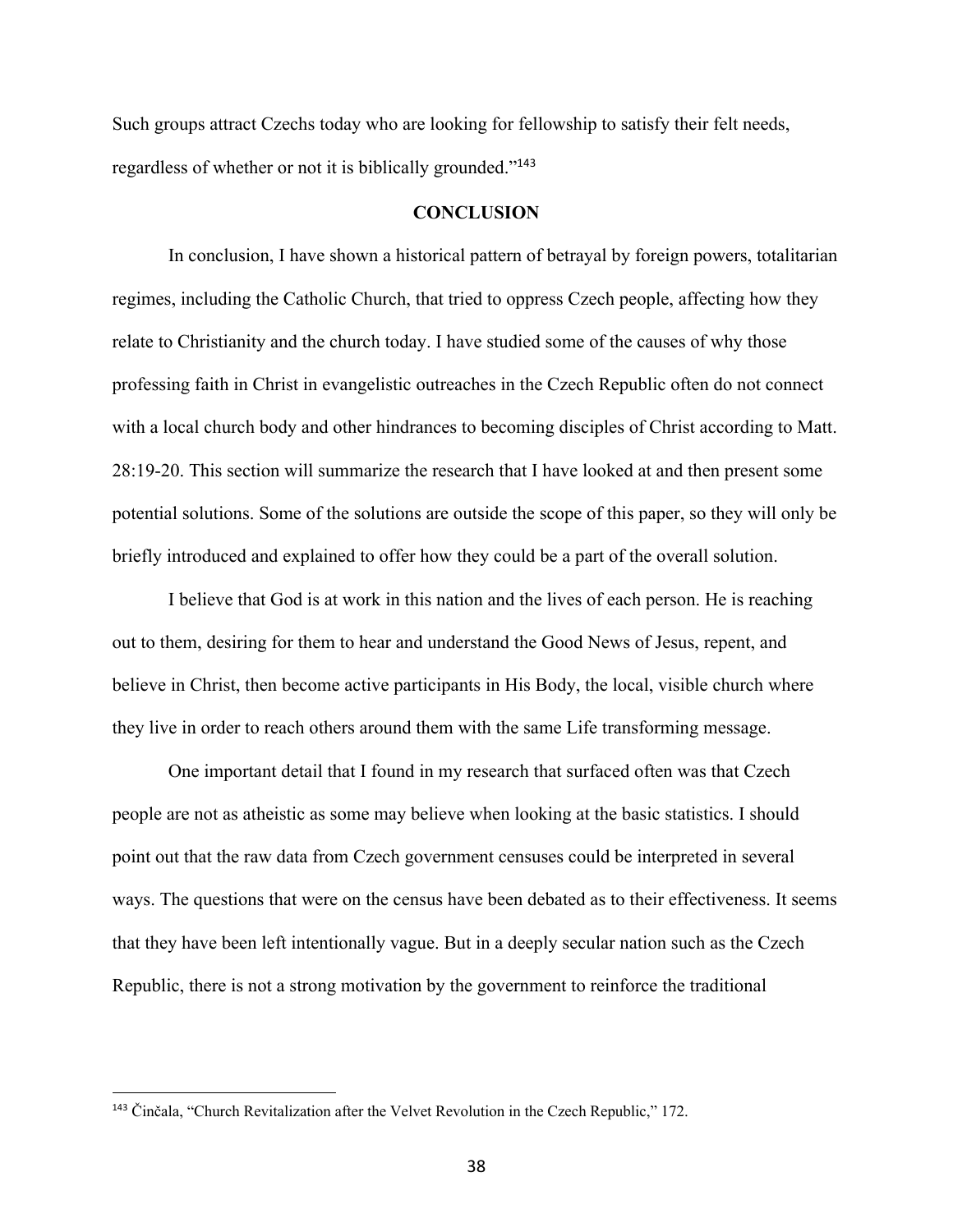institutionalized churches. They want to keep the institutionalized church out of the halls of power and influence.

The deeper issue for many Czechs is a "deep aversion toward organized religion and the church in particular."<sup>144</sup> As I looked at history, I found that the Catholic Church was often the cause or at least complicit in some of the historical actions taken against the ancestors of modern Czechs. There has evolved a deep mistrust and suspicion of the organized church and religion in the Czech corporate psyche.

According to Cincala, a Czech researcher, he determined that Czechs were not irreligious, but disillusioned with institutionalized religion. His observation about Czech's beliefs was that "People doubt the importance of the church, not faith," or "For the majority of atheists, God is not an alien concept; however, the way in which the church presents him has left them angry. Many Czechs simply refuse to answer the questions on the government censuses because they do not want to divulge something that is very personal to them.<sup>145</sup> Thomason points out that the Slavs in general, but the Czechs specifically are individualists.<sup>146</sup> They do not like to be put in a box. For Czechs, "their search for spirituality can be referred to as "believing without belonging," very often even accompanied by strong anti-church feelings."<sup>147</sup>

In addition, Czechs have been subjected to foreign domination and betrayal frequently throughout history. Their culture and language were suppressed and even forbidden at times. This added another layer to their fierce pride and identification of what it means to be a Czech. Lastly, the secularization of their nation beginning in the 19<sup>th</sup> century and then facilitated by the

<sup>144</sup> Činčala, 170.

<sup>145</sup> Furstova et al., "Czech Out the Atheists," 290.

<sup>146</sup> Thomson, *Czechoslovakia in European History,* 9.

<sup>147</sup> Furstova et al., "Czech Out the Atheists," 290.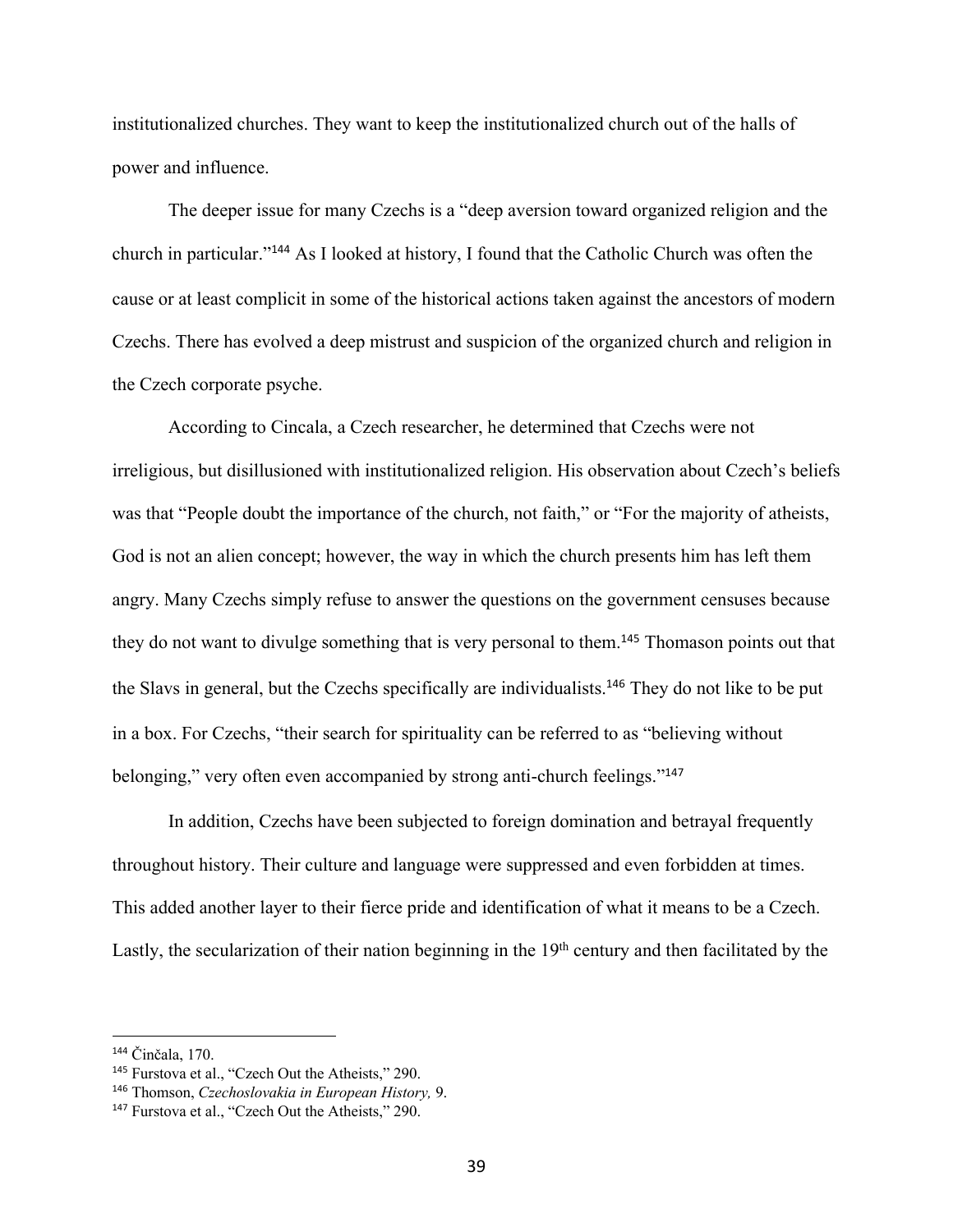atheistic communists in the  $20<sup>th</sup>$  century helped create further obstacles to individuals connecting to a local body of believers.

I found that these various experiences in their history have created a deep-seated sense of distrust in Czech culture, especially of public institutions and anything that seeks to control them from outside. As one researcher said, Czechs have a very dualistic world: their public life and private life. Trust is reserved for those in their private world to whom they give their allegiances.<sup>148</sup> Unfortunately, as pointed out, the church has been relegated to this public world of mistrust and aversion.

## **A Movement of "Cell" or "House" Churches**

In the research and through personal experience, I can see that Czech people still have a deep spiritual hunger. I believe that there is still hope, and God is at work in this nation, regardless of what government censuses may indicate. While Czechs may not identify with institutional religion or forms of faith, many are still seeking. Cincala says it well: "They seek in secret because they fear ostracism and hurt. Rationally they know there is something (somebody) above; however, their religious feelings are blocked by their personal fears. God's arms are open for them. God is waiting to be accepted. God desires to answer their questions, and God wants to share His love with them in meaningful ways."<sup>149</sup>

Czechs are looking for authentic relationships where they can trust others. This will not be done through any institutionalized methods. Cincala points out, "when unchurched come to church, they often face a lack of acceptance and a pressure to conform. In the eyes of unchurched people, the values of the public sphere-uniformity, manipulation, and control-also have

<sup>148</sup> Činčala, "Church Revitalization after the Velvet Revolution in the Czech Republic," 170-171.

<sup>149</sup> Činčala, 177.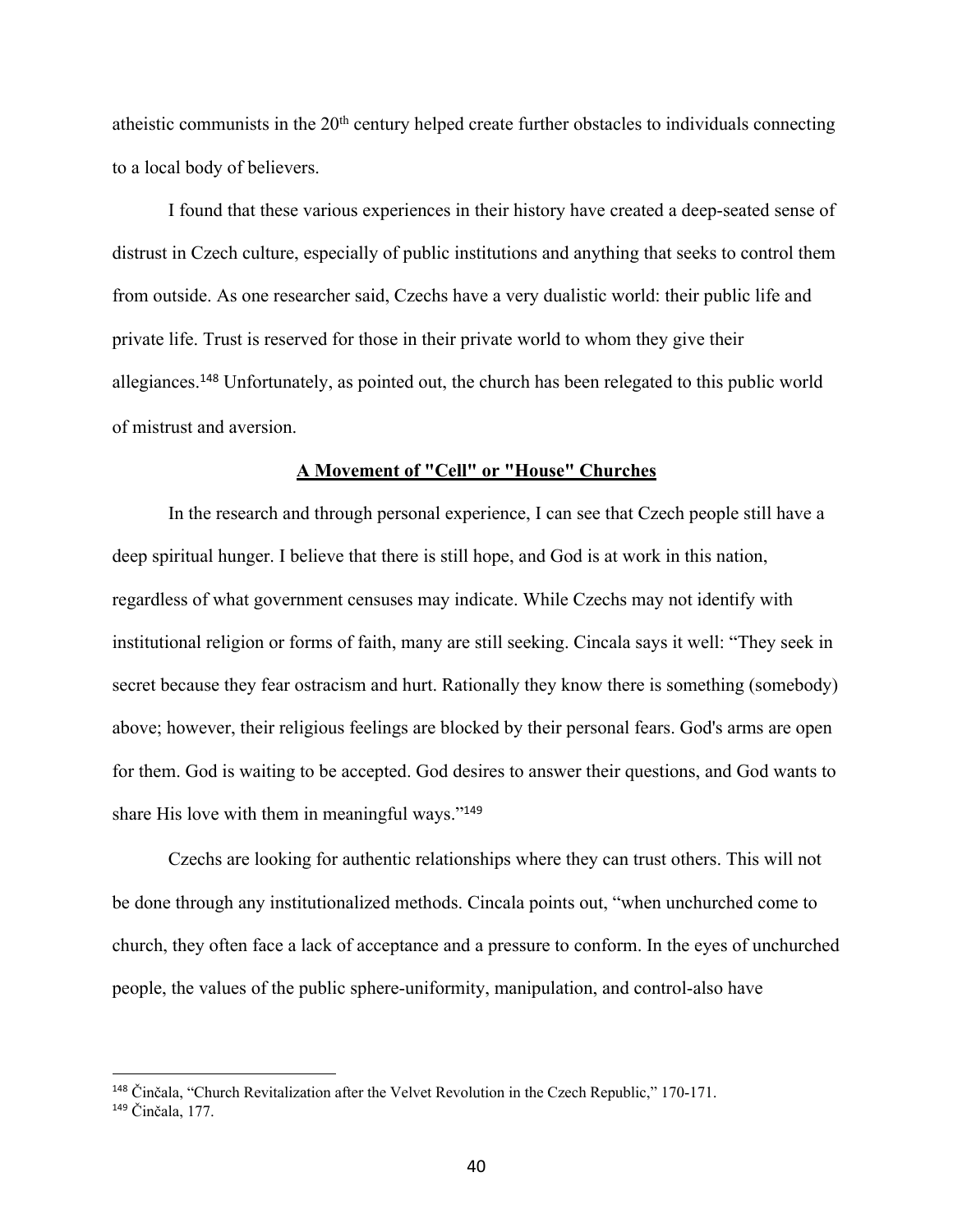permeated organized religion."<sup>150</sup> On the contrary, the unchurched are looking for people that genuinely care about them and are willing to share God's love with them. People that will not criticize them for doubt, skepticism, or any hidden issues of their heart. "Unchurched people are looking for how one's faith in God connects with and applies to daily life. They are looking for a religion that is practical and relevant and addresses their felt needs."<sup>151</sup> They are like the sheep that Jesus spoke of without a shepherd (Matt 9:35-38).

I believe the Lord wants to use small groups or house churches as a possible avenue for change. There are many varieties of these methods being used around the world today, all based on Scripture. I am not necessarily advocating for any specific method, but I do see their importance in Scripture. The Scripture says in Acts 2:46 that the early church met in "the temple…and from house to house." That says that we need to explore this more intimate and personal method of ministry in the Czech Republic, where people tend to have an aversion to anything that looks institutionalized. It needs to be an environment that fosters personal relationships and builds trust. I should note that Czechs are very hesitant to open their homes to others.

Petr Cincala, a Czech, highlights his experiences along this line in a church planting effort and outreaches that he conducted in his hometown of Liberec, Czech Republic, beginning in the late 1990s. He highlights some of his research in the Great Commission Research Journal 2020, Vol. 12. One of the things that he and his team found helpful was building relationships with fellow Czechs through music and the arts. They organized a local community center from which they hosted a pre-school, gave art lessons, started a musical choir group eventually hosting

<sup>150</sup> Činčala, 172-173.

<sup>151</sup> Činčala, 172-173.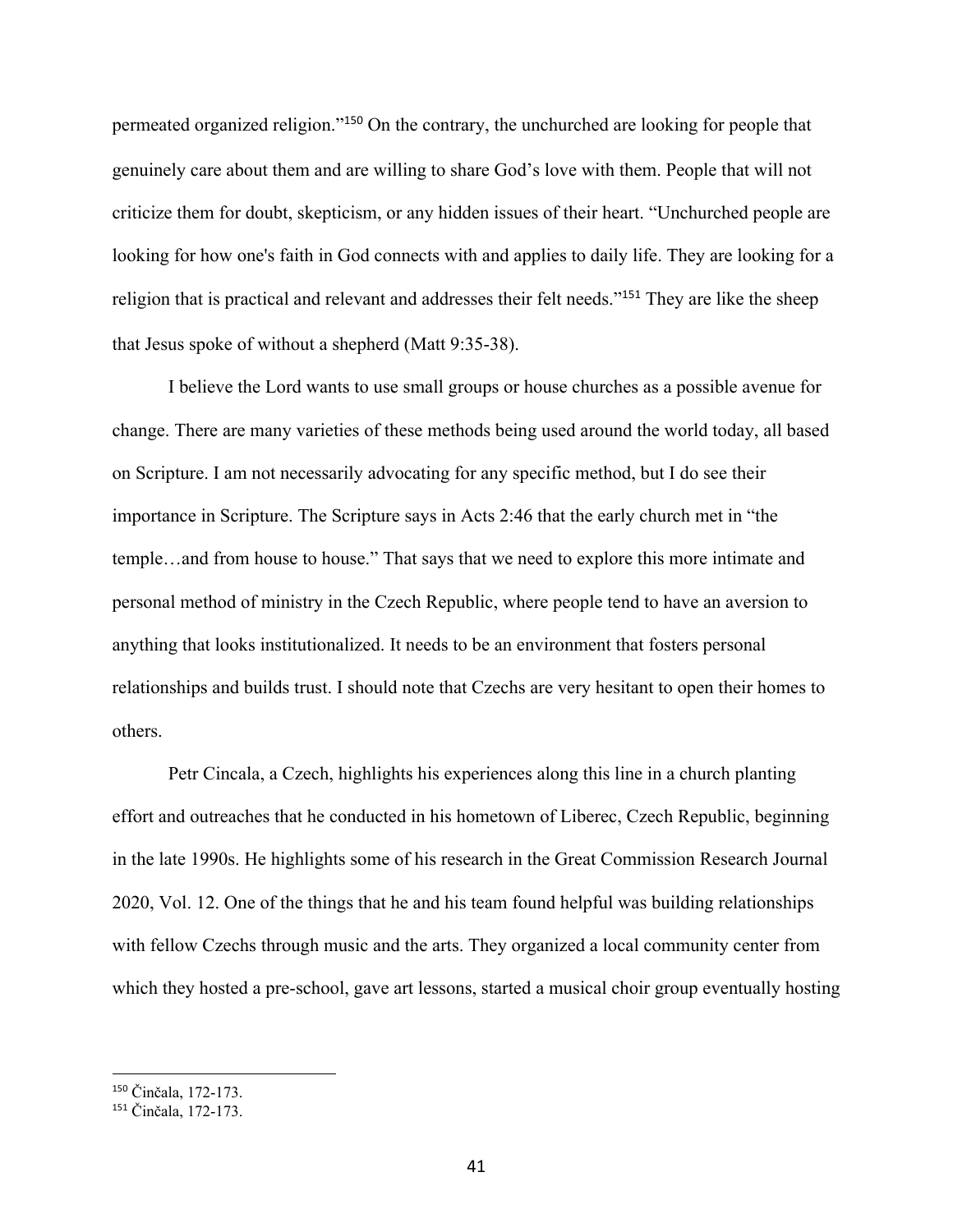"Christian concerts, festivals, rehearsals, and art sessions."<sup>152</sup> The interesting thing is that many of those initially involved were not believers or followers of Christ. But these activities allowed them to build personal relationships with people in the community. Through the years, they were eventually able to lead some of these people to Christ. My point in sharing this is the importance of building trusting relationships that become a bridge to share Christ. As he says, "once relationships were built and cherished, people were more open to God."<sup>153</sup>

Cincala concludes by saying that, "This missional outreach model has fostered spiritual healing of the wounds in the Czech psyche...(and) demonstrates a culturally relevant and indigenous expression of Christianity in one of the most secular contexts one can presently encounter."<sup>154</sup> While this particular model will probably not work for everyone, I think it illustrates that the ministry of making disciples will only move effectively at the pace of holistic and trusting relationships. As Stefan Paas, a Dutch church planter and missiologist, says, "the strategy for the future must be the creation of countercultural communities, living out an alternative lifestyle based on gospel values amidst an essentially pagan culture."<sup>155</sup>

#### **Spiritual Warfare**

An important area of discussion is that of spiritual warfare. Almost everything discussed in this paper has approached all the issues from a natural perspective or a cause and effect of natural, historical events. The Bible is clear that there is an invisible realm and a visible realm to this world that we live in. Scripture says that Christ created all things that are in heaven and on the earth, "visible and invisible, whether thrones or dominions or rulers or authorities." (Col

<sup>152</sup> Cincala, "A Missional Outreach Model in the Czech Republic, a Postchristian, Secular Culture," 10.

<sup>153</sup> Cincala, 10.

<sup>154</sup> Cincala, 11.

<sup>155</sup> Stefan Paas, *Church Planting in the Secular West: Learning from the European Experience*, The Gospel and Our Culture Series (Grand Rapids, Michigan: William B. Eerdmans Publishing Company, 2016), 187.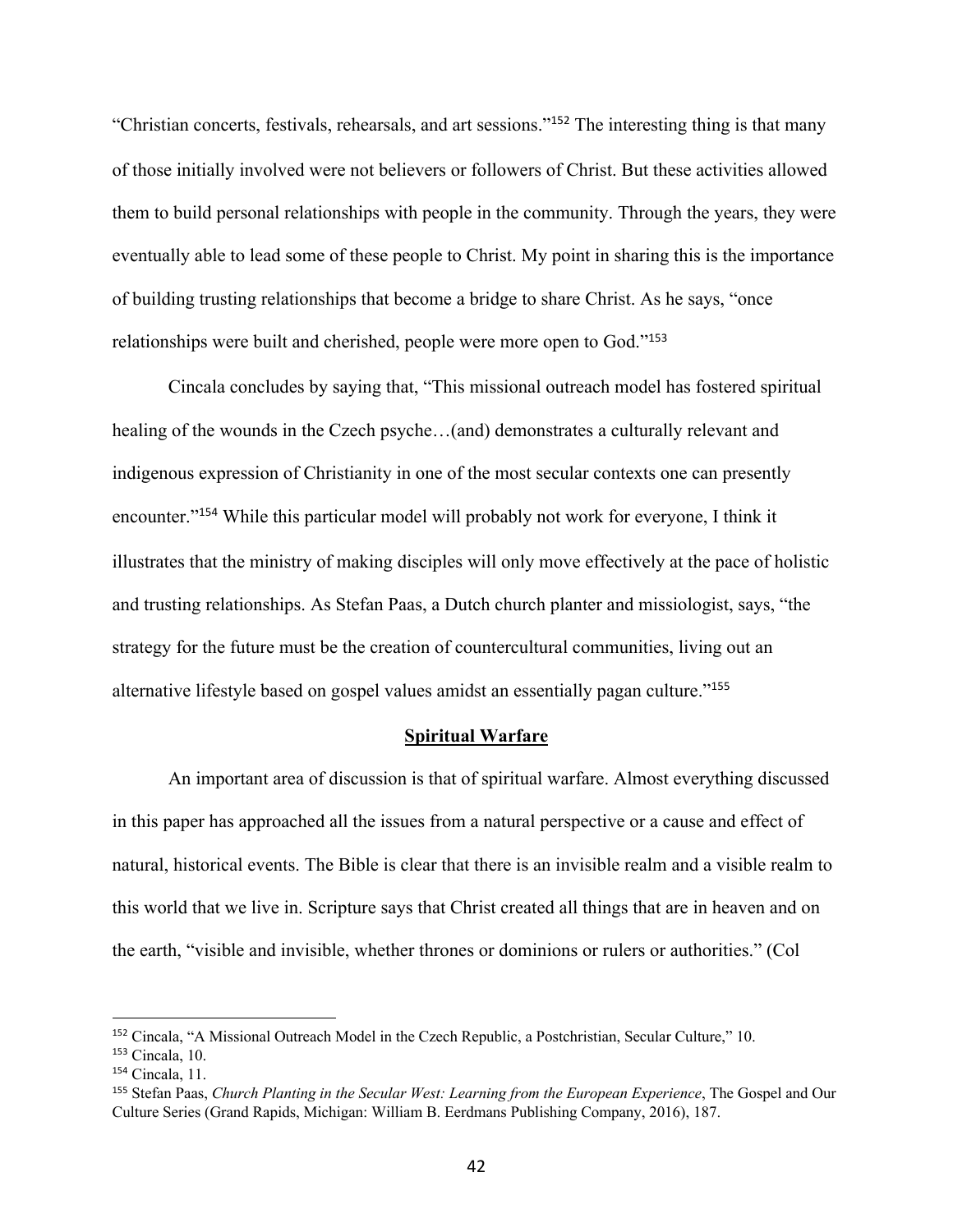1:16) Throughout the Bible, we see references to this invisible realm where there are both angels and demons, forces of God's Kingdom and the Kingdom of Darkness. Jesus makes specific references to Satan, or Lucifer, the ruler of the forces of darkness. (Matt 4:1-11; John 8:44) The Apostle Paul also refers to this enemy in Eph 2:2 saying, "the prince of the power of the air, the spirit that is now at work in the sons of disobedience." Again, in Eph 6:12, he highlights this spiritual battle saying, "For we do not wrestle against flesh and blood, but against the rulers, against the authorities, against the cosmic powers over this present darkness, against the spiritual forces of evil in the heavenly places."

It is critical to recognize that there is a natural and spiritual aspect to the work of God's Kingdom. It is also crucial that we not forget 1 Pet 5:8, which says, "Be sober-minded; be watchful. Your adversary the devil prowls around like a roaring lion, seeking someone to devour." We have an adversary against us, but he is also against anyone that might potentially believe in Jesus and the good news about Him. 2 Cor 4:3-4 says, "if our gospel is veiled, it is veiled to those who are perishing. In their case, the god of this world has blinded the minds of the unbelievers, to keep them from seeing the light of the gospel of the glory of Christ, who is the image of God."

Satan and his forces do not want people to know about Christ or follow Him and be His disciples. We need to be aware of this dimension as we go about the work of sharing the Gospel and making disciples as Christ commanded us. I believe that part of the issue facing the Church in the Czech Republic is this dimension of spiritual warfare. There is an enemy that seeks to bring fear, doubt, distrust, fear of betrayal, etc., and keep people from being connected to other Christians. I believe that Satan desires to "sift you (all of us) like wheat" (Lk 22:31) and destroy our lives, keeping people from fulfilling their God-ordained destiny. Jesus said this was the

43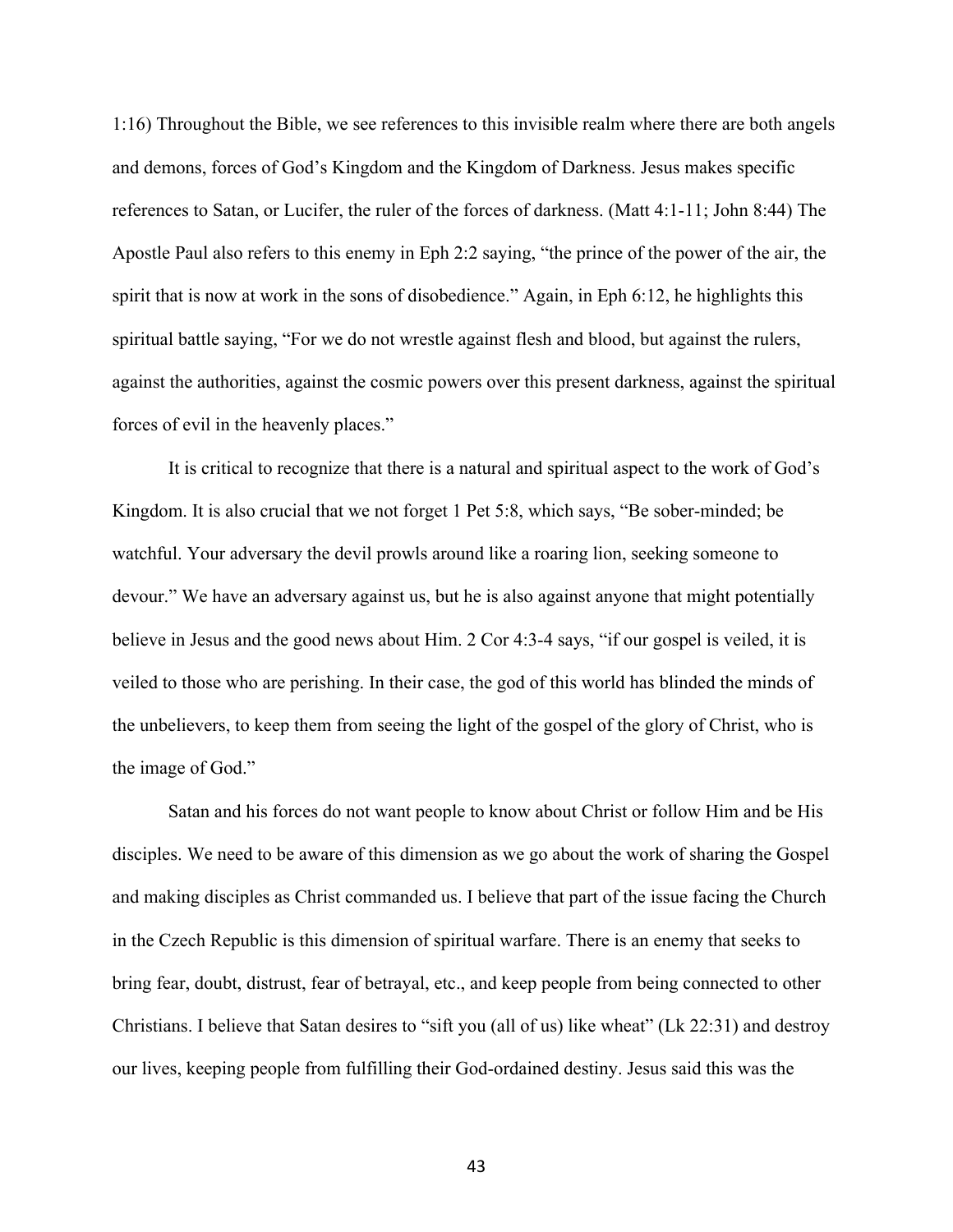'*modus operandi*' of the thief, or the devil, in John 10:10, "to steal and kill and destroy." We are told in Scripture to resist the devil and his works and not to give him any place or opportunity. (Jas 4:7; Eph 4:27) This infers that we have a role and even a responsibility to pray and stand against his plots and schemes that would try to deter the work of making disciples of Jesus.

## **Final Thoughts**

In this paper, I have highlighted some of the reasons that hinder Czech people from connecting to a local church. I believe that having an awareness of these issues can help Christians be more strategic and sensitive in making disciples for Christ. I have also looked at some of the potentials in small groups or house churches to bridge these gaps. Finally, I discussed the spiritual dimension of recognizing the importance of spiritual warfare and realizing that this work is not only a natural work but also a spiritual work utilizing spiritual resources.

I believe that the Czech Republic is a strategic place in the plans of God and His kingdom. Just as it sits at the center and heart of Europe in the physical and geographical sense, I also believe it sits at a strategic intersection in the spiritual sense. Otto von Bismarck, the famed German Chancellor who united Germany in 1871, said, "he who is master of Bohemia is master of Europe."<sup>156</sup> My prayer is that Jesus would be discovered once again in truth and honesty by the Czech people and made master of their lives and ultimately of all of Europe.

<sup>156</sup> Thomson, *Czechoslovakia in European History,* 4.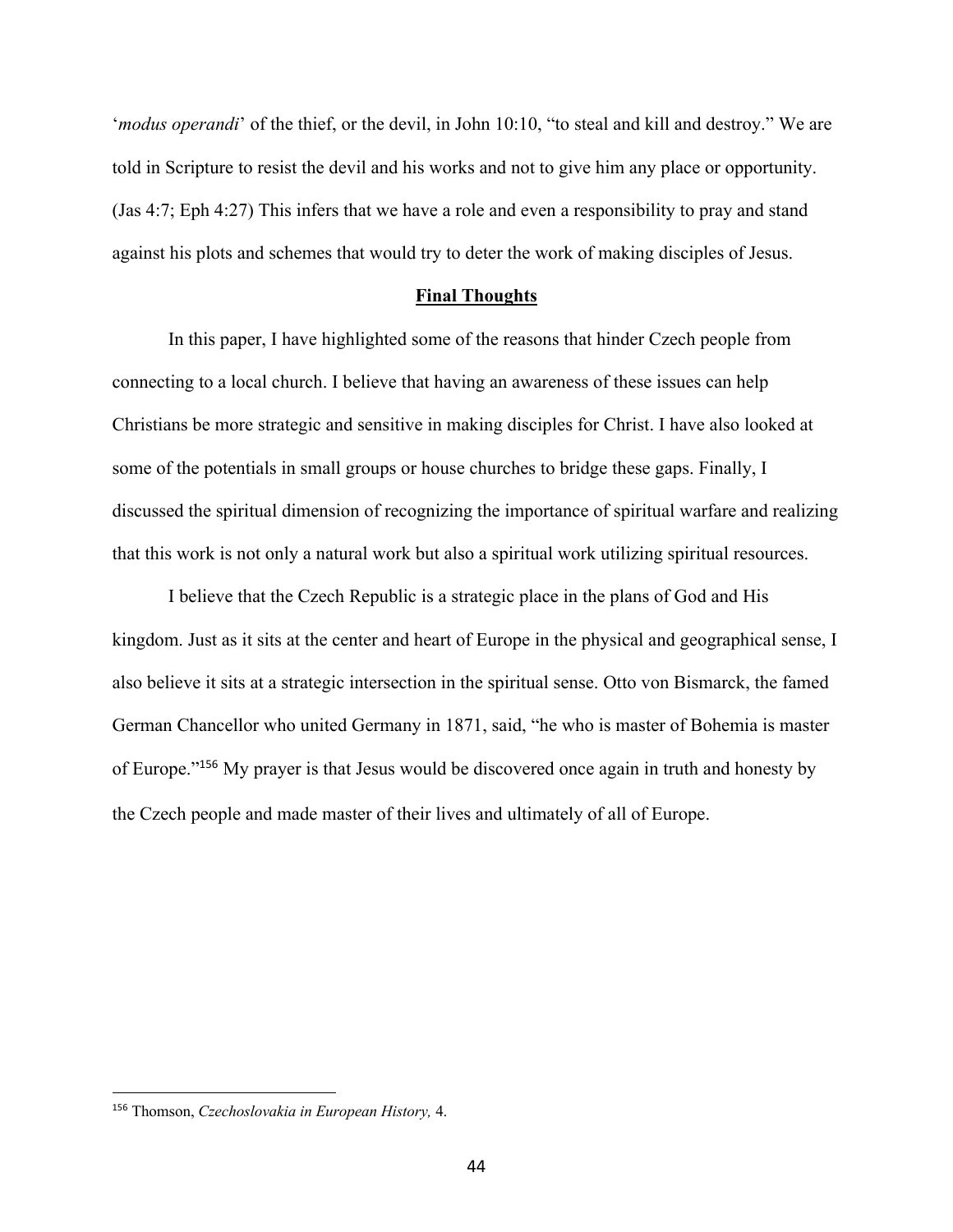#### **BIBLIOGRAPHY**

- Barker, Kenneth L., Donald W. Burdick, and Kenneth Boa, eds. *Zondervan NASB Study Bible*. Grand Rapids, Mich: Zondervan Pub. House, 1999.
- Barker, Kenneth L., and John R. Kohlenberger, eds. *Zondervan NIV Bible Commentary*. Grand Rapids, Mich: Zondervan Pub. House, 1994.
- Bischof, Günter, ed. *The Prague Spring and the Warsaw Pact Invasion of Czechoslovakia in 1968*. 1. paperback ed. Harvard Cold War Studies Book Series. Lanham, Md.: Lexington Books, 2011.
- Castiglione, C., L. Grochová, D. Infante, and J. Smirnova. "The Demand for Beer in Presence of Past Consumption and Advertising in the Czech Republic." *Agricultural Economics (Zemědělská Ekonomika)* 57, no. No. 12 (n.d.): 589–99.
- Cincala, Petr. "A Missional Outreach Model in the Czech Republic, a Postchristian, Secular Culture." *Great Commission Research Journal* 12, no. 1 (2020): 55–65.
- Činčala, Petr. "Church Revitalization after the Velvet Revolution in the Czech Republic." *FACULTY PUBLICATIONS* 16 (January 2005): 15.
- Clardie, Justin. "Communist Legacies and Opposition Churches: Religious Behavior in Post-Communist Europe." *Religion and Society in Central and Eastern Europe* 9, no. 1 (2016): 17–35.
- Cooper, Derek. *Introduction to World Christian History*. Downers Grove, Illinois: IVP Academic, an imprint of InterVarsity Press, 2016.
- "CSU 2011 Czech Government Stats-Religion." Accessed October 27, 2021. https://vdb.czso.cz/vdbvo2/faces/en/index.jsf?page=vystupobjekt&pvokc=&katalog=30719&pvo=ZVCR014&z=T.
- "Czechia." In *The World Factbook*. Central Intelligence Agency, October 26, 2021. https://www.cia.gov/the-world-factbook/countries/czechia/.
- Library of Congress, Washington, D.C. 20540 USA. "Czechoslovakia : A Country Study." Image. Accessed November 6, 2021. https://www.loc.gov/resource/frdcstdy.czechoslovakiaco00gawd/?st=gallery.
- Duffield, Guy P., and Nathaniel M. Van Cleave. *Foundations of Pentecostal Theology*. Rev. ed. Los Angles, Calif: Foursquare Media, 1983.
- Elwell, Walter A., and Philip Wesley Comfort, eds. *Tyndale Bible Dictionary*. Tyndale Reference Library. Wheaton, Ill: Tyndale House Publishers, 2001.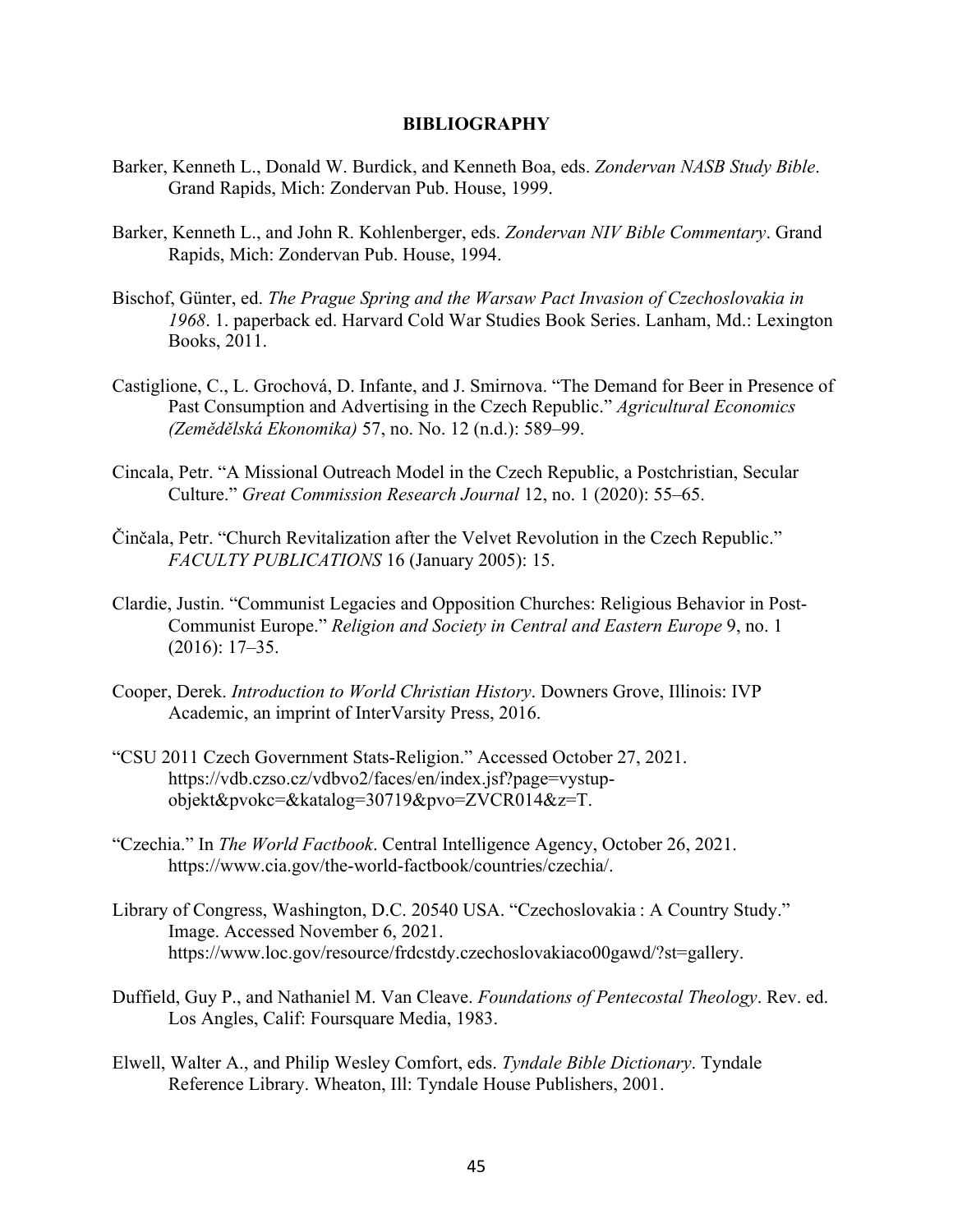- Ferguson, Everett, John D. Woodbridge, and Frank A. James. *Church History*. Grand Rapids, Mich: Zondervan, 2005.
- Furstova, Jana, Klara Malinakova, Dagmar Sigmundova, and Peter Tavel. "Czech Out the Atheists: A Representative Study of Religiosity in the Czech Republic." *The International Journal for the Psychology of Religion* 31, no. 4 (October 2, 2021): 288– 306. https://doi.org/10.1080/10508619.2020.1844967.
- Geisler, Norman, and Norman Geisler. *Volume Four: Church, Last Things*. Systematic Theology (4 Vols.) / Norman Geisler, Vol.4. Minneapolis, Minn: Bethany House Pub, 2005.
- Guthrie, George H. *Hebrews*. The NIV Application Commentary. Grand Rapids, MI: Zondervan, 1998.
- Hanes, Pavel. "Residual Marxism or the Need for Demarxification in Eastern Europe." *Journal of European Baptist Studies* 8, no. 3 (May 2008): 21–34.
- Hewitt, Roderick R. "The Changing Landscape of Christianity and the Challenging Context of Secularism." *The Ecumenical Review* 67, no. 4 (December 2015): 543–58. https://doi.org/10.1111/erev.12188.
- "History | Embassy of the Czech Republic in Dublin." Accessed November 6, 2021. https://www.mzv.cz/dublin/en/about the czech republic/history/index.html.
- Hull, Bill. *The Complete Book of Discipleship: On Being and Making Followers of Christ*. Colorado Springs, CO: NavPress, 2006.
- "Information about the Czech Republic | Consulate General of the Czech Republic in Chicago." Accessed November 6, 2021. https://www.mzv.cz/chicago/en/other\_useful\_information/information\_about\_the\_czech republic/index.html.
- Müller, Olaf. "Secularization, Individualization, or (Re)Vitalization? The State and Development of Churchliness and Religiosity in Post-Communist Central and Eastern Europe." *Religion and Society in Central and Eastern Europe* 4, no. 1 (December 29, 2011): 21– 37.
- Nešporová, Olga, and Zdeněk R. Nešpor. "Religion: An Unsolved Problem for the Modern Czech Nation." *Czech Sociological Review* 45, no. 6 (December 1, 2009): 1215–38. https://doi.org/10.13060/00380288.2009.45.6.03.
- Paas, Stefan. *Church Planting in the Secular West: Learning from the European Experience*. The Gospel and Our Culture Series. Grand Rapids, Michigan: William B. Eerdmans Publishing Company, 2016.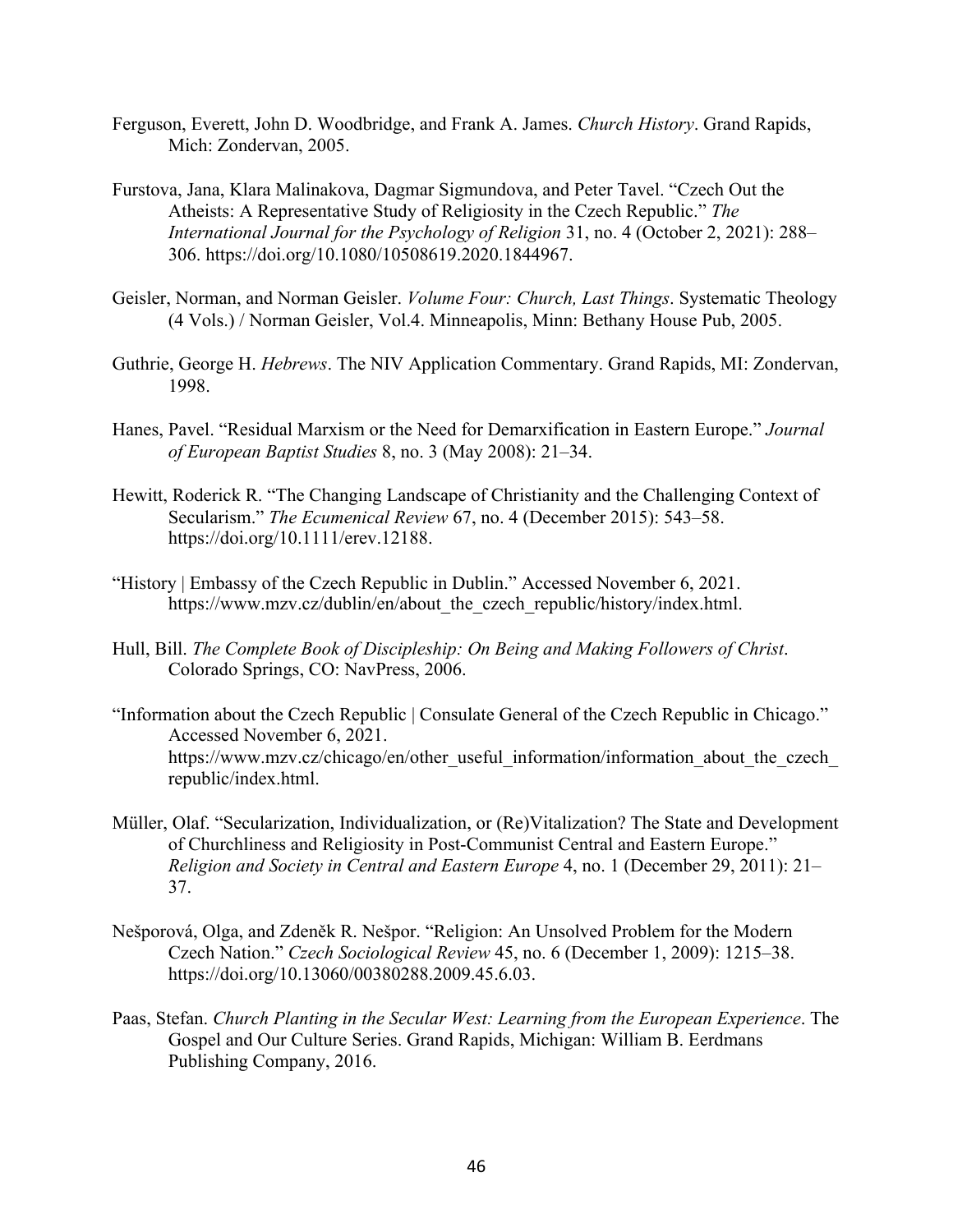- Payton, James R Jr. "Bypassing the History of Eastern Europe: A Failure of Twentieth Century Christian Scholarship." *Christian Scholar's Review* 29, no. 4 (2000): 713–30.
- Pennington, Edgar Legare. "'The Soul of Czechoslovakia.'" *Anglican Theological Review* 23, no. 4 (October 1941): 341–46.
- Poll, E W van de (Evert W). "Evangelism and the Paradox of Europe and Christianity." *Evangelical Review of Theology* 42, no. 4 (October 2018): 292–307.
- Remmel, Atko, and Marko Uibu. "Outside Conventional Forms: Religion and Non-Religion in Estonia." *Religion and Society in Central and Eastern Europe* 8, no. 1 (December 31, 2015): 5–20.
- Rossbach, David Otto. "Cleavages, Social Engagement and Trust in Post -Communist Europe." Ph.D., Texas A&M University. Accessed October 29, 2021. https://www.proquest.com/pqdtglobal/docview/304337596/abstract/89EE10C5E2B4470 APQ/36.
- Seton-Watson, R.W. *A History of the Czechs and Slovaks*. Hamden, Connecticut: Archon Books, 1965.
- Shelley, Bruce L. *Church History in Plain Language*. Updated 4th edition. Nashville, Tennessee: Thomas Nelson, 2013.
- Sláma, Petr. "Notes from the Coasts of Bohemia or in Search of Alternative Polis." *Communio Viatorum* 61, no. 2 (2019): 113–18.
- *The Holy Bible: English Standard Version*. Wide margin reference edition, Updated. Cambridge, United Kingdom: Cambridge University Press, 2014.
- Thomson, S. Harrison. *Czechoslovakia in European History*. Hamden, Connecticut: Archon Books, 1965.
- Todorova, Margarita T. "The Effect of Communism on the Protestant Churches in Bulgaria." *Methodist History* 51, no. 1–2 (October 2012): 94–114.
- Tomka, Miklós. "Religiosity in Central and Eastern Europe: Facts and Interpretations." *Religion and Society in Central and Eastern Europe* 3, no. 1 (2010): 1–15.
- Tucker, Ruth. *From Jerusalem to Irian Jaya: A Biographical History of Christian Missions*. Grand Rapids, Mich: Zondervan, 1983.
- Unger, Merrill Frederick, R. K. Harrison, Howard Frederic Vos, Cyril J. Barber, and Merrill Frederick Unger. *The New Unger's Bible Dictionary*. Rev. and Updated ed. Chicago: Moody Press, 1988.